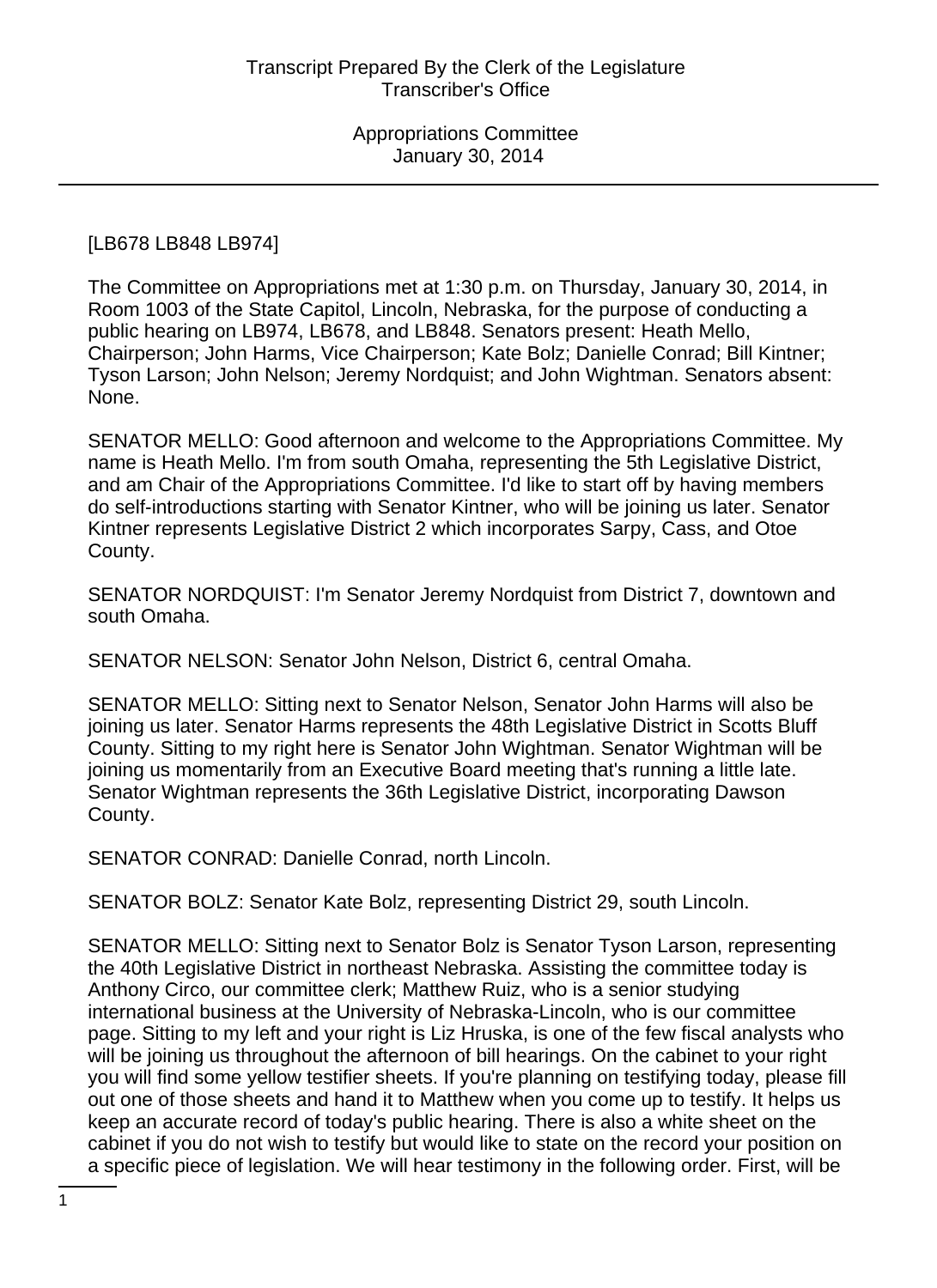the introducer. We will then hear those in support, followed by those in opposition, then those testifying in the neutral capacity. And we will end with a closing statement by the introducer. If you have any handouts, please bring up at least 11 copies and give them to Matthew, our page. If you do not have enough copies, he will help make copies for you. We ask that you begin your testimony by giving us your first and last name and spelling them for the public record. We will be using a five-minute light system today. When you begin your testimony, the light will turn green. The yellow light is your one-minute warning. And when the red light comes up we ask that you please wrap up with your final thoughts. At this time, I would ask all of us, including senators, to look and make sure that our cell phones are on silent or vibrate mode. And with that, we will begin today's public hearing of LB974 and I will turn the gavel over to Senator Danielle Conrad.

SENATOR CONRAD: Thank you, Chairman Mello. Oh, I knew this day would come. (Laughter)

SENATOR MELLO: Good afternoon, Senator Conrad, members of the Appropriations Committee. My name is Heath Mello, H-e-a-t-h M-e-l-l-o, and I represent the 5th Legislative District in south Omaha. In the aftermath of the child welfare privatization initiative, one of the recommendations that came out of the Health and Human Services Committee's LR37 report and a related performance audit on child welfare reform was the adoption of performance-based budgeting requirements for the Division of Children and Family Services. LB974 would expand these requirements to three additional divisions within the Department of Health and Human Services: the Division of Behavioral Health, Division of Developmental Disabilities, and the Division of Medicaid and Long-Term Care. The bill would also extend the existing requirements on the Division of Children and Family Services for an additional biennial budget cycle. Under LB974, the Department of Health and Human Services would be required to develop a strategic plan for each of the aforementioned divisions as part of the appropriations process for each of the next two biennial budget cycles. In these plans the department shall identify the main purpose of each budget program, develop key goals for measuring progress in meeting those purposes, and develop benchmarks and time frames for meeting those goals. Each September following the adoption of the biennial budget, each division would submit a report to the Appropriations Committee and the Health and Human Services Committee regarding their progress towards meeting the key goals identified in their strategic plan and would appear at a joint hearing of the committees to present the report. As some of the members may recall, I introduced legislation in 2011 that would have required all state agencies, not just the Department of Health and Human Services, to move towards a performance-based budgeting system. While LB974 represents just a small expansion of performance-based budgeting, recent audits by State Auditor Foley have convinced me that these additional divisions should face a greater level of scrutiny than what our current budget process provides and a responsible next step to help the Legislature get a better handle of the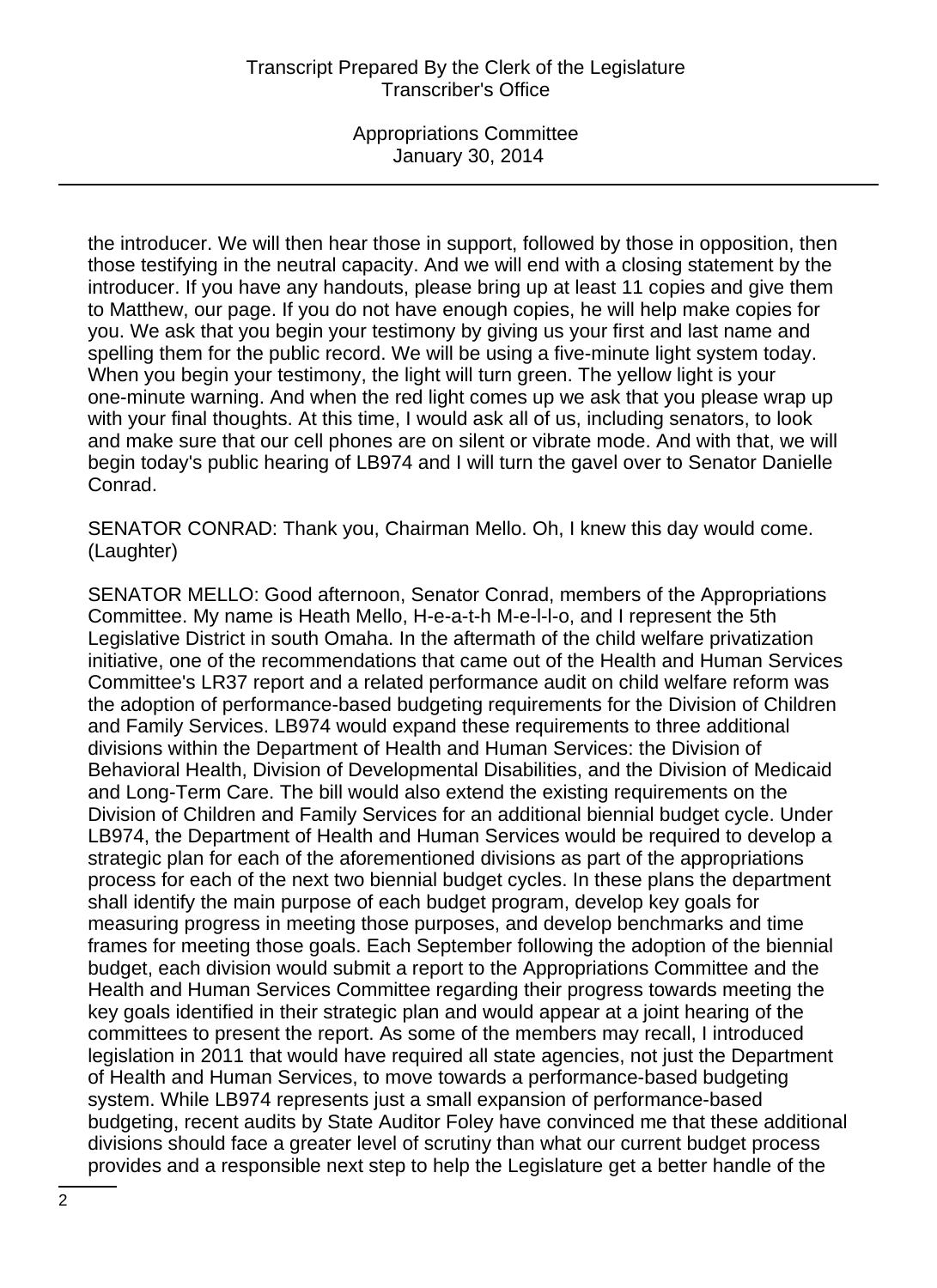budget for the largest state agency in Nebraska government. Thank you for your time and I'd be happy to answer any questions you may have. [LB974]

SENATOR CONRAD: Are there any questions from the committee? Thank you, Senator Mello. At this time we will call proponents to the microphone. [LB974]

MIKE MARVIN: Where's your clerk at? [LB974]

SENATOR CONRAD: I'm sorry, the page is on an errand, but we will have him enter that. [LB974]

MIKE MARVIN: Okay then. [LB974]

SENATOR CONRAD: Thank you, Mike. [LB974]

MIKE MARVIN: You bet. Good afternoon, Senator Conrad, members of the Appropriations Committee. My name is Mike Marvin, M-i-k-e M-a-r-v-i-n. I'm the executive director of the Nebraska Association of Public Employees, the union that represents state employees. Thank you for the opportunity to appear before you today and I will be very short today. I'm here to support LB974. NAPE believes strongly that oversight of agencies is necessary. HHS has proven repeatedly that without oversight this executive branch agency cannot be trusted to do the job they are charged with. They are responsible for other things, such as BSDC, ACCESSNebraska, all that have been failures. Ideally for me, this bill would go much further and require some means of getting input from front-line employees to how things are really happening out there in the field. That way you can really get a true picture of what was going on. Our employees are too often afraid to come here and testify in front of these committees. They have to do it on their own time and they have fear of retaliation. We believe that this is...that LB974 is a good step and we strongly urge you to move this on. With that, I'll conclude my testimony. And if you have any questions of me, I'd be happy to answer. [LB974]

SENATOR CONRAD: Are there any questions for Mike from the committee? Thank you, Mike, appreciate your testimony. [LB974]

MIKE MARVIN: Well, it's good to be back testifying in front of you again... [LB974]

SENATOR CONRAD: Good to see you. [LB974]

MIKE MARVIN: ...instead of Kansas. (Laugh) [LB974]

SENATOR CONRAD: Are there other proponents? Let the record reflect that we have been joined by Senator John Wightman of Lexington. [LB974]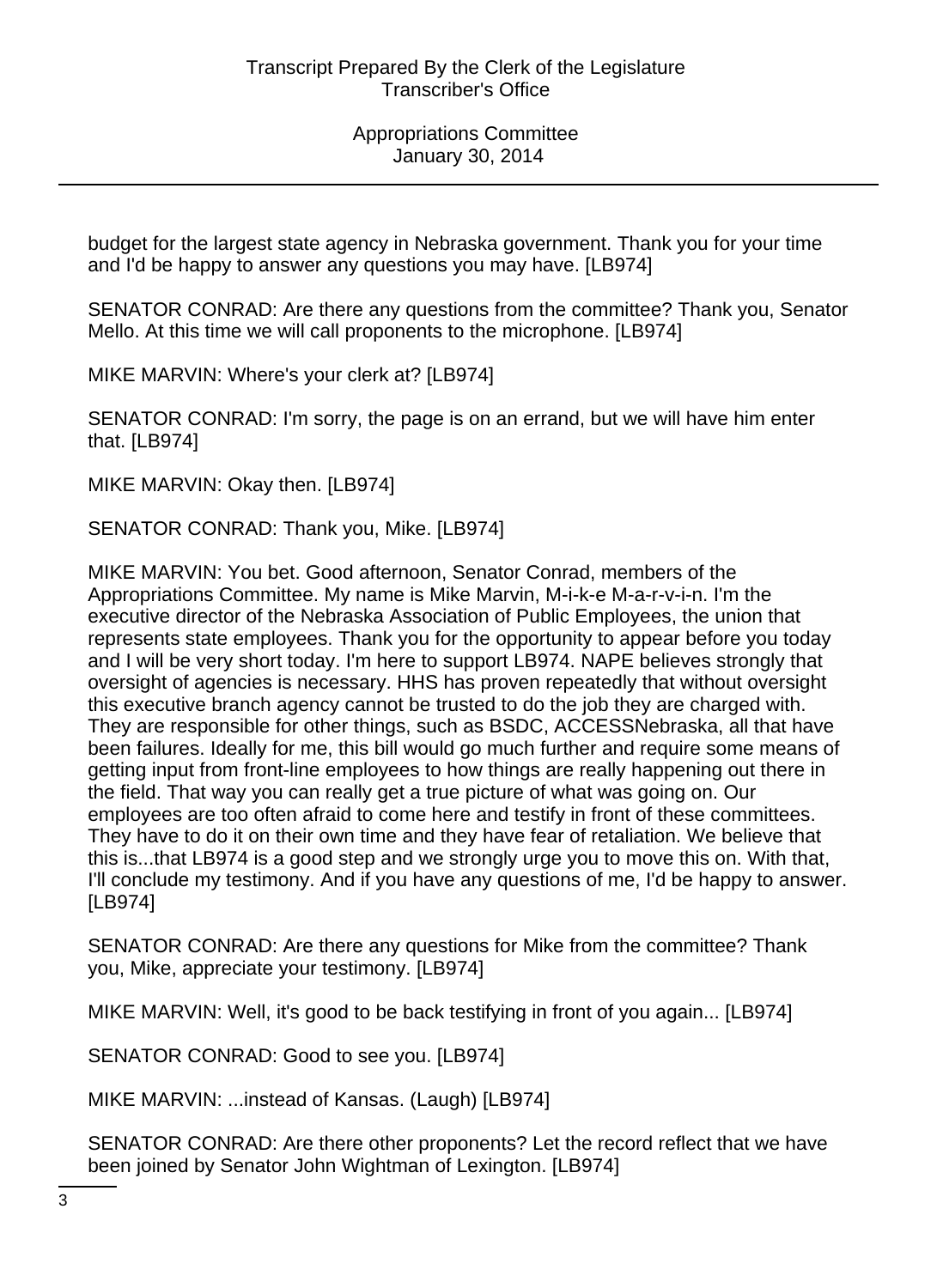NICK FAUSTMAN: (Exhibit 1) Good afternoon. I'm Nick Faustman with the Nebraska Health Care Association, which is the parent association to a family of entities, including the state's largest association for nursing facilities and the state's only association dedicated specifically to assisted-living facilities. Faustman is spelled F-a-u-s-t-m-a-n. Both NNFA and NALA represent nonproprietary, proprietary, and governmental long-term care facilities, and both support LB974. LB974 would require the Department of Health and Human Services to include strategic plans for the Division of Behavioral Health, the Division of Developmental Disabilities, and the Division of Medicaid and Long-Term Care as part of the appropriations process for each of the two budget cycles. NNFA and NALA contend that LB974 could be utilized as a very helpful tool for both the Department of Health and Human Services, and stakeholders, alike. We are grateful to Senator Mello for bringing LB974 forward for discussion, particularly at a time when the Department of Health and Human Services is planning to convert the current Medicaid fee-for-service structure in long-term care to a managed care model, otherwise known as MLTSS. As you may be aware, the Department of Health and Human Services currently plans to release the request for proposals for the MLTSS project by late spring or early summer of this year, and this means that the total amount of time taken to develop the RFP has been less than ten months--quite the aggressive goal for a contract that will be a massive overhaul for our sector of the healthcare delivery system. Naturally, our members are extremely concerned that if the design and implementation of this managed care system is rushed or if there is not ample research or input from stakeholders, we will experience the same setbacks that other states are experiencing right now. NNFA and NALA maintain that the development of the MLTSS can be done without rushing to meet an aggressive and seemingly unpractical time line, so LB974 can aid in the development of the system by assuring that goals and benchmarks established by stakeholders, through their input, can be reached. Thank you for considering this important proposal and we urge the committee to advance the bill to General File. [LB974]

SENATOR CONRAD: Thank you, Nick. Members, are there any questions for Mr. Faustman? Thank you. [LB974]

NICK FAUSTMAN: Thank you. [LB974]

SENATOR NELSON: I have a question. [LB974]

SENATOR CONRAD: Oh, I'm sorry, Nick. Senator Nelson does have a question. [LB974]

NICK FAUSTMAN: Sure. [LB974]

SENATOR NELSON: Thank you, Mr. Faustman. I'm just looking at the next to the last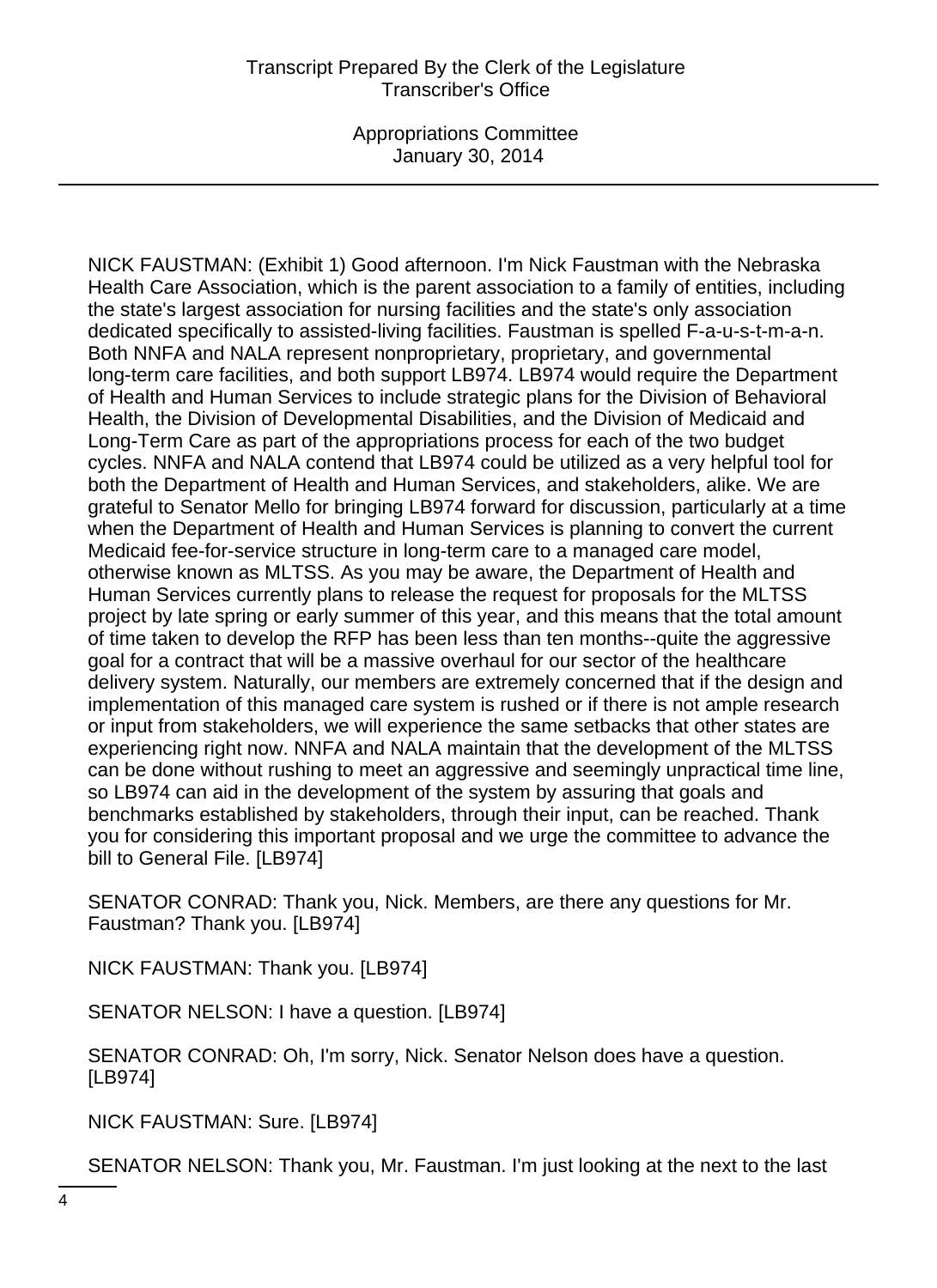paragraph here, if this can be done without rushing to meet an aggressive and seemingly unpractical time line, LB974 can aid in the development of the system by assuring that goals and benchmarks established through stakeholder input. How stakeholder input, where, how is that going to be implemented? You're a stakeholder, right? [LB974]

NICK FAUSTMAN: Right. [LB974]

SENATOR NELSON: Okay. I mean are you going to be working with Health and Human Services as far as their strategic plan and their goals? [LB974]

NICK FAUSTMAN: We hope that that is something that can be done through the adoption of LB974. The system of managed care for long-term services and supports does require, per federal law, to include a high level of input from stakeholders in the community. [LB974]

SENATOR NELSON: Or is it more likely their plan will be developed and things, and then it would be available for comment later on? [LB974]

NICK FAUSTMAN: Well, we certainly hope that we can provide ample input. I'll tell you, to date there have only been two stakeholder input meetings, an advisory committee. I think there was one just scheduled just late last...early this week maybe. And so considering the current time line that has them wrapping up the development of the RFP by May of this year, we want to make sure that we get as much input into that because, as far as we're concerned, that RFP is the basis for the entire structure of the system. And so that's the most important aspect of the system itself. And so where some might view LB974 as something to slow down the process, we're more concerned, I guess more interested in the bill as kind of serving as a blueprint maybe potentially for developing that RFP. And then even after that, then making sure the system is in place with whichever MCO is awarded the contract so that the implementation date of January 1, 2016, which is what it currently is scheduled for, so that we can meet that, those deadlines, and make sure that we can continue protecting the most vulnerable citizens in the state. [LB974]

SENATOR NELSON: Okay. Thank you. [LB974]

NICK FAUSTMAN: Uh-huh. [LB974]

SENATOR CONRAD: Thank you, Senator Nelson. Thank you, Mr. Faustman. Senator Bolz. [LB974]

SENATOR BOLZ: Hi, Mr. Faustman. [LB974]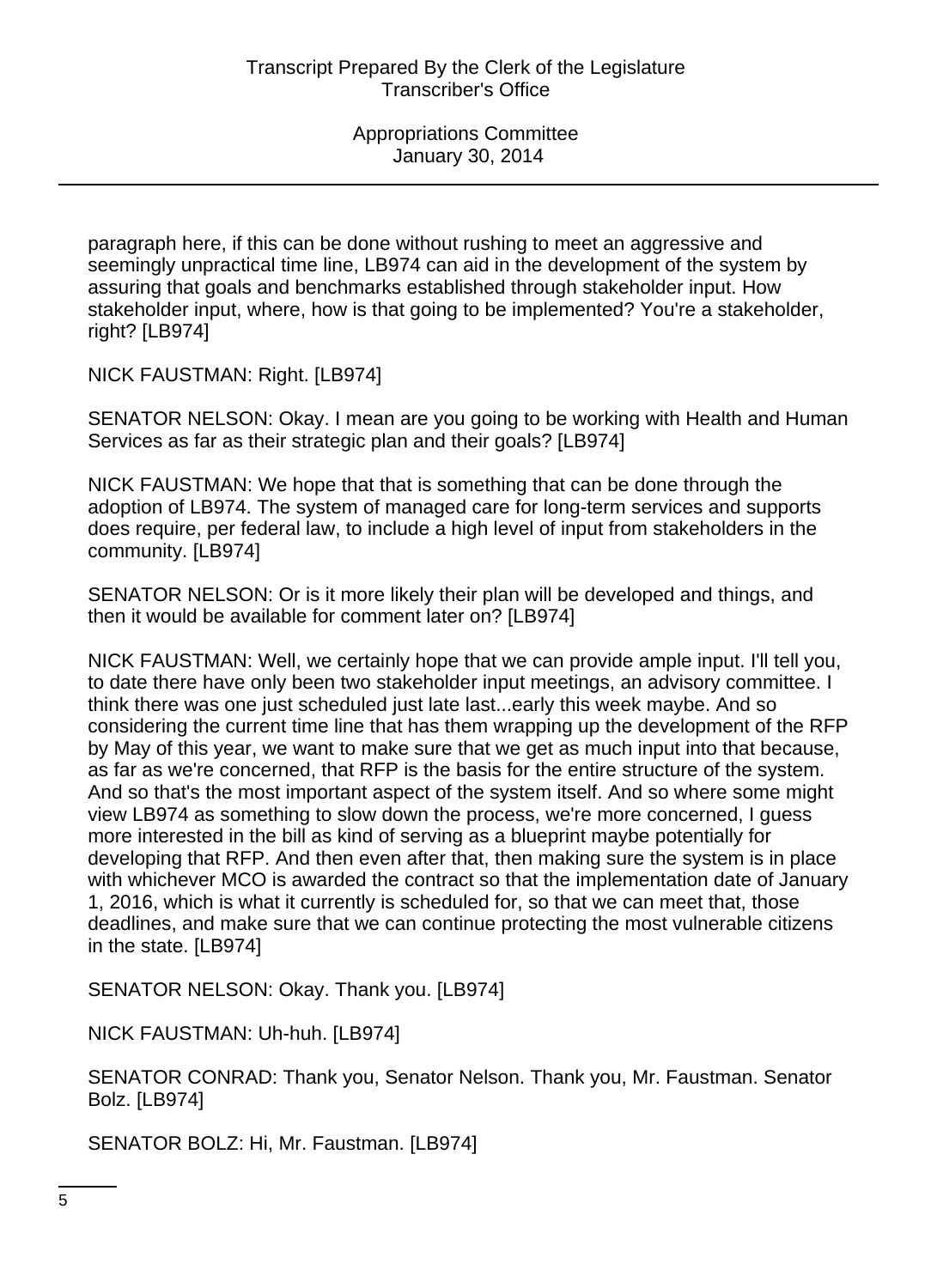## NICK FAUSTMAN: Hi. [LB974]

SENATOR BOLZ: I'm somewhat familiar with your organization and between NHCA and LeadingAge you represent hundreds, thousands of nursing facilities across the state? [LB974]

NICK FAUSTMAN: We, as far as nursing facilities, we have just over 200. Including the assisted-living facilities, our membership is probably 420, 420 probably. [LB974]

SENATOR BOLZ: Okay. So hundreds of facilities, thousands of employees and clients. [LB974]

NICK FAUSTMAN: Absolutely, yes. [LB974]

SENATOR BOLZ: And my reading of the Medicaid long-term care...managed care plan tells me that that plan would result in some significant changes for all 400 of those nursing home facilities. Is that right? [LB974]

NICK FAUSTMAN: Absolutely. [LB974]

SENATOR BOLZ: So for those businesses and nonprofits trying to make their budgets work year to year, ten months is a hard time frame to do two-year budget cycling to make sure revenues are going to match up with expenditures, to make other kinds of changes. Is that assumption right? And could you elaborate on... [LB974]

NICK FAUSTMAN: That is absolutely correct. Our membership is extremely apprehensive, very, very...honestly, very scared of what could happen. We are hearing stories of just disaster in other states. To our south, Kansas, for instance, we had heard from a member from our sister organization down in Kansas earlier this fall that there is a smaller nonchain facility down there who is awaiting payment and it was going on six months. And so it's safe to assume that perhaps some of the bigger chains in Nebraska may be able to sustain some of that, but it's certainly not the case for the smaller ma-and-pa, standalone facilities. [LB974]

SENATOR BOLZ: So a long-term strategic plan, like as suggested in this bill, would help all 400 of your agencies develop their own strategic plans around continuing to serve their constituencies. [LB974]

NICK FAUSTMAN: I would agree with that, yes. [LB974]

SENATOR BOLZ: Okay. Thank you. [LB974]

NICK FAUSTMAN: Uh-huh. [LB974]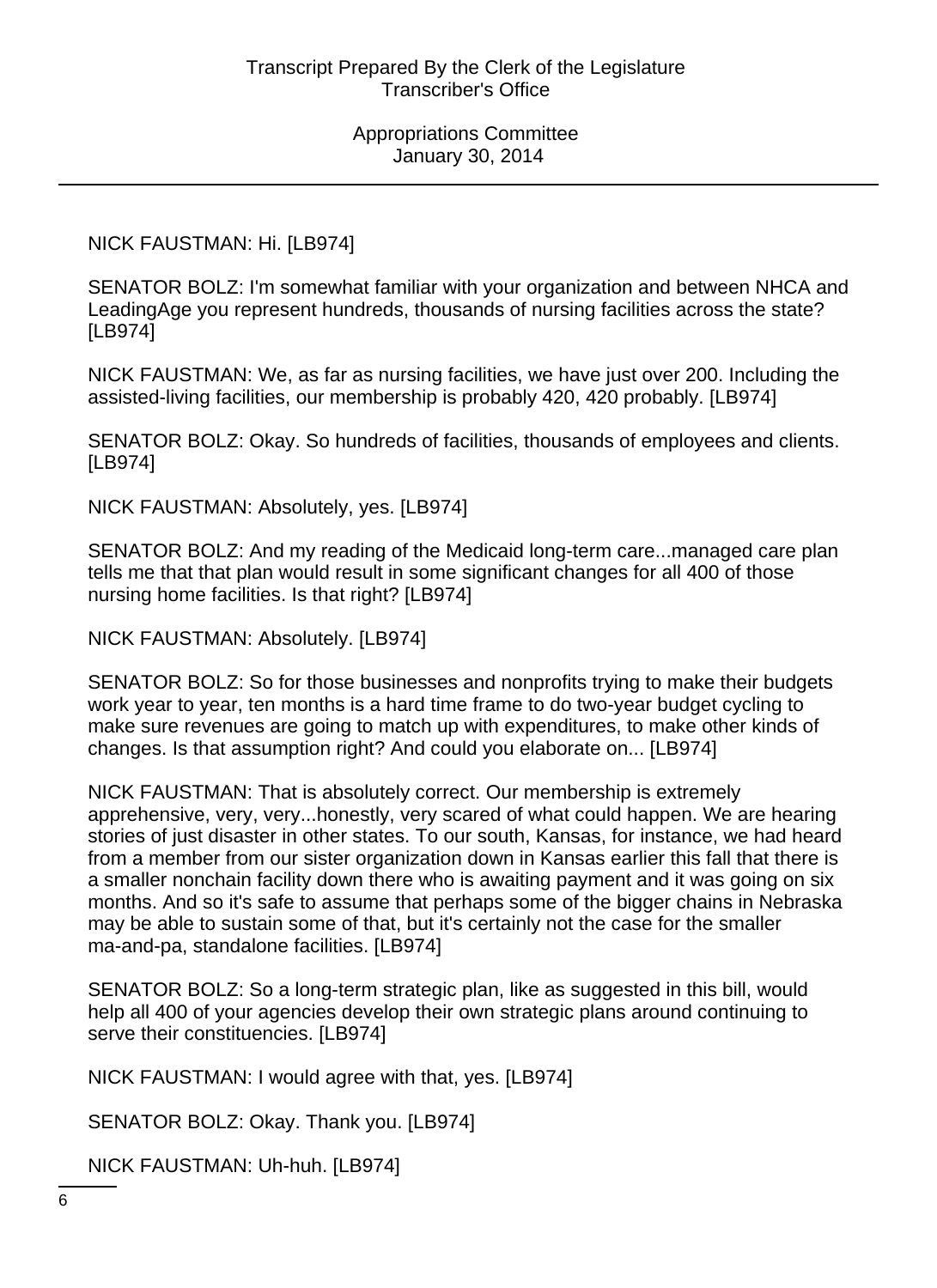SENATOR CONRAD: Thank you, Senator Bolz. Let the record reflect Senator Kintner has joined us this afternoon. Are there other members with questions? Thank you. [LB974]

NICK FAUSTMAN: Thank you. [LB974]

SENATOR CONRAD: Other proponents of LB974? [LB974]

AUBREY MANCUSO: Good afternoon. Thank you, Senator Conrad, members of the committee. My name is Aubrey Mancuso, A-u-b-r-e-y M-a-n-c-u-s-o, and I'm here on behalf of Voices for Children in Nebraska. We would also like to express our support for LB974. As the committee is aware, the Department of Health and Human Services has experienced numerous challenges over the past several years related to the management of the ACCESSNebraska system, the child welfare system, and others. DHHS has already been using performance-based budgeting for children's services. This has been a part of a greater package of improvements made in this division. The challenges over the past several years have made it clear that there's a need to ensure greater effectiveness in our public systems. LB974 also helps increase the transparency of the budget process and we particularly like the requirement of a public hearing that's included in LB974. This will allow for the public and other organizations to be better informed on how agencies are using funds and how they're working to make improvements. Overall, we believe that LB974 is the measure that helps ensure better government and we would urge the committee to advance this bill. Thank you. [LB974]

SENATOR CONRAD: Members, are there any questions? Thank you very much. Other proponents? [LB974]

JAMES GODDARD: (Exhibit 2) Good afternoon, Senator Conrad, committee members. My name is James Goddard, that's J-a-m-e-s G-o-d-d-a-r-d, and I'm the director of the Economic Justice and Health Care Access Programs at Nebraska Appleseed. I'm here today to testify in support of LB974. As the committee has heard today, LB974 would require, as part of the appropriations process, that department divisions include a strategic plan to establish measurable goals and benchmarks for improving program performance, as well as regular reporting on progress towards those goals. It's our position that this framework would improve oversight of the division's funding in programs, and it would also give greater transparency regarding program policy decisions. ACCESSNebraska has been mentioned already. I wanted to get a little bit more detail on how LB974 might help in situations and ACCESSNebraska I think is a great example. The system was developed in 2009 and it was intended to modernize the service delivery system for the Department of Health and Human Services. The system has been plagued with problems from the beginning and recently the system has been split into two different systems. The goals and benchmarks for the original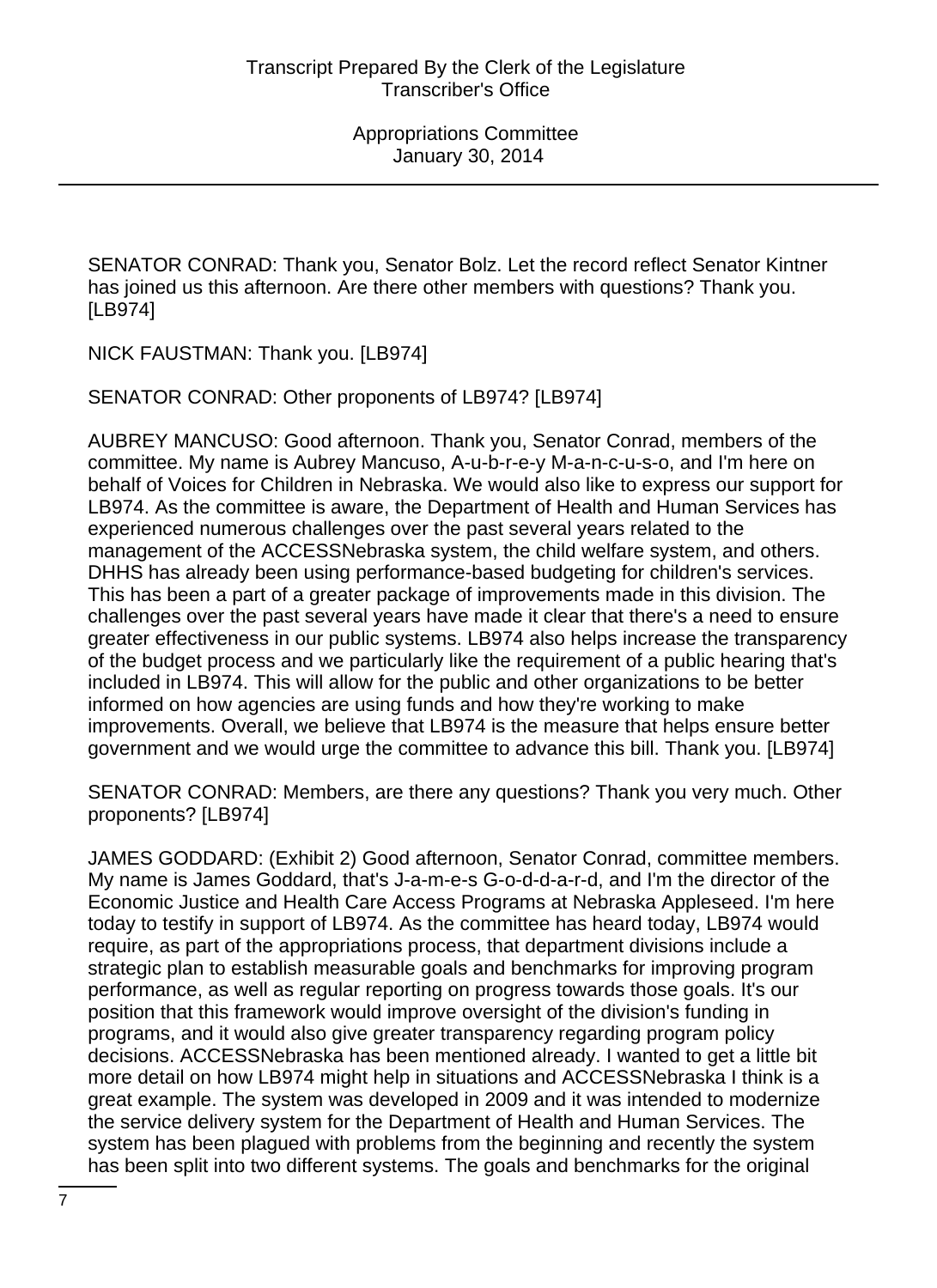system have never really been aired publicly, and the goals and expected outcomes for the system split are unclear. Had this bill been in place several years ago, the Legislature would have a better sense of how funds will be spent under ACCESSNebraska as well as the goals for the system and system performance. The public would also have a greater understanding of the reasons for the department's policy decisions that affect the system. Instead of that, what we've had is a lack of clarity on how much the system costs, where it's headed, and how performance is going to be improved. LB974 would go far to addressing these and other similar issues. For these reasons, we respectfully urge the committee to advance LB974. [LB974]

SENATOR CONRAD: Thank you, James. Are there any questions from the committee? Thank you. [LB974]

JAMES GODDARD: Thank you. [LB974]

SENATOR KINTNER: I have one question. [LB974]

SENATOR CONRAD: Oh, Senator Kintner. [LB974]

SENATOR KINTNER: I don't have any problem. What you just said sounds pretty good to me. I did have a question. You're the director of Economic Justice... [LB974]

JAMES GODDARD: That's right. [LB974]

SENATOR KINTNER: ...on Health Care Access Programs. Just so I know--I know I could probably ask you off mike but you might not be here when we got off mike--what's economic justice? [LB974]

JAMES GODDARD: I would say economic justice is the ability of an individual or family to actually have the opportunity to earn the wage that they need to support their family and move ahead in life, and that's a general way of how I would define economic justice. [LB974]

SENATOR KINTNER: Good. Thank you very much, appreciate it. [LB974]

JAMES GODDARD: You're welcome. [LB974]

SENATOR CONRAD: Thank you, Senator. [LB974]

JAMES GODDARD: Thanks. [LB974]

SENATOR CONRAD: Thank you, Senator...or thank you, James. Other proponents? Are there any...now we will open the portion for...oh, did you have a question? [LB974]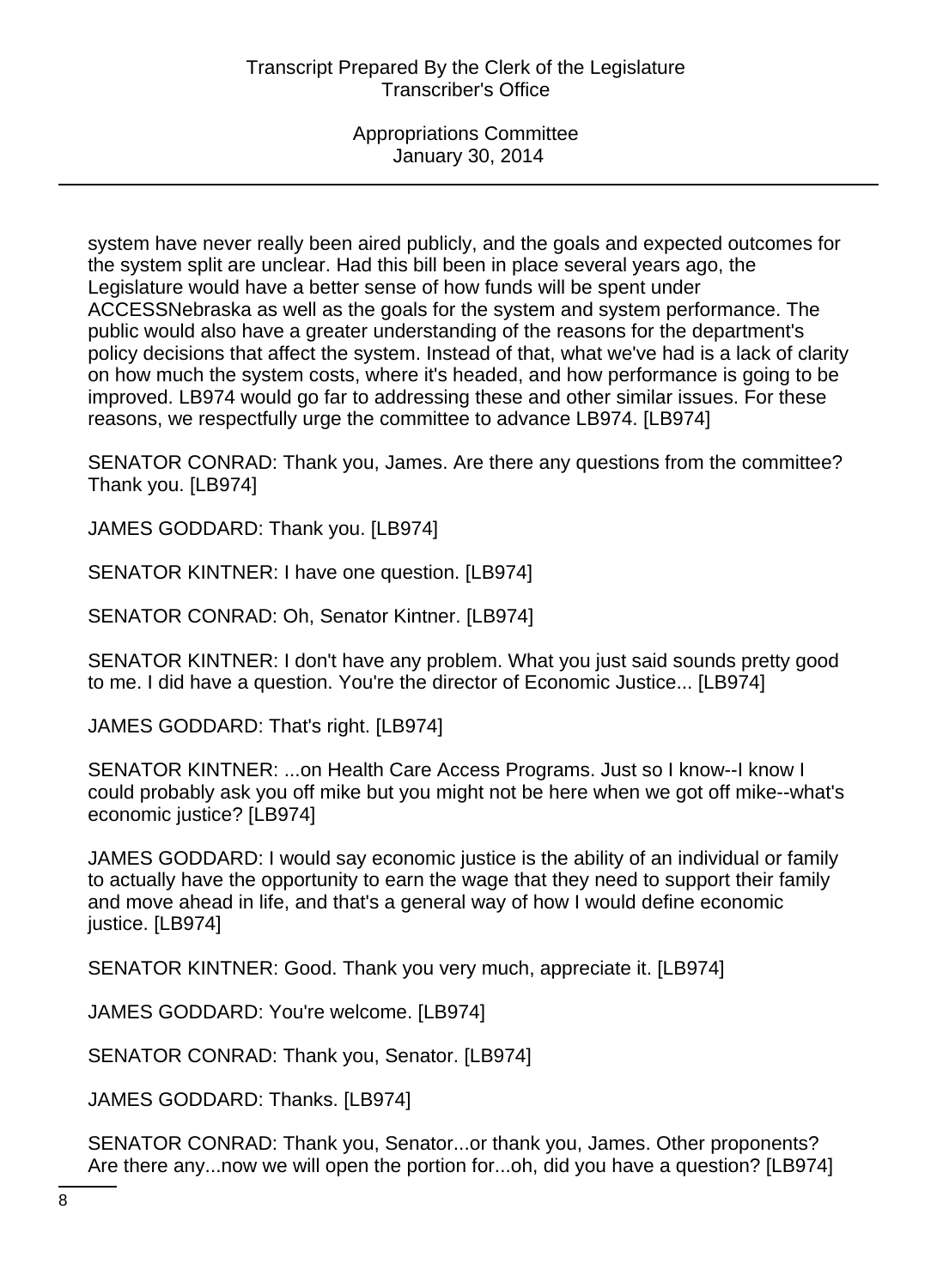SENATOR WIGHTMAN: I thought maybe she had her hand up. [LB974]

SENATOR CONRAD: Oh. [LB974]

SENATOR WIGHTMAN: (Inaudible). [LB974]

SENATOR CONRAD: Okay. Do we have any more proponents on LB974? Move to opposition testimony, do we have any opposition testimony to LB974? Do we have any neutral testimony on LB974? With that, Senator Mello, would you like to close? [LB974]

SENATOR MELLO: Briefly. Thank you, Senator Conrad, members of the Appropriations Committee, one clarification. I think I stepped out of the room but my aide informed me that, Senator Nelson, you had a question in regards to I think a question in regards to the Nebraska Health Care Association in regards to timing. LB974 impacts the next two biennial budget processes, so the RFP that was discussed that would be going out later this spring, so to speak, would not fall directly...the RFP would go out sooner than when the budget process starts but no doubt they'll try to incorporate that into it. [LB974]

SENATOR NELSON: Well, thank you. On that question, we've got this real short time frame but we have these things down the line here, and so that's why I was just, you know, wondering how that's going to be of that much help on this RFP, so. [LB974]

SENATOR MELLO: Not a problem. Just wanted to make sure... [LB974]

SENATOR NELSON: Okay. All right. [LB974]

SENATOR MELLO: ...that we get some clarification. Other than that, I'd be happy to answer any questions the committee may have. [LB974]

SENATOR CONRAD: Are there any questions for Senator Mello? Thank you, Senator Mello. With that, we will conclude the public hearing on LB974 and we will open the public hearing on LB678, Senator Mello. [LB974]

SENATOR MELLO: (Exhibits 3, 4, 5, and 6) Good afternoon, Senator Conrad, members of the Appropriations Committee. My name is Heath Mello, H-e-a-t-h M-e-l-l-o, and I represent the 5th Legislative District in south Omaha. LB678 makes two changes to the allocation of funds from the Nebraska Affordable Housing Trust Fund by the Department of Economic Development. It is generally aimed at ensuring that our limited housing resources are being put to good use. First, LB678 increases the minimum percentage of funds from the Affordable Housing Trust Fund which must be allocated to each Congressional district. By changing this percentage from 25 percent to 30 percent, the bill ensures that affordable housing dollars are evenly spread between the three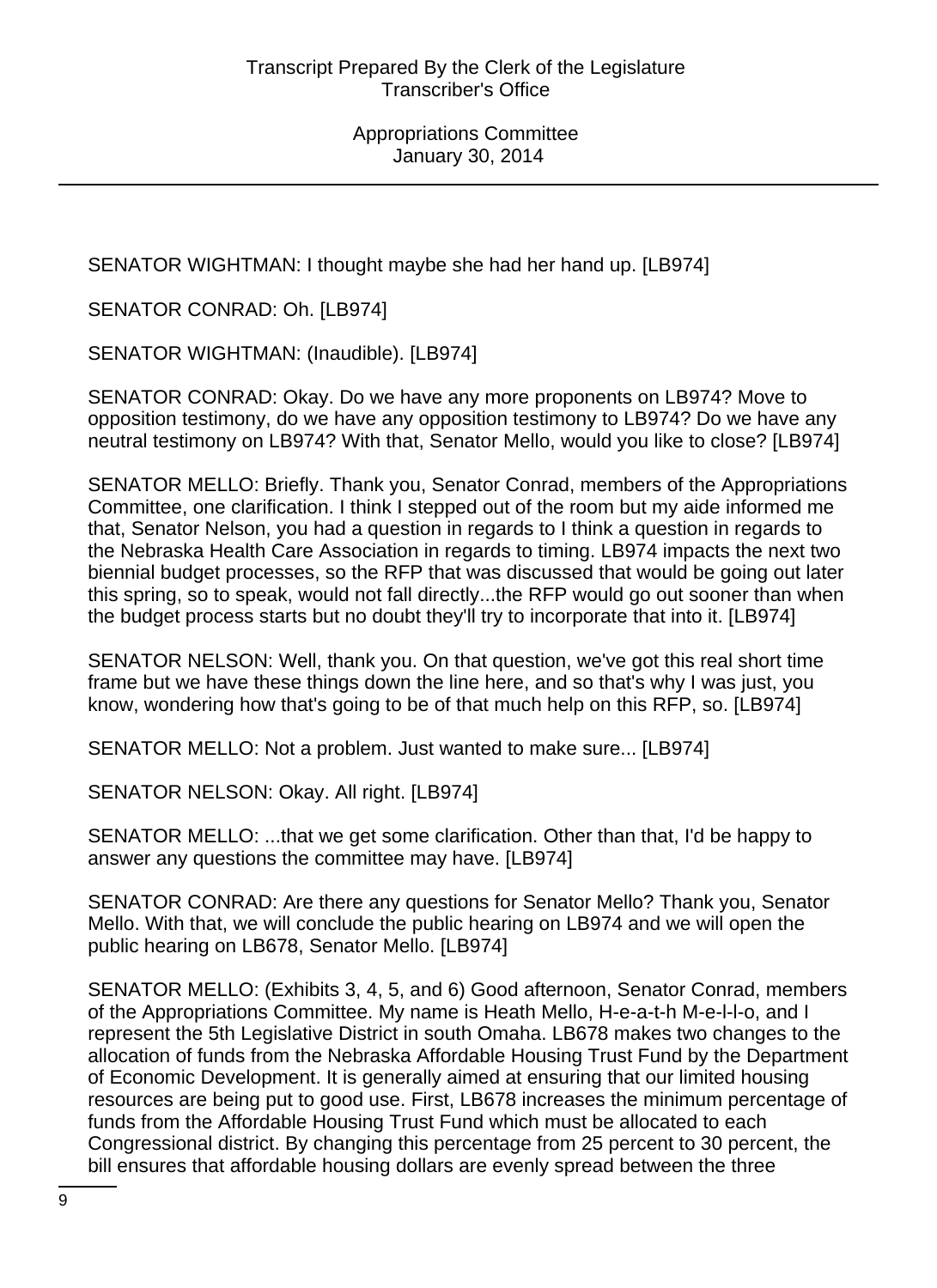Appropriations Committee January 30, 2014

Congressional districts as possible. Second, LB678 strikes obsolete language that refers to an "entitlement area funds." While the term "entitlement area" is commonly used in reference to federal HUD dollars, it is not defined anywhere in the Affordable Housing Trust Fund statutes. Based upon language in the Department of Economic Development's action plan, this language is currently being interpreted to require that 25 percent of Affordable Housing Trust Fund dollars be allocated directly to the city of Omaha. This has a practical effect of disadvantaging grant applicants, other than the city of Omaha, that are within the 2nd Congressional District. Additionally, because these grant dollars are ultimately subgranted through the city of Omaha, information on the projects receiving these state dollars is not included in the Department of Economic Development's annual report. After LB678 was introduced, my office realized that while the bill repealed language dealing with entitlement areas, it neglected to repeal a reference to nonentitlement areas. The committee should have received a copy of AM1761 which would strike that reference as well. In addition, I've asked the Fiscal Office to prepare a brief summary on the Affordable Housing Trust Fund so that the committee has some background information on the historical use of these funds. A copy of that summary of information has already been predistributed to all senators' seats. Thank you for your time and I'd be happy to answer any questions you may have. Aside from the handout from the Legislative Fiscal Office that shows currently right now the fund balance as of December 31, 2013, was \$15,854,000, the projects under contract, that means projects that currently are utilizing those dollars, equates to \$14,900,000, which means right now there is a balance of, give or take, a little less than \$700,000 currently available in the Affordable Housing Trust Fund. Aside from that handout from the Fiscal Office, the committee should have also received letters of support for LB678 from Habitat for Humanity of Omaha as well as Midwest Housing Equity Group. With that, I'd be happy to answer any questions the committee may have. [LB678]

SENATOR CONRAD: Thank you, Senator Mello. Are there questions from the committee? Senator Kintner. [LB678]

SENATOR KINTNER: Well, Mr. Chairman, how do you come up with this? I mean you just wake up one night when everyone is asleep and just wake up and (inaudible) I think we need to reallocate that money and change that language? Or did someone bring this to you? How did this get to be a bill? [LB678]

SENATOR MELLO: That's a great question, Senator Kintner, and I appreciate it. A couple years ago Senator McCoy actually introduced a bill that the Legislature passed that required all state agency reports that are mandated by state statute to, instead of just be given to the Legislature via paper copy, that those reports have to be submitted electronically. And so the public at large as well as senators can get on-line on NebraskaLegislature.gov and be able to peruse and evaluate those statutorily required reports giving us updates on different programs, different statutory requirements or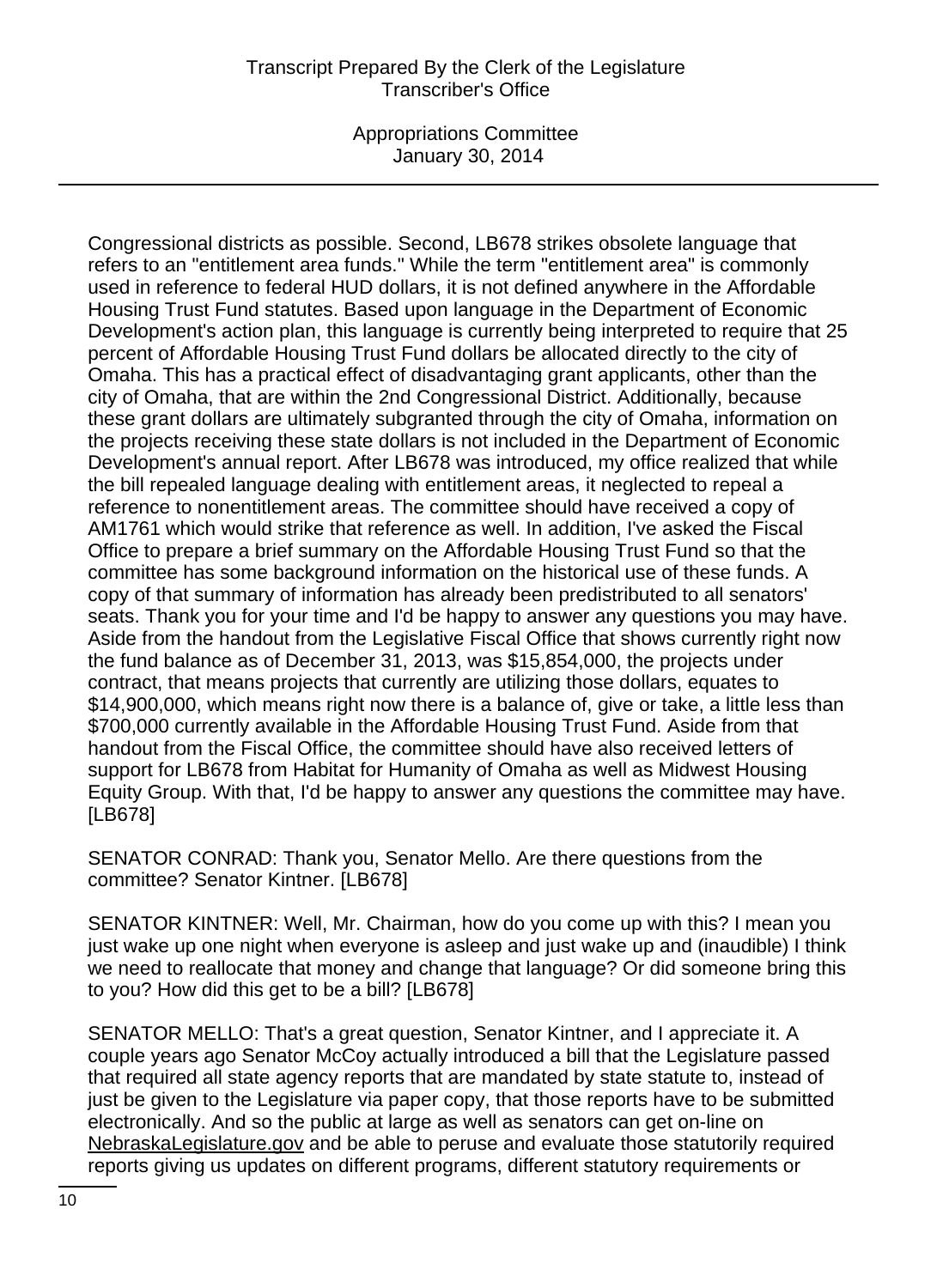Appropriations Committee January 30, 2014

regulations that we require agencies to do. In evaluating and reading through, I have a tendency, as some may know, a tendency to read through almost all of these reports. And in reading through the Department of Economic Development's report this past fall it came to my attention that there was no funding appropriated to the 2nd Congressional District under their annual report. My office contacted Jeanne Glenn with the Fiscal Office to find out and see if we could get more information of why the department wasn't submitting any information or whether or not the department was meeting the statutorily required obligation in statute that says 25 percent of the Affordable Housing Trust Fund needs to go to each of the three Congressional districts. In further evaluation and conversation with the Fiscal Office and then ultimately the Department of Economic Development got us information back as well that they had interpreted some of this language, this language that we feel is, one, a little confusing and, frankly, it's not defined in statute with regards to "entitlement areas" and "nonentitlement areas," that the department said that they had appropriated money just directly to the city of Omaha. And since the city of Omaha was the grantee, they didn't...they didn't submit, I should say, any of the subgrantees of that direct appropriation from the Affordable Housing Trust Fund. In that same process, we've come to talk with different organizations and entities within the 2nd Congressional District and Omaha who had concerns about why...the concern that there wasn't money being appropriated, so to speak, and they didn't know where the money was. And as we relayed to them, the department chose to utilize this process recently, which has caused some concerns, not just among, I would say, nonprofit housing developers and entities like Habitat for Humanity or other economic development corporations. But in general, there's been some concern that the city of Omaha, while appropriated money over the last few years, has not spent that money in a very quick fashion; that the money was held for a period of time. Thus, it gave the illusion that there was not affordable housing dollars going out, so to speak, to subgrantees or applicants. So that's kind of where we have today LB678. The general premise is the Legislature determined a while ago, from this committee actually, that they wanted to make sure that affordable housing dollars were evenly distributed across the state; that it wasn't just going to Omaha, it wasn't just going to Lincoln, and it wasn't just going to rural Nebraska. So in statute, we have a requirement that 25 percent goes to each Congressional district in regards to the number of grantees. Then we have an additional 25 percent that can be spread across the state, depending upon who applies for the funding. What we simply did is we wanted to make sure that each Congressional district gets a little bit more in the sense of the 1st, 2nd, and 3rd Districts, which would happen under LB678, and then there's still that 10 percent, I would say, 10 percent of the fund that's available to go anywhere across the state depending upon the application. [LB678]

SENATOR KINTNER: Great. Thank you. [LB678]

SENATOR CONRAD: Thank you, Senator Kintner. Thank you, Senator Mello. Are there other questions for Senator Mello? Senator Wightman. [LB678]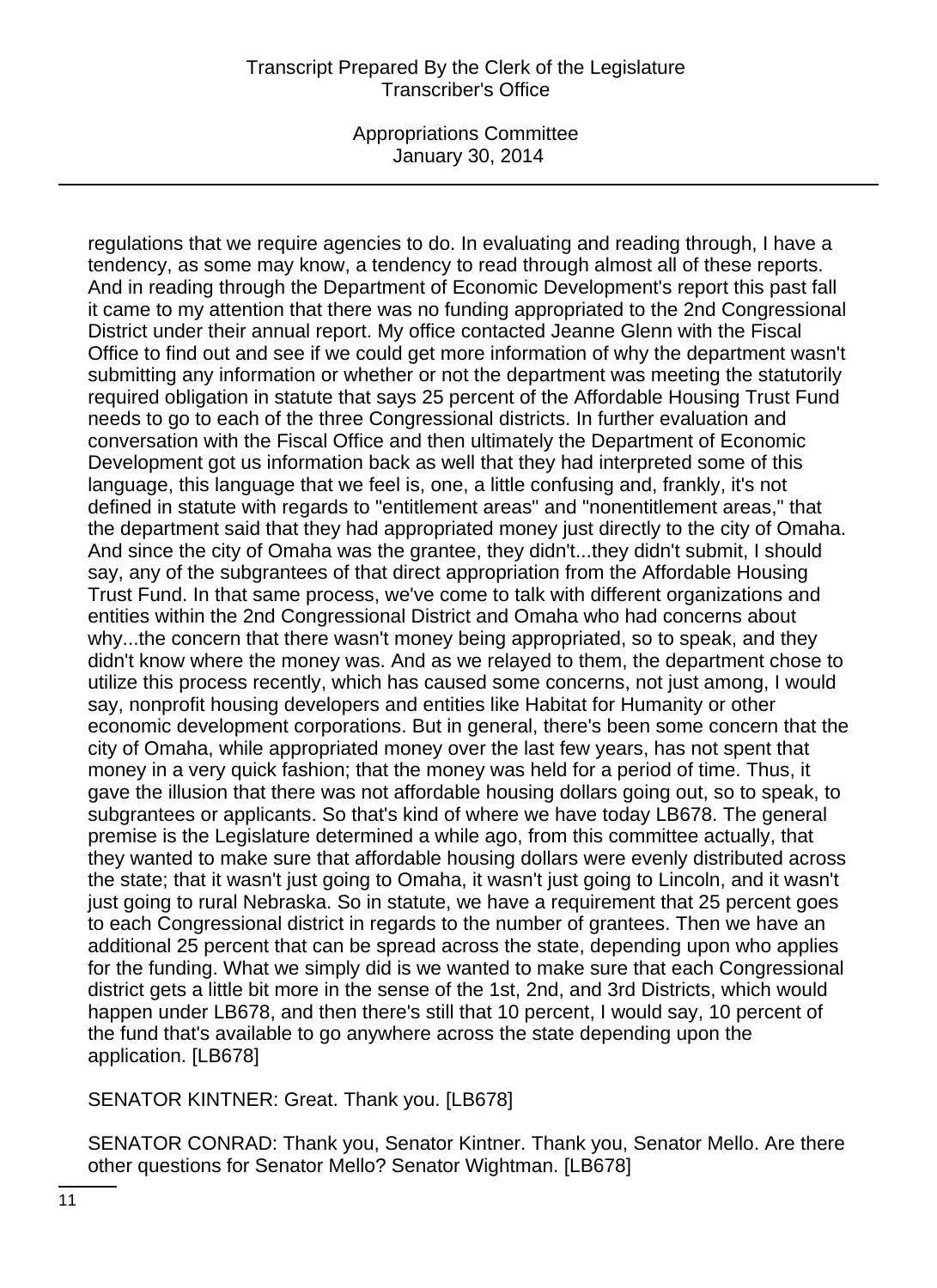SENATOR WIGHTMAN: Yes. Senator Mello, can you give us any figure about how that division has been, say, in the last two to five years between the Congressional districts? [LB678]

SENATOR MELLO: I do not have that information available with me today, Senator Wightman. I'm sure I can request that information or I probably would suggest to you to ask the fiscal analyst, Jeanne Glenn, who oversees that fund. She can probably get that information, I assume, from the Department of Economic Development outside of that 25 percent mandatory requirement that each district gets. [LB678]

#### SENATOR WIGHTMAN: Thank you. [LB678]

SENATOR CONRAD: Thank you, Senator Wightman. And let the record reflect we are joined by fiscal analyst Jeanne Glenn, and Senator Tyson Larson has joined the committee as well. So welcome to both of them. Senator Nelson. [LB678]

SENATOR NELSON: Thank you, Senator Conrad. Thank you, Senator Mello. How do they go about deciding? Are there applications from each of the Congressional districts for that money? Who makes the decision it all goes to the city of Omaha or maybe some to Arlington or other places around the district? [LB678]

SENATOR MELLO: That's a great question, Senator Nelson, and I think that's part of the issue of what we're trying to address here, that every...essentially the process, as I've come to understand it being on this committee is that an entity would apply for funding through the trust fund. And there is a certain percentage, the 25 percent, needs to be allocated to grantees within each Congressional district. For some reason or another, this language that creates entitlement areas and nonentitlement areas, the department hasn't always utilized that. And so it's been kind of a hit and miss of when they want to utilize it. And of late the concern was raised that they directly appropriated all of the 2nd Congressional District funds to the city of Omaha. And in part, I think, due to the concern that we heard that the money was not subgranted out in a very quick manner, that's a concern I've had and it's a concern I've heard from other nonprofit housing developers in the Omaha area. And so the way the process would work under LB678 would just simply be the process I think most of us had assumed it has always been the process, which an entity applies to the Department of Economic Development in regards to seeking a certain dollar amount for an affordable housing project and until they reach that, so to speak, under my bill, that 30 percent threshold, those projects are eligible. And once the 30 percent threshold is met, that's left up to the department, to so speak, in regards to whether or not they choose to fund those projects above and beyond that, knowing there's that 10 percent cushion for them to make that determination. [LB678]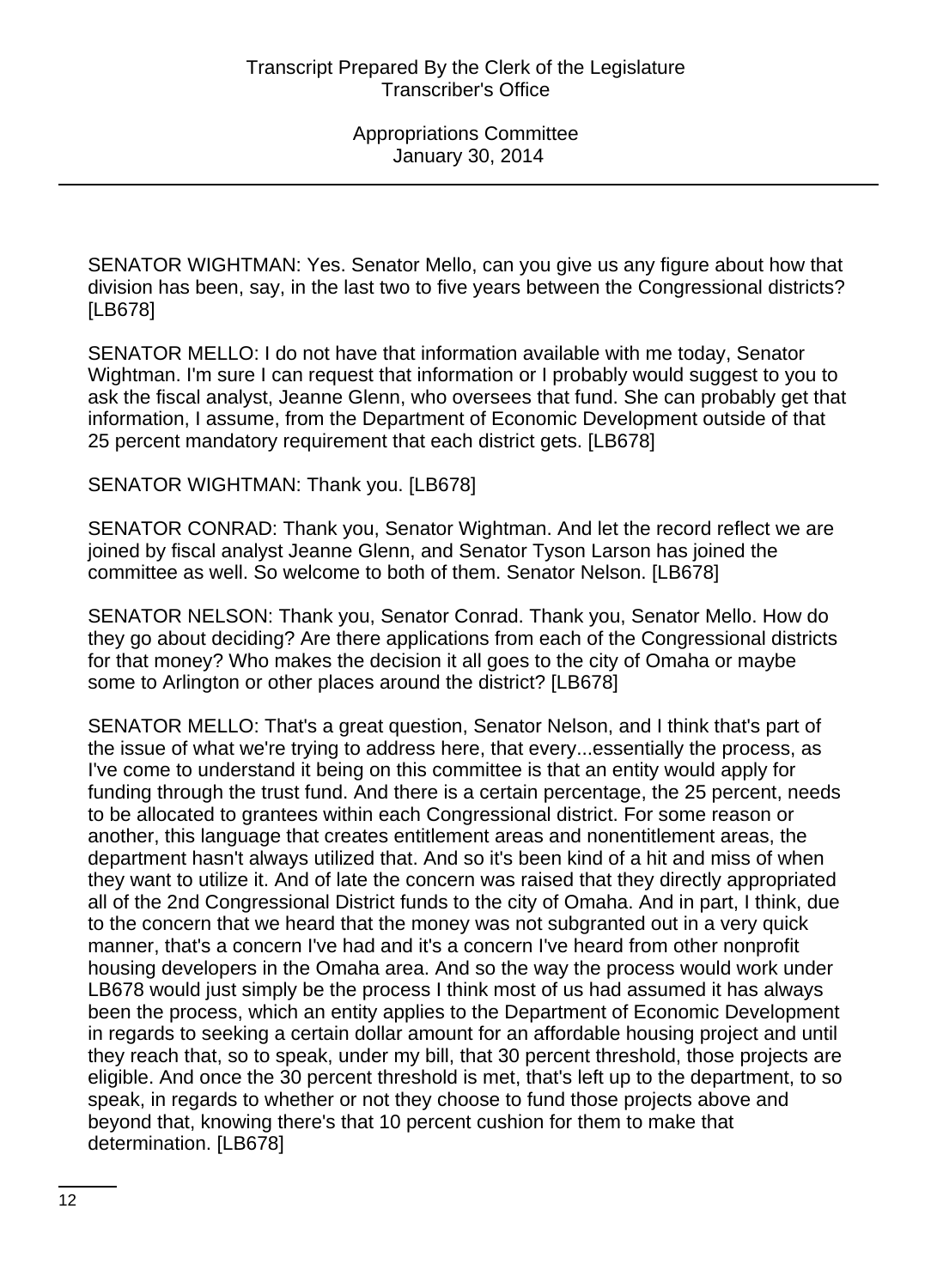# SENATOR NELSON: Thank you. [LB678]

SENATOR CONRAD: Thank you, Senator Nelson. Other questions? Thank you, Senator Mello. [LB678]

SENATOR MELLO: Thank you. [LB678]

SENATOR CONRAD: Now we'll open up the public hearing to any proponents for LB678. Welcome. [LB678]

FRED HOPPE: Thank you. My name is Fred Hoppe, F-r-e-d H-o-p-p-e. I'm a homebuilder from Lincoln, Nebraska, and also an attorney. I do, in my homebuilding business, I develop affordable housing, mostly low-income housing tax credit properties. I'm here on behalf of the Metro Omaha and Home Builders Association of Lincoln legislative coalition, and we're here in support of this bill. We believe it's appropriate to have a balance of the Affordable Housing Trust Funds distributed to the three districts across the state. It gives all of the population of our state equal access, the low-income population of our state equal access to funds. How these funds are used, for your information, is generally low-income tax credit housing developments are built with either a 9 percent federal tax credit or a 4 percent federal tax credit. Most recently, the 4 percent and the 9 percent tax credits are not what they appear. They're based on a formula that is a formula of present value of the tax credit that's applied. Today that present value approximates 7.2 percent on a 9 percent credit, right in that area. What that means in practical terms is, even if you can work out a project to come out with...you have a project that costs you a million bucks and the basis of that project is 900,000 bucks, for instance, you can't close the gap and pay for the entire project using tax credits alone. We have to go out and get outside money to bring it into the project to make the project foot. This spreading the affordable housing tax fund money across the state is the money that's used to close that gap in many, many instances, most instances. And as a result of that, having it available everywhere really is fair for all the different districts and the lower income people across the state. So we'd ask you...we support the bill. We'd ask you to move it forward. Thank you. And I'll answer any questions. [LB678]

SENATOR CONRAD: Are there any questions from the committee? I do have a question. [LB678]

FRED HOPPE: Sure. [LB678]

SENATOR CONRAD: Fred, thank you for joining us here today. In regards to the 10 percent that would be unallocated under this legislation,... [LB678]

FRED HOPPE: Right. [LB678]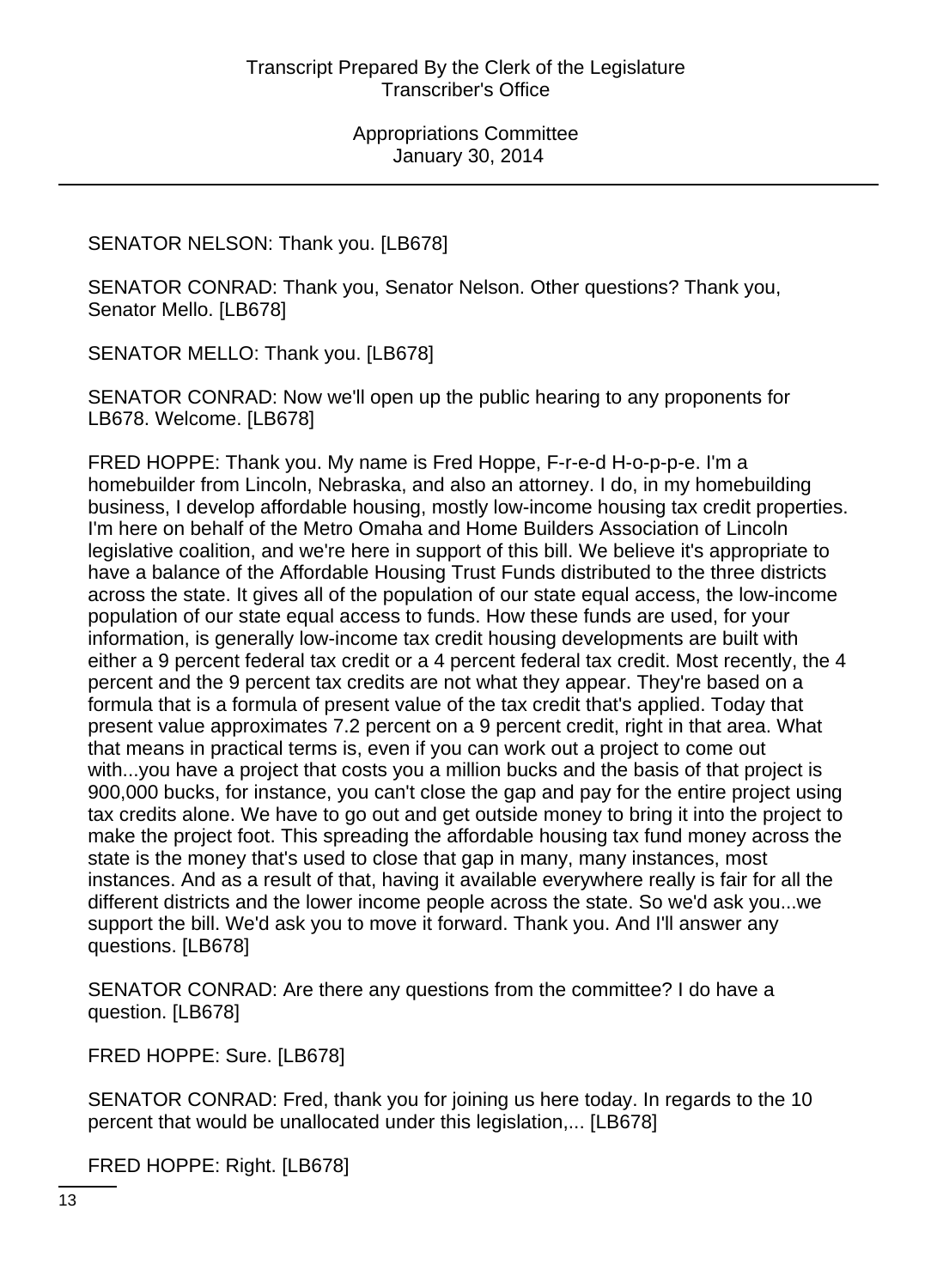SENATOR CONRAD: ...would it just be more fair to divide it up thirty-three and a third to each Congressional district? Or is it important to retain some sort of flexibility for other priority projects? [LB678]

FRED HOPPE: You know, there are priority projects that come down the pike that just ought be funded. They just ought to be funded. And to have a reserve in that fund for the decision makers based on priority, necessity, different things like that, is appropriate. To have 25 percent in there, we don't need. [LB678]

SENATOR CONRAD: Very good. Thank you. [LB678]

FRED HOPPE: Okay. [LB678]

SENATOR CONRAD: Other senators? Senator Kintner. [LB678]

SENATOR KINTNER: Give me an example of something that ought to be funded. What kind of projects should be funded? [LB678]

FRED HOPPE: To me? [LB678]

SENATOR KINTNER: Yeah, to you. I just... [LB678]

FRED HOPPE: Veterans' housing should be. Homeless veterans' housing ought to be funded in a New York minute. To me, my last project, I built homeless for persons with severe mental illness. We have a terrible deficit in Nebraska in funding for purpose...people with special interests, particularly persons that don't speak well for themselves, like persons with severe mental illness. [LB678]

SENATOR KINTNER: Was that like a group home or a cluster of homes with services offered or...? [LB678]

FRED HOPPE: You can go look at it. It's at 10th and Military in Lincoln. Next time you head up to the interstate, it's on the left side. It's called Creekside Village. [LB678]

SENATOR KINTNER: Okay. [LB678]

FRED HOPPE: There's 60 apartments there. In that, we have 20 units that are for persons specifically with severe mental illness and then we fund, in that project, we fund a service worker so that it can handle those people. So is it a group home? No, it's independent living for all of those people, but I provide, in my rent structure, I provide so they have a caseworker there that can help those people cope with their living. And from that standpoint, it allows me to integrate those 20 units in with the rest of my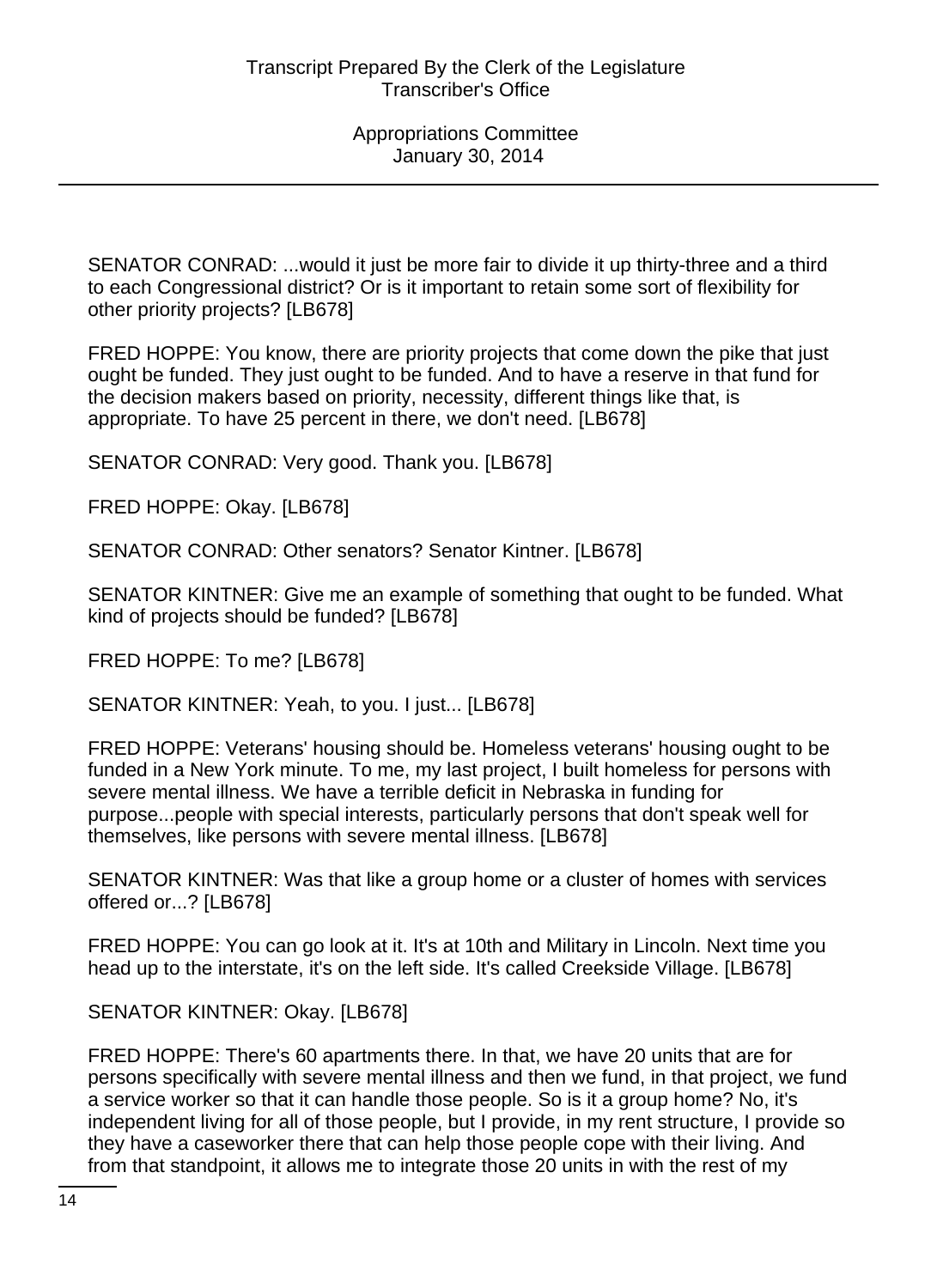project. [LB678]

SENATOR KINTNER: Well, thank you, appreciate that. [LB678]

FRED HOPPE: Yeah. [LB678]

SENATOR CONRAD: Thank you, Senator Kintner. Senator Nelson. [LB678]

SENATOR NELSON: Yes, thank you, Senator. Thank you, Mr. Hoppe. [LB678]

FRED HOPPE: Yes, sir. [LB678]

SENATOR NELSON: A full disclosure, you were our hosts as at a luncheon the other day, is that right? We talked briefly. [LB678]

FRED HOPPE: Yes, I was, as the attorney for the Realtors Association. [LB678]

SENATOR NELSON: Lincoln has grown terrifically. I mean I drive down from Omaha and I see the growth. Now you were referring to apartments out there along the interstate which every time I come down to Lincoln it seems there are new things going up. Is that where your project, one of the projects is? [LB678]

FRED HOPPE: North 10th Street... [LB678]

SENATOR NELSON: North 10th. [LB678]

FRED HOPPE: ...at Military, which is about six blocks north of the stadium. [LB678]

SENATOR NELSON: Oh, okay. Could you just run us through what you have to do to develop something like that as far as obtaining access to these funds? I mean... [LB678]

FRED HOPPE: Yes, sir. [LB678]

SENATOR NELSON: ...do you file a writ...a writ or an application of some sort? [LB678]

FRED HOPPE: Yes, sir. [LB678]

SENATOR NELSON: Yeah, just for (inaudible). [LB678]

FRED HOPPE: The project, you define in your mind the definition of your project, what you're going to do. First thing you do is you try and find land and try and figure out a way to get land in a big enough mass so that it makes your project work, whether that is single-family lots and you put in single-family residences for a project or a fairly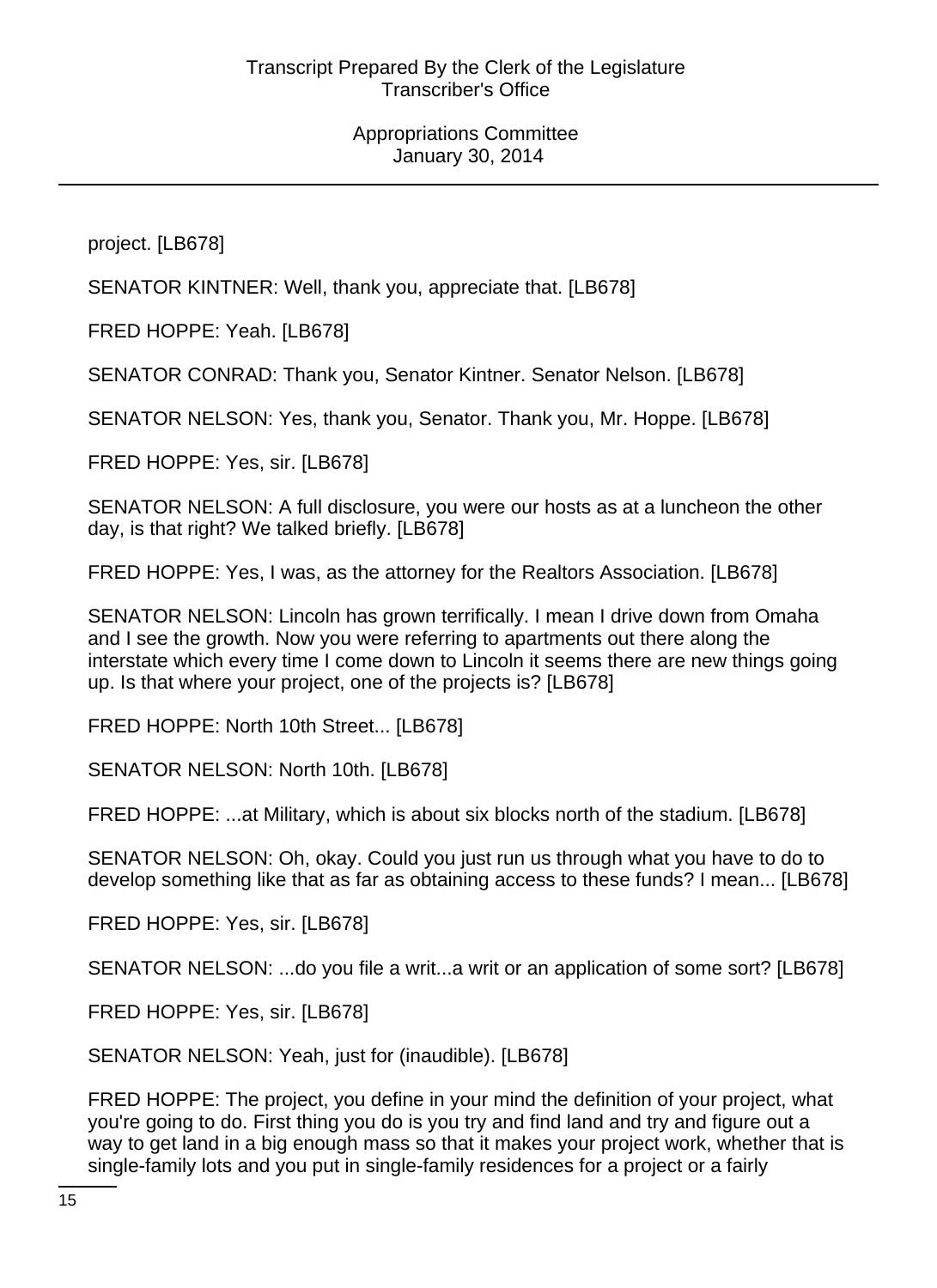Appropriations Committee January 30, 2014

good-size piece of real estate like we have at Creekside. The next thing you do is you work the finances on the thing to determine how the cost of the project is going to fit with the rent structure for persons 60 percent median income and below. Once you put all those things together and you figure out what you're going to build there, then you make an application in the Nebraska Investment Finance Authority or a joint application to the Nebraska Investment Finance Authority and the Department of Economic Development to build your project. There's a scoring system in the 9 percent categories, and I almost always build 9 percent. Four percent is for bond deals which are extremely difficult to put together in Nebraska. But you apply for the 9 percent credits. In that you outline who you're going to rent to, what the size of your units are, what the cost of those units are going to be, what funding sources you're looking for to make the whole project foot, as well as what you're putting in it yourself. And then based on a...what they call an allocation plan that's developed annually by the Nebraska Investment Finance Authority and the Department of Economic Development, each independently for the different parts they have, they'll review your project and your proposal against the criteria set forth in the plans. And those that serve the criteria the best will be awarded credits, okay, or soft money through DED through the Affordable Housing Trust Fund. So the Affordable Housing Trust Fund piece is a separate application in the Department of Economic Development, but they dovetail with an application for low-income tax credits at the Nebraska Investment Finance Authority. Does that answer your question? [LB678]

SENATOR NELSON: It sure does. Thank you very much. [LB678]

FRED HOPPE: You bet. [LB678]

SENATOR NELSON: One final question. You maintain ownership of this or is this something you can develop and then not flip but sell to some other entity? [LB678]

FRED HOPPE: Here's how that works, ownership works. Normally, you put these projects...that one of the criteria of low-income housing tax credit is you have to rent to people 60 percent median income or below or however you may be further restricted by your applications and grants, but you agree to lease to people 60 percent median income or below for a period of 15 years, and you get a tax credit for a period of 10 years. For that 15-year period of time, you have...you put it in a...in a sole owned, solely owned or a LLC or a limited partnership that flows the tax credit out to an investor. You use that investment, the tax credit you sell, you bring it back in to finance your project. That sale then, you have an entity that stays in place for 15 years. And there's some rules and penalties if the interests in that partnership are transferred before the 15-year period is out. So normally, that's maintained, those projects are maintained by the same entity for a 15-year period of time. The partnership agreement sometimes has back ends about how you sell those or how you can sell that project at the end of the 15 years. Frequently, you're required to sell it to a nonprofit or qualified nonprofit.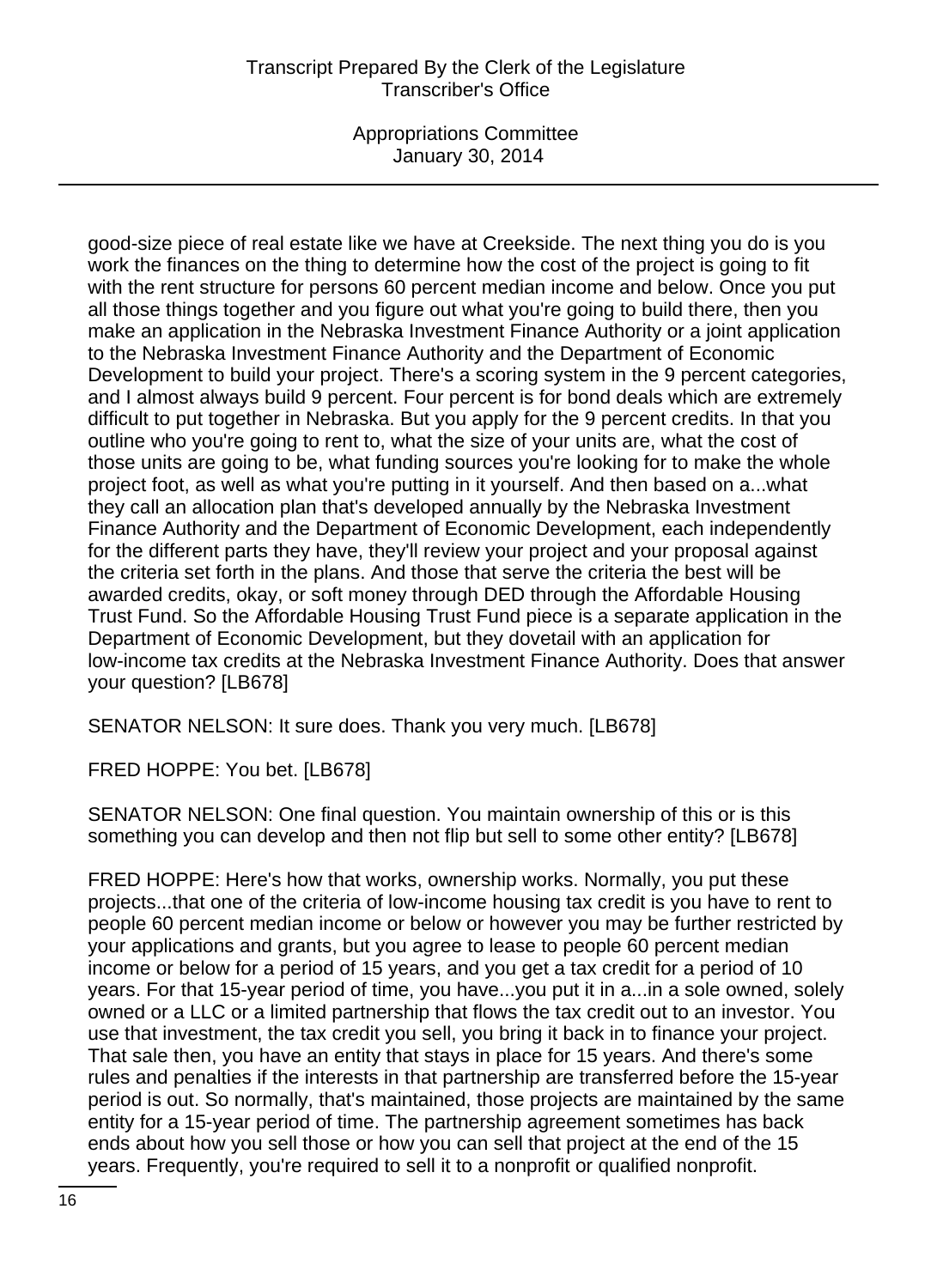Frequently, to get enough points to build the project, you have to agree to maintain low-income housing in those units for not 15 years but 30 years or 45 years. And those are all factors in the weighing process to get your credits. [LB678]

SENATOR NELSON: Okay. Thank you. That's very helpful in understanding how this all works. [LB678]

FRED HOPPE: Okay. [LB678]

SENATOR CONRAD: Thank you, Senator Nelson. Other questions? Thank you very much, Mr. Hoppe. [LB678]

FRED HOPPE: Sure. [LB678]

SENATOR CONRAD: Are there other proponents for LB678? I think the page has stepped out for a moment but... [LB678]

DANIELLE HILL: Okay. Can I just pass this around then? [LB678]

SENATOR CONRAD: Yeah. Welcome. [LB678]

DANIELLE HILL: (Exhibit 7) Hi. I am Danielle Hill, D-a-n-i-e-l-l-e, Hill, H-i-l-l. I'm the executive director of the Nebraska Housing Developers Association and we're here to support LB678 as well. And that entitlement area is confusing and isn't defined but is generally any community that receives either community development block grant or HOME funds is considered an entitlement city or area. So in Nebraska, that's Lincoln, Omaha, Bellevue, and Grand Island. And the current law that requires that 25 percent of the trust fund be allocated to each of the three Congressional districts with the remaining to be allocated at the discretion of the Department of Economic Development was initiated...actually, it all used to be a competitive process. It wasn't changed to this until maybe four or five years ago, a little longer. Some people's memories might be longer than mine. But it was a competitive process. And a couple years...well, one year in particular the city of Omaha wasn't competitive and received a big, fat, goose egg, which was a sting to them, as it should have been, and they came in and requested legislation to do the 25 percent to each Congressional district. From that point on, the 25 percent has gone just directly to the city of Omaha's entitlement area and I'll show some reasons why that's not a good thing. And so that's where that kind of initiated. And I will say that the city of Omaha, before they got that big, fat goose egg, they were having problems spending their money in a timely manner and making the trust fund look bad because it was leaving this big balance for all the world to see. And the reason that they weren't competitive is because they were sitting on too much money. And there's a general rule that if you haven't spent 50 percent or 75 percent within a certain time frame, you don't get more money. And so that was happening, but that was years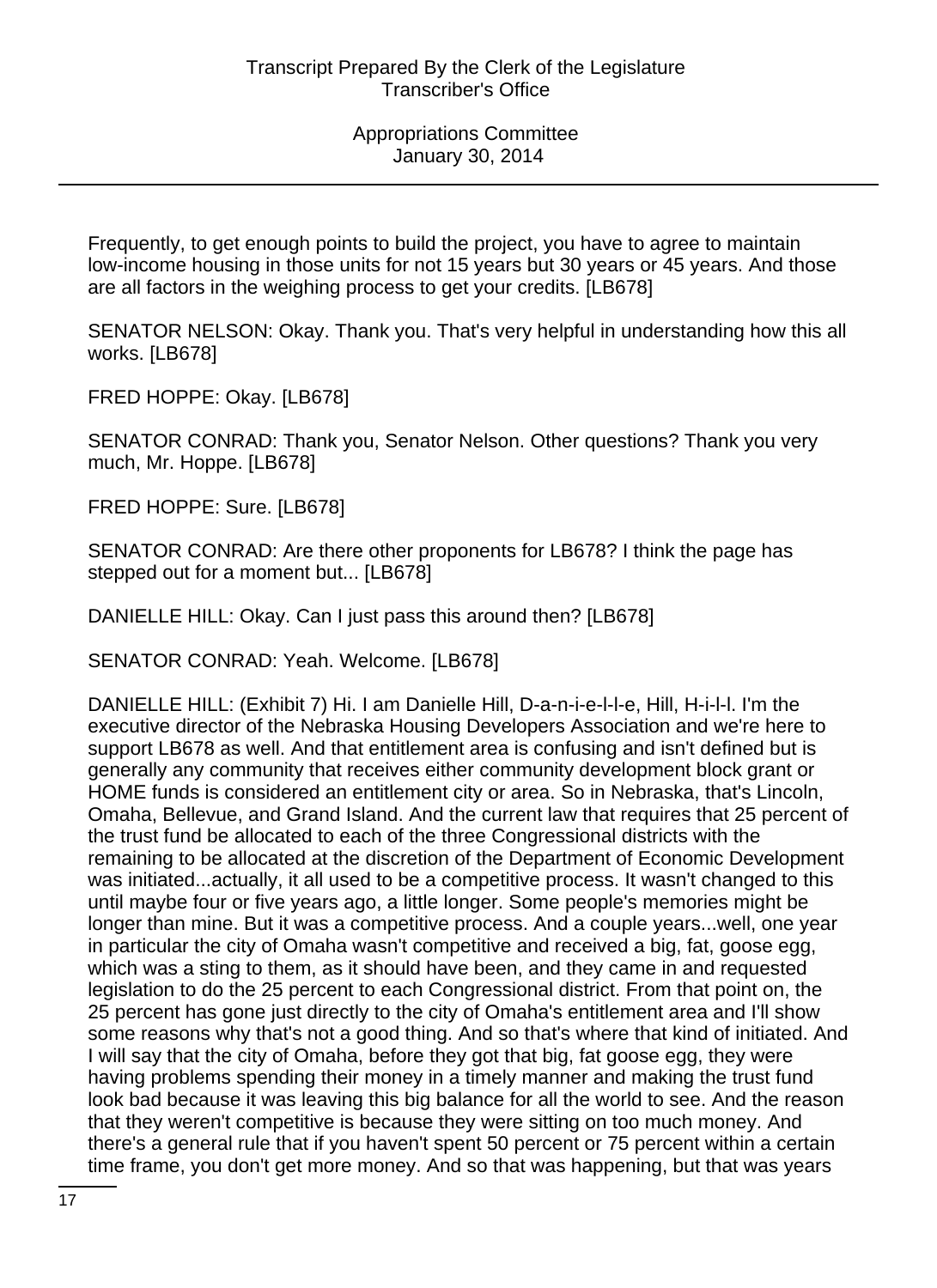Appropriations Committee January 30, 2014

ago. That has not been a problem as of late. The Department of Economic Development changed...developed a strategy to kind of avoid that by giving a three-year contract instead of what used to be a two-year contract, and everything that that money is used for is in the city of Omaha's consolidated plan and annual action plan, similar to what DED does every year, the Department of Economic Development. This is why...here's a few reasons why that it's good for that entitlement area language to be stricken. One is, you know how it's just 25 percent for each Congressional district and then you have this 25 percent that can be used at DED's discretion? Well, all the other applicants are on a competitive basis and they just look at what they award to make sure they allocate 25 percent to the other two Congressional districts as well. And if there's...so the 25 percent that's left, that's remaining, that's kind of a catchall for special projects or awarding more than the 25 percent required, that's only disbursed within the 1st and 3rd Districts. The 2nd District isn't eligible for that because there's direction in the application guidelines in the annual action plan that the Department of Economic Development puts forth that says nobody that's doing a project within the city limits of Omaha, they have to apply to the city of Omaha. So those guys are not even eligible to get more money into that district. The communities that are in District 2 that are outside the city limits of Omaha can apply and they would be funded with that remaining 25 percent. And another thing is that this hasn't happened, but if things change and it does, if city of Omaha doesn't spend the money in a good enough time and the department recaptures it, they allocate it then to open available projects. Well, nobody except the city of Omaha has access to the 25 percent or that recapture money, so essentially Omaha could lose it and that district has no opportunity to gain it back. So it does become an access issue. And then...I had one more but you guys can read, it's short. We have never liked the 25 percent allocation. We actually opposed that when it happened because it's not based on what housing need is. It's solely based on population. That district, District 2...I always want to go 1, 2, 3, and that's not right. My time is up. But District 2 would probably get a majority of it anyway if you looked at poverty and population and combined some things. So we've never liked that. We've learned to live with it. We don't really have a huge problem going from 25 to 30. [LB678]

SENATOR CONRAD: Okay. Thank you, Ms. Hill. Are there any questions from the committee? Okay. Oh, Senator Bolz does have a question. Senator Bolz. [LB678]

SENATOR BOLZ: Danielle, tell me how you see the need for affordable housing distributed among the three Congressional districts. Is there overwhelming need in all three districts or is there a distinct contrast between the three districts? What do you see? [LB678]

DANIELLE HILL: I guess if I were to generalize, in District 3 you're more looking at housing for work force and to retain population or to recruit population, but you still have...I'll tell you the biggest overall need of housing in our state is rental housing that's affordable to people like Fred was talking about. And even tax credits, their rents don't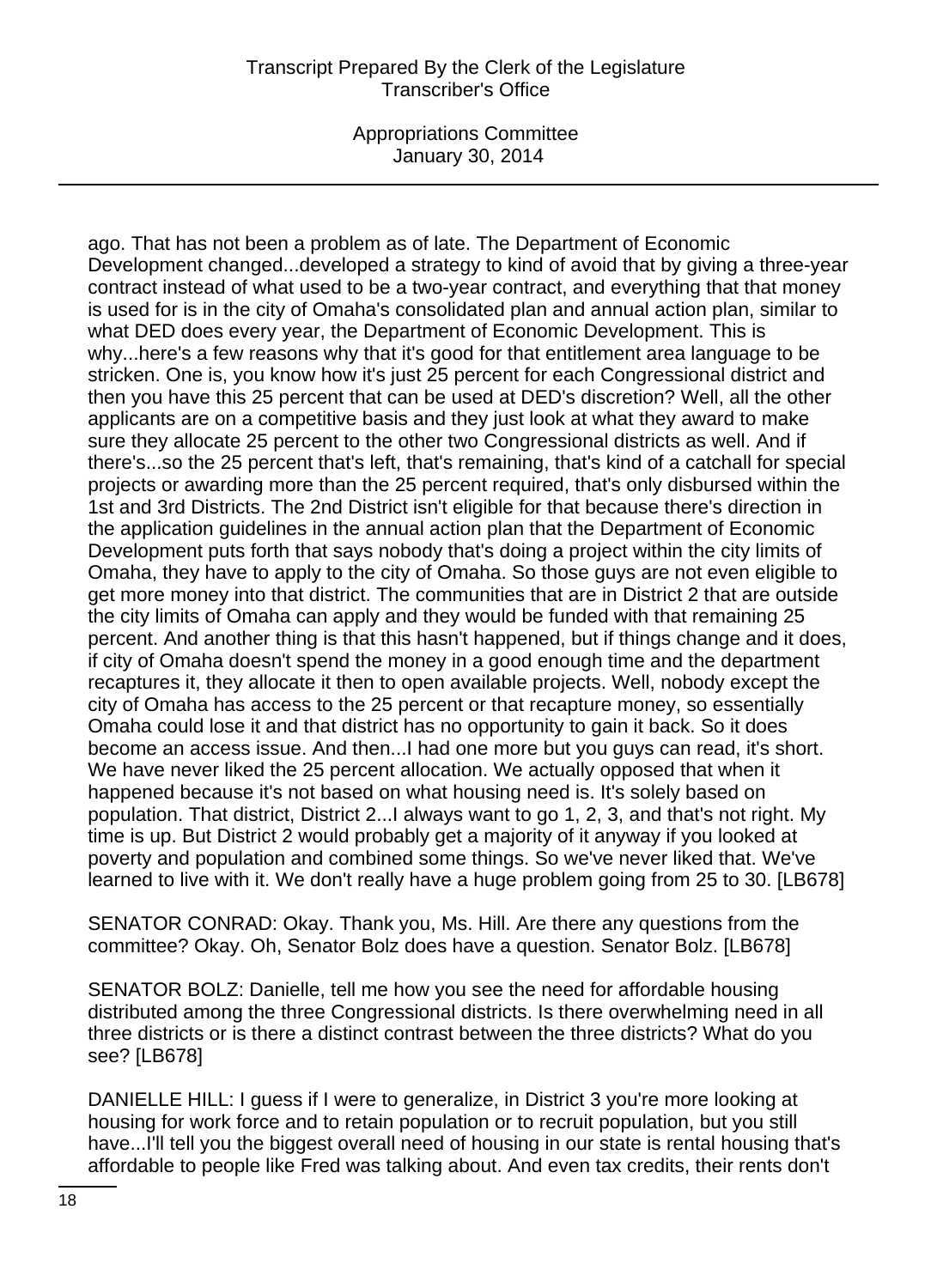Appropriations Committee January 30, 2014

get low enough for some of those folks. But that need has grown. There's a report that comes out every year and there's 30,000 people in Nebraska that are cost-burdened that either are elderly or disabled that have no chance of increasing their income or taking advantage of economic opportunities. That's the biggest need. But in 3rd District I'd say it's probably related more to work force and retaining your residents. In the 1st District it's a little hard because, I mean, you go from Lincoln, which is revitalization, I mean it kind of runs the gamut in Lincoln but mostly community revitalization I'd say, where you're rehabbing homes or you're doing demolition and you're replacing with new construction. In other parts of that 1st District it's...a lot of that is purchase/rehab or new construction too. So I guess it is pretty similar, as long as you remember that the rental is a thread throughout the state and the United States. And then Omaha, I mean they could eat up the entire trust fund every year with rehab dollars, you know, demolition and rehab. They don't keep up with codes inspections. I know some folks that live in north Omaha that those houses should be condemned, you know, but the population is so large then. Long answer, sorry. [LB678]

SENATOR BOLZ: One follow-up question, if I could. Does the Department of Economic Development see equal applications from all three districts? I guess what I'm saying is are there shovel-ready projects in one community and not another? Are they getting more applications from one district and not another? [LB678]

DANIELLE HILL: Well, the 3rd District, which is of course a broader geographic area, they said last year 50 percent of the applications for the trust fund, which would not include the 2nd District because there is no application from there, came from the 3rd District. But Nebraska has got some really good capacity with nonprofit housing development, and our for-profit developers are really good as well. So I don't know if that's the same every year. I do know that if they treated each entitlement area equally that Lincoln would have not gotten \$200,000 from the trust fund two years in a row, that abysmal, you know? So, yeah, it's hard to tell. [LB678]

SENATOR BOLZ: Okay. Thank you. [LB678]

DANIELLE HILL: Uh-huh. [LB678]

SENATOR CONRAD: Are there other questions? Thank you, Danielle. [LB678]

DANIELLE HILL: Thank you. [LB678]

SENATOR CONRAD: Are there other proponents to LB678? [LB678]

KORBY GILBERTSON: Good afternoon, Senator Conrad, members of the committee. For the record, my name is Korby Gilbertson, it's spelled K-o-r-b-y G-i-l-b-e-r-t-s-o-n, appearing today as a registered lobbyist on behalf of the Nebraska Realtors Association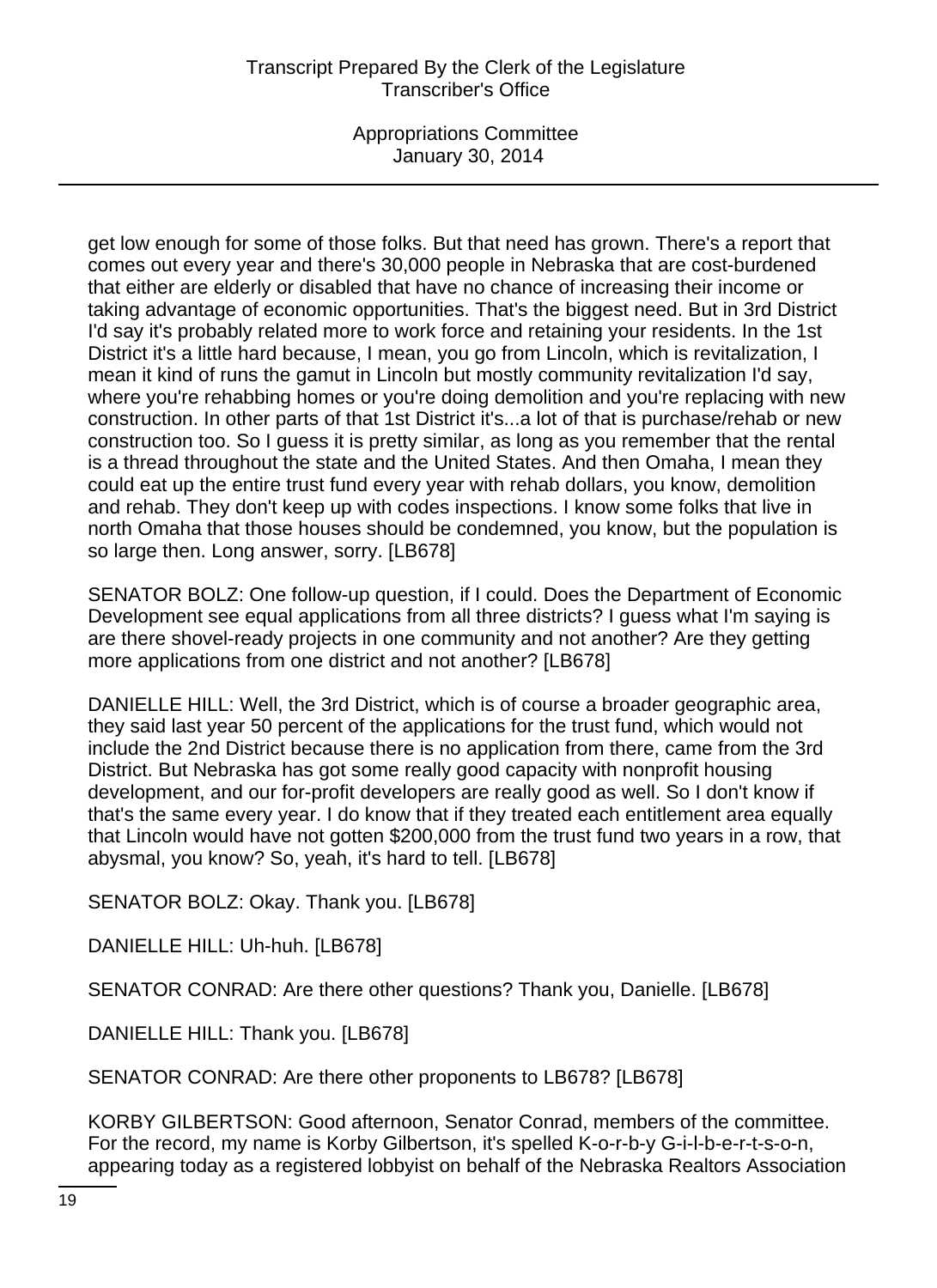in support of LB678. I think a lot of what I was going to say has been covered, but the realtors, you know, Senator Conrad knows this, have always been very big proponents and protectors of this fund because we see the need for affordable housing for special populations in our state. And with that, I'd be happy to try to answer any questions. [LB678]

SENATOR CONRAD: Thank you, Ms. Gilbertson. Are there any questions from the committee? Thank you. [LB678]

KORBY GILBERTSON: Thank you. [LB678]

SENATOR CONRAD: Other proponents of LB678? While we let people shuffle a bit, we'll let the record reflect we are joined by Senator John Harms of Scottsbluff this afternoon. With that, are there any opponents to LB678, opposition testimony? With that, are there any neutral testifiers on LB678? Senator Mello, would you like to close? Senator Mello waives closing. Thank you, Senator Mello. [LB678]

SENATOR MELLO: Thank you, Senator Conrad. And we're going to stand a little bit at ease as we wait for our last bill introduction of the day from Senator Burke Harr. I do know he's had I think three other bills in other committees today, so we're...the page is looking to go find where he's at for us to be able to move forward. [LB678]

#### BREAK

SENATOR HARR: Believe you me, I wanted out of the other one earlier. I was on the chair for a long time. I apologize. This is my fourth of four bills today, so my apologies. Thank you for waiting.

SENATOR MELLO: Senator Harr to introduce LB848. [LB848]

SENATOR HARR: Thank you, Chairman Mello, members of the Appropriations Committee. I am Senator Burke Harr, H-a-r-r, and I represent midtown Omaha which is comprised of Dundee, Benson, and the Keystone neighborhoods. I want to start my discussion by talking about the value of homeownership. For generations millions of American families have aspired to purchase and live in a home they can call their own. Their desire has become synonymous with achieving the American dream and joining the nation's middle class. The journal, Real Estate Economics, in its January 10, 2003, article found that, quote, owning a home compared with renting leads to a 13 to 23 percent higher quality home environment, greater cognitive ability and fewer childhood problems. For children living in the owned home math achievement is up 9 percent higher, reading achievement is up 7 percent higher, and children's behavioral problems are 1 to 3 percent lower. According to the Bipartisan Policy Center, "Housing America's Future: New Directions for National Policy," from its February 2013, ten years later, its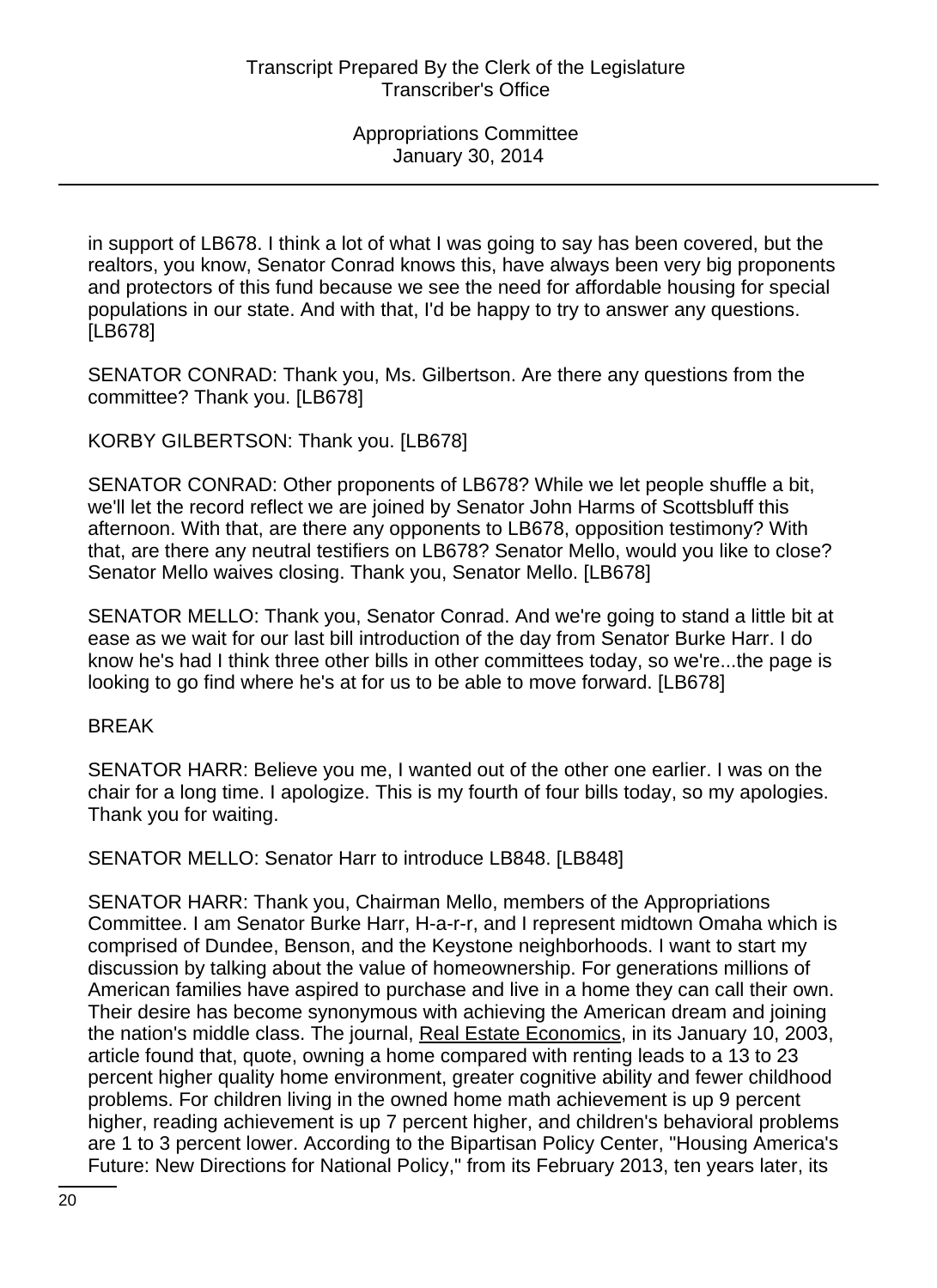Appropriations Committee January 30, 2014

research shows that homeownership has positive impacts on the stability of communities as families support and nurture their homes and surrounding neighborhoods. Homeownership has also been linked with increased civic engagement, higher voter turnout, enhanced home maintenance, and reduced crime rates. More over, homeownership and the stability afforded by homeownership has been linked with positive behavioral outcomes and educational achievements. Dr. Robert Dietz of Ohio State University, Department of Economics and Center for Urban and Regional Analysis, wrote an article titled, "The Social Consequences of Homeownership," that, number one, homeownership are like...children of homeowners are likely to perform higher on academic achievement tests and are more likely to finish high school. Furthermore, children of homeowners have fewer behavioral problems in school and are less likely to become pregnant teenage parents. These outcomes survive many controls for parental education, marital status, and other statistical comparisons, as well as neighborhood characteristics. Political activity, like voting, as well as participation in civic organizations is higher among homeowners than renters after controlling for personal characteristic and socioeconomic status. Homeowners, once again, once controls are in place, are more satisfied with their lives and are happier. Some of the most recent research suggests that a high level of homeownership in neighborhoods enhances the property values. The Nebraska Affordable Housing Trust Fund is a financial resource developed in 1996 to increase the supply and improve the quality of affordable housing in Nebraska. The act notes the lack of affordable housing in Nebraska and the effect...and it affects the ability of communities to maintain and develop viable and stable economics. In 2011, the homeownership for Hispanics and African-Americans were considerably lower than the homeownership for the population overall. This gap hampers economic prosperity and the growth of a stable and secure middle class. As our country grows more diverse with members of today's minority groups accounting for an increasingly larger share of the national population, ensuring that an opportunity for homeownership is open to all creditworthy households is more important than ever. The Nebraska Affordable Housing Trust Fund was created, in the preamble it states, for four reasons: to address the need for affordable housing as identified by the Department of Economic Development; to provide a flexible housing resource to enhance economic development; to serve the lowest income individuals for the longest period of time; and to provide matching funds for federal resources. The Nebraska Affordable Housing Trust Fund generates funds for Nebraska's communities through a small documentary stamp tax on all real estate transactions. There is a tax on the granter executing the deed, as defined in statute, upon the transfer of a benefit interest in or legal title to real estate at the rate of \$2.25 for each \$1,000 value or fraction thereof. For each \$2.25 of tax collected pursuant to section 79-901, the register of deeds shall credit 95 cents of such amount to the Affordable Housing Trust Fund. LB848, the bill before you today, looks to address the need for affordable housing by making homeownership more affordable to low-income individuals by working with existing federal programs. LB848 will stimulate housing for low-income individuals and families by giving developers and the homeowners a benefit, a grant. It will give each an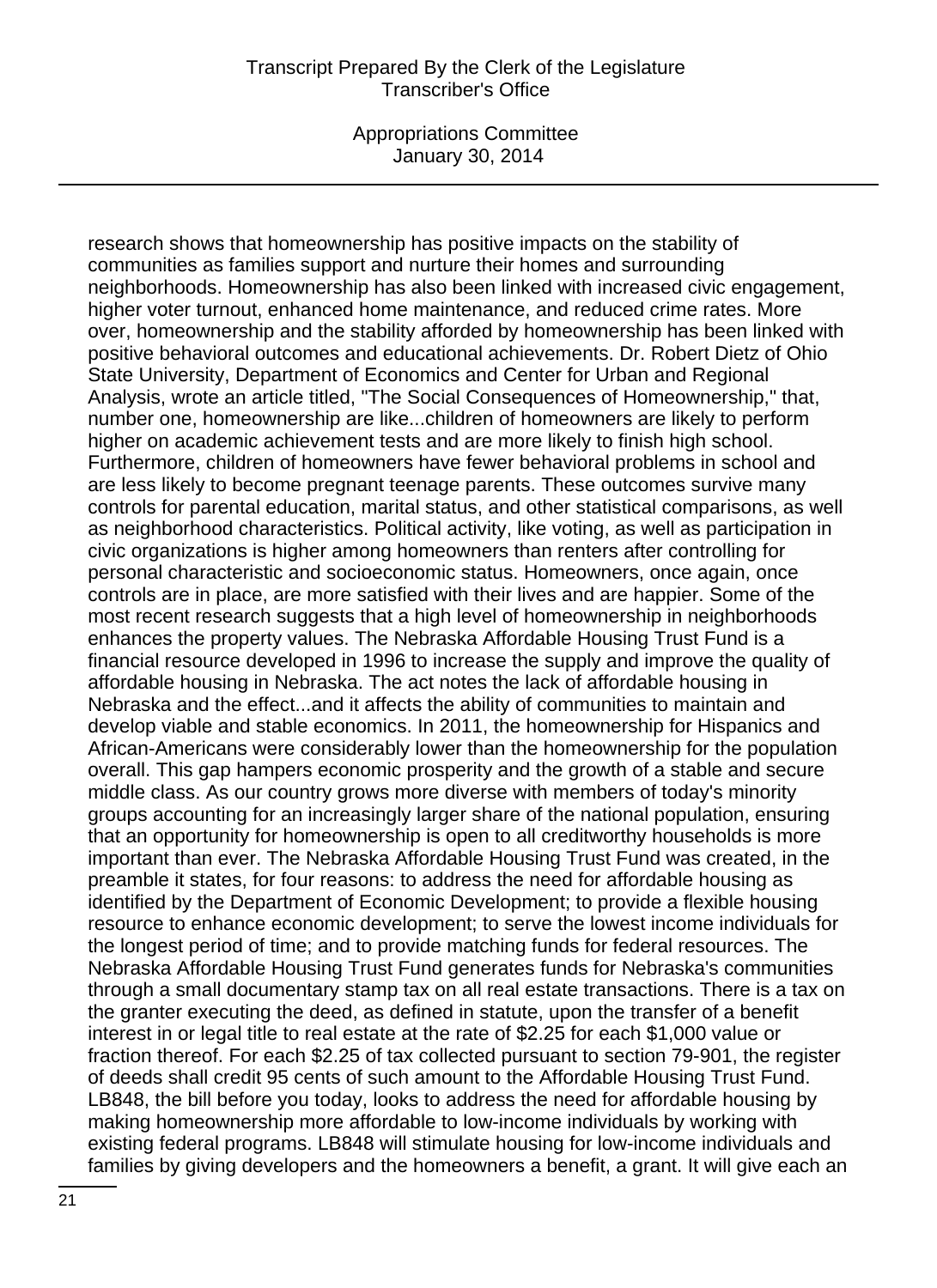Appropriations Committee January 30, 2014

incentive to build and live and maintain property ownership by giving them money up-front at closing from the Nebraska Affordable Housing Trust Fund. The qualifications and definitions for the program are based on the HUD Mortgage Assistance Program. Here is how the program would work. When a company is going to be developed...when a property is going to be developed for purposes of providing housing to low-income people, the developer and the homeowner will be eligible for money at closing. Let's say that a property is predevelopment valued at \$1,000. A developer, such as Habitat for Humanity, Gesu, or any other builder that specializes in low-income...building low-income homes would build a new home on a property that is in a high poverty area and then sells that property to a qualified individual, as defined in the bill. The developed property is now assessed at \$101,000, an increase of \$100,000. Let's say, for simplicity, the property taxes are \$2,000 a year. We capture the property tax amount for the first year and then multiply it by eight. In this case, it would be \$16,000. We would then take the \$16,000, give the developer a grant for 66 percent or approximately \$10,500, and the homeowner a grant for 33 percent of that increase in property value, or approximately \$5,500. The homeowner could use the grant money however they chose. It could be used as part of a down payment, could be used to buy furniture for the new home, or could be used for a lawn mower, landscaping, however that homeowner chooses. The money used for the grant would come out of the Nebraska Affordable Housing Trust Fund. This formula helps create an increase in value to the community and reinvest the money so more homes can be built, and the current homes can be properly cared for. To encourage the qualified individuals properly care for their homes and stay and keep up the homes, we attach a lien to the property. If the qualified individual sells, defaults, or is foreclosed upon within ten years, the owner is responsible and must pay back a portion of their grant based on the number of years they have lived in the home. Again, the money would come out of the Nebraska Affordable Housing Trust Fund. This fund is a state financial resource developed to improve the quality of affordable housing in Nebraska. This fund has been appropriated before. LB935 transferred \$1.6 million from the Nebraska...from the fund to the General Fund due to budget shortfalls in 2010. LB388 transferred \$1 million in fiscal year '11 and '12 from the fund to the Site and Building Development Fund in 2011. This bill also lowered the tax collected from the fund from \$1.20 to 95 cents, with the remaining 25 cents being deposited in the Site and Building Development Fund. Last year the fund took in nearly \$8 million in revenue and spent just over \$3.6 million. As I'm sure Senator Mello told you earlier, Chairman Mello earlier, the funds are allocated by the Department of Economic Development. As of December 31, 2013, the fund had \$15,854,003. As the economy recovers, we expect to see more real estate transactions and the amounts going into the fund to increase. Thanks to the hard work of Chairman Mello and Senator Conrad, the fund will receive an...received an additional \$1.25 million last year and will receive an additional \$1.25 million next year. The purpose of this bill is to appropriate the funds in a two-year pilot program. In the past...and the amount of \$500,000 to develop this program. In the past, the department has invested funds in the following housing activity: homeowner rehabilitation; assisting owner occupations with repair,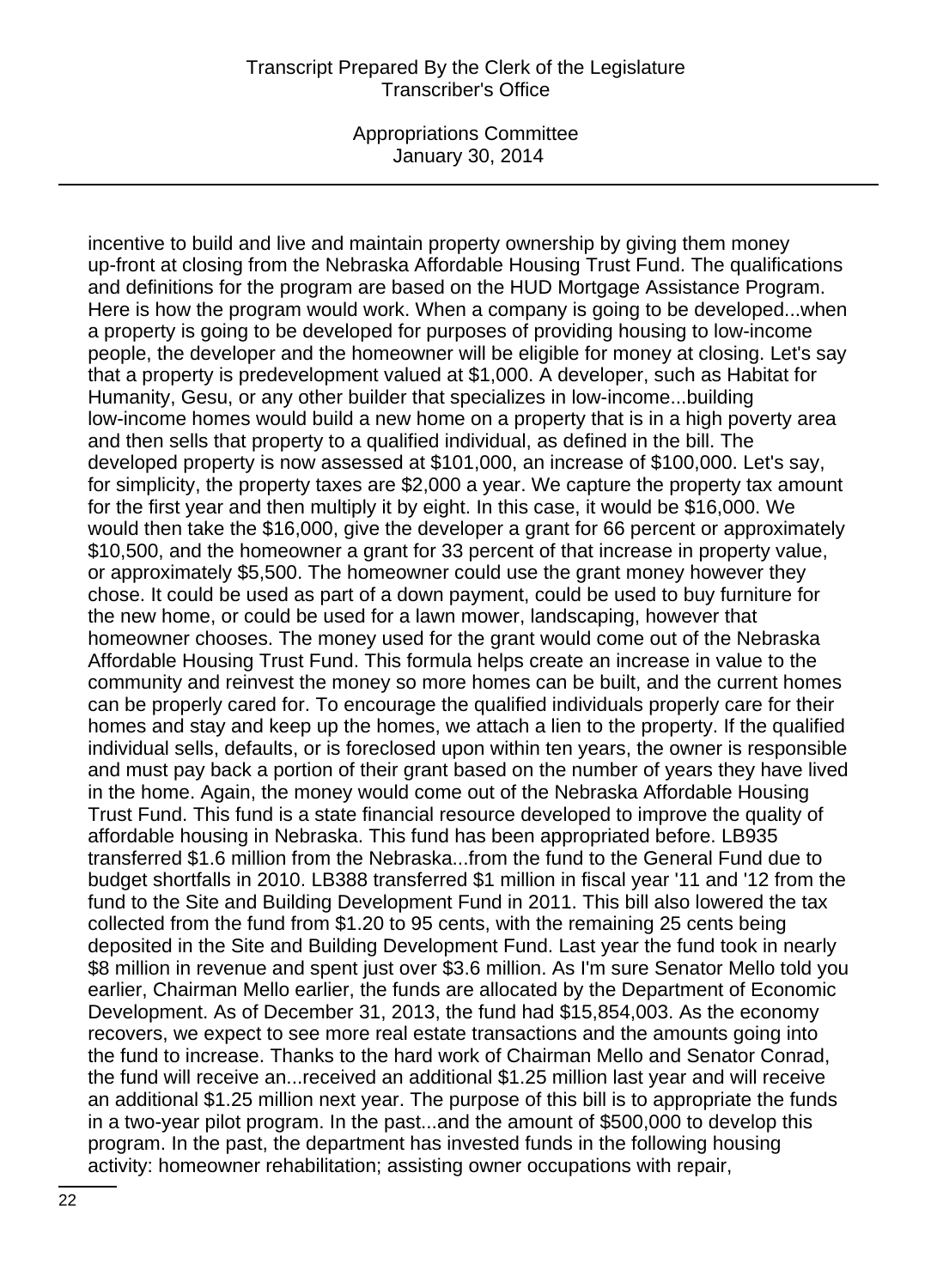rehabilitation, and construction of their home; homebuyer activities, finance the acquisition or rehabilitation of new construction of home for homebuyers; rental assistance; and also capacity building and operating assistance. The goal of LB848 is to increase homeownership. It is to take money from the fund and place it in a new program that will increase homeownership. I hope that you will advance LB848 and I am open to any questions you may have. [LB848]

SENATOR MELLO: Thank you, Senator Harr. Questions from the committee? Senator Harms. [LB848]

SENATOR HARMS: First of all, thank you very much for coming. I just wanted to ask you a question. In regard to the 33 percent that goes to the person, individual, how do you control that? I mean how do you control whether or not they're going to spend that on something for a home, landscaping, whatever it might be? How do you stop them from buying a car or other sorts of things? [LB848]

SENATOR HARR: Great question. And again, I apologize for being late. And the answer is you don't necessarily. From buying a home, \$5,500, you know, maybe that person needs a new car for a new job. It's not going to be a fancy car because no one is going to finance a car when...a new car for you when you're buying a new home. But maybe you have a new home and you need a new job and that the way you afford that job...new home, is by getting a second job and that job is across town. And it's a night-shift job and there isn't mass transit to get you across town. And so what would happen is that person might buy a \$2,000 car. [LB848]

SENATOR HARMS: I guess what bothers me a little bit, and I'm not against the program, it's just that this is for affordable housing. And if we allow them to get outside of that parameter then I don't know whether or not we're just going astray. [LB848]

SENATOR HARR: Well, you know, let's be honest, probably nine times out of ten what's going to happen is that money is going to be...you're always tight when you're...anybody...well, 95 percent of the population, when you're closing on a house. Money is very, very tight and the lower the income, the tighter the money is. And I would assume in a large number of the cases, vast majority if not all of them, the bank would say, we want that money as part of the down payment for us to give you a loan. And maybe that house is affordable to that individual, which in other cases would not be affordable to them. They wouldn't have the money for a down payment. But, you know, I come back to I believe in an ownership society and I believe that, you know, it's hard for government to tell every individual how they need to spend their money. We're giving them a little freedom to say, hey, we trust you enough to be a part of this program; how is it that we can help you best advance to the middle class? And that may be a car, I'll be frank, it may be, for a second job. I don't know. But we give them that responsibility. [LB848]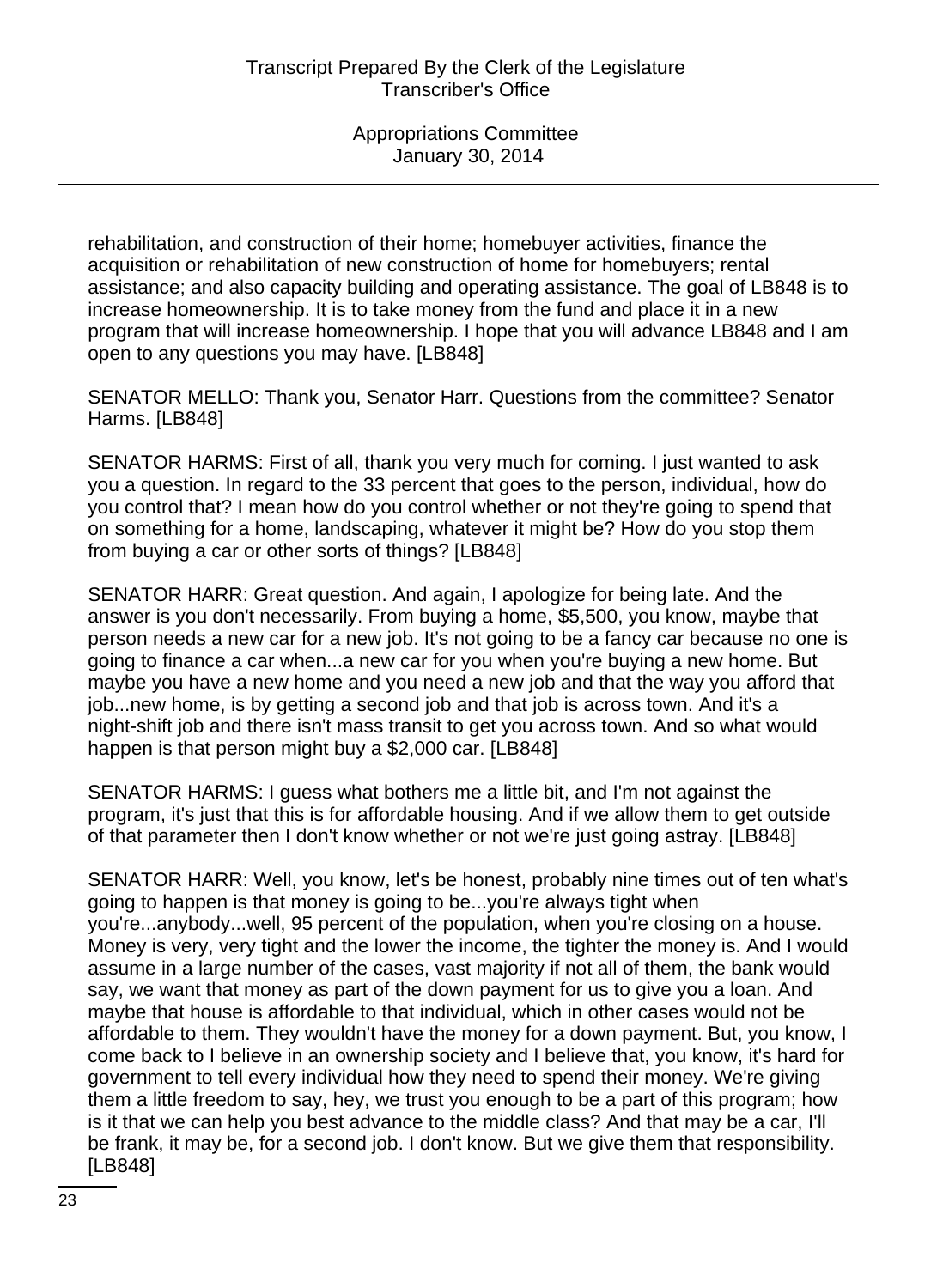SENATOR HARMS: Thank you. [LB848]

SENATOR MELLO: Senator Nelson. [LB848]

SENATOR NELSON: Thank you, Senator Mello, Chairman Mello. Thank you, Senator Harr. There's just some technical questions here. They're low-income individuals but they're going to have to go out and borrow the money from a bank. [LB848]

SENATOR HARR: Uh-huh. [LB848]

SENATOR NELSON: Or are there other sources where...you know, it's difficult to get loans right now. The bank is going to expect that the mortgage payments will be paid back. You see a problem there? [LB848]

SENATOR HARR: Yeah, it seems contradictory on its face. However, there are individuals coming up after me who are much more well versed in this and how the financing works on these homes. [LB848]

SENATOR NELSON: Okay. [LB848]

SENATOR HARR: So, for instance, Habitat for Humanity...well, I can speak to Gesu or Habitat, there's a third, a third, a third. Believe a third come from contributions, a third comes from financing, and a third comes from that nonprofit. So they aren't paying the full value of the house. They're only paying probably a third of it. And there are loan programs through HUD and through banks. Banks are required to reinvest in communities and especially low-income communities. And there's a HUD program out there that if you borrow money and if you're current on it for a certain amount of time, I believe it's 30...or 10 years, a certain amount of that loan is forgiven. So that's how the home becomes affordable. [LB848]

SENATOR NELSON: Okay. And you go into great detail here as to if foreclosure or something happens seven, eight, nine years down the road, then they have to pay the money back. [LB848]

SENATOR HARR: Uh-huh. It would be a third lien probably. [LB848]

SENATOR NELSON: I'm sorry, what? [LB848]

SENATOR HARR: It would probably be a third lien against the property. I mean it would be a third lien against the property. [LB848]

SENATOR NELSON: Well, the bank's lien is going to be first. [LB848]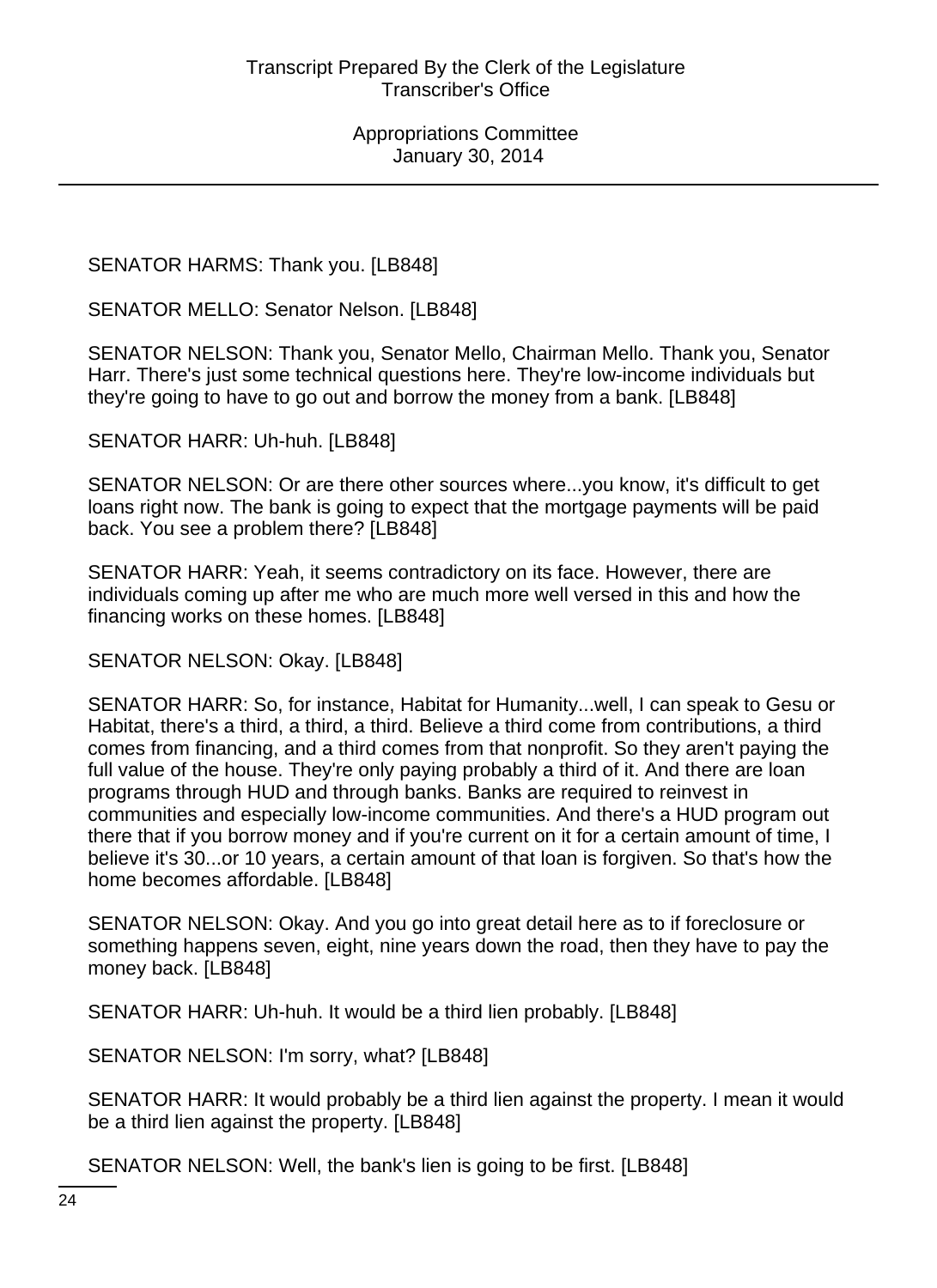SENATOR HARR: Yep. [LB848]

SENATOR NELSON: And who would the next lien be? [LB848]

SENATOR HARR: Federal program would be second. [LB848]

SENATOR NELSON: Okay. And so it would, from...at that standpoint, there's no money left generally and so I seriously doubt you're going to recover anything from the individual if... [LB848]

SENATOR HARR: Well, that's rather fact specific, because it's what we talked about. There's a third, a third, a third, so there's equity in that house up-front, more than probably your regular house. That house...home probably has more equity in it. And when it's foreclosed upon, it's going to be sold. Now, you know, that happens right now all the time, second and third liens don't always get paid. Doesn't mean we don't file second and third liens in the real estate industry. [LB848]

SENATOR NELSON: Well, that also depends on the market for the house and who wants to buy it, and probably not going to bid it in at the value of the cost necessarily. So I see a...I have a question mark about that. [LB848]

SENATOR HARR: What would you recommend to change? I mean is it that they won't collect on it or do you think we shouldn't file the lien at all? [LB848]

SENATOR NELSON: Yeah. Yeah, well, I think it's doubtful that you're going to collect on it. But then the money is there in the affordable house fund so, I mean, there (inaudible). [LB848]

SENATOR HARR: Well, but if you sell the home... [LB848]

SENATOR NELSON: Yeah. [LB848]

SENATOR HARR: ...within the ten years, you're probably going to make a profit. [LB848]

SENATOR NELSON: Yeah, I would agree with that. [LB848]

SENATOR HARR: And so then that lien would be repaid. [LB848]

SENATOR NELSON: I'm just looking at foreclosure. The other thing that puzzles me is that generally it's some length of time before...after the house is completed or purchased before the new assessed value is determined. [LB848]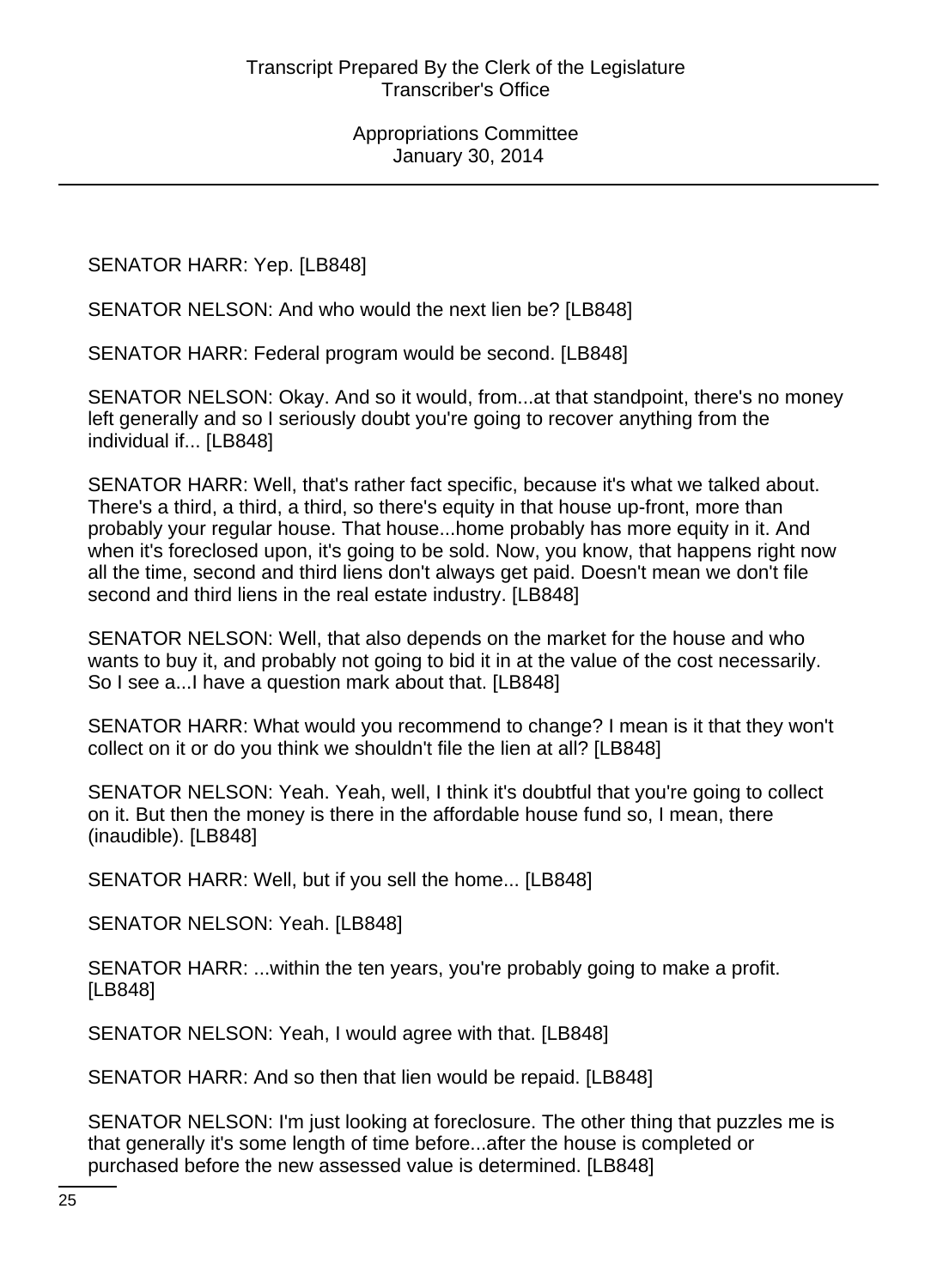SENATOR HARR: Yeah. [LB848]

SENATOR NELSON: And you're saying they're going to have the money available at the time of closing. Who's...is that going to be an estimate? [LB848]

SENATOR HARR: That's a great question and I didn't...you know, when I crafted this legislation, what you find is that certain nonprofits build multiple homes and so they know what their house is going to be assessed at. They've worked with the county assessor, because their homes are all the same. They build the same home over and over. It's the "Model T" of homes. And that way you get some cost efficiency. And so they know what their houses are going to be assessed at. Now it also requires some work with the county assessors and the developer, but they're the ones who want the money. They're going to do the work. [LB848]

SENATOR NELSON: Using your example about \$5,500, that money could be applied to closing costs as well... [LB848]

SENATOR HARR: Yes. [LB848]

SENATOR NELSON: ... I suppose. [LB848]

SENATOR HARR: Yes. [LB848]

SENATOR NELSON: Yeah. Right. Okay. [LB848]

SENATOR HARR: And probably would the vast majority of times. [LB848]

SENATOR NELSON: Yeah. Yeah. I have to agree with Senator Harms that I wish there were some restriction on what the money could be used for. You know... [LB848]

SENATOR HARR: And I'm open to amendments to that. I would have no problem saying it must be used as part of a down payment or however you would see appropriate. [LB848]

SENATOR NELSON: Yeah. All right. I think that's all I have for now. Thank you. [LB848]

SENATOR HARR: Thank you. [LB848]

SENATOR MELLO: Senator Kintner. [LB848]

SENATOR KINTNER: I wasn't going to ask you anything, but the longer you talked the more questions I had. [LB848]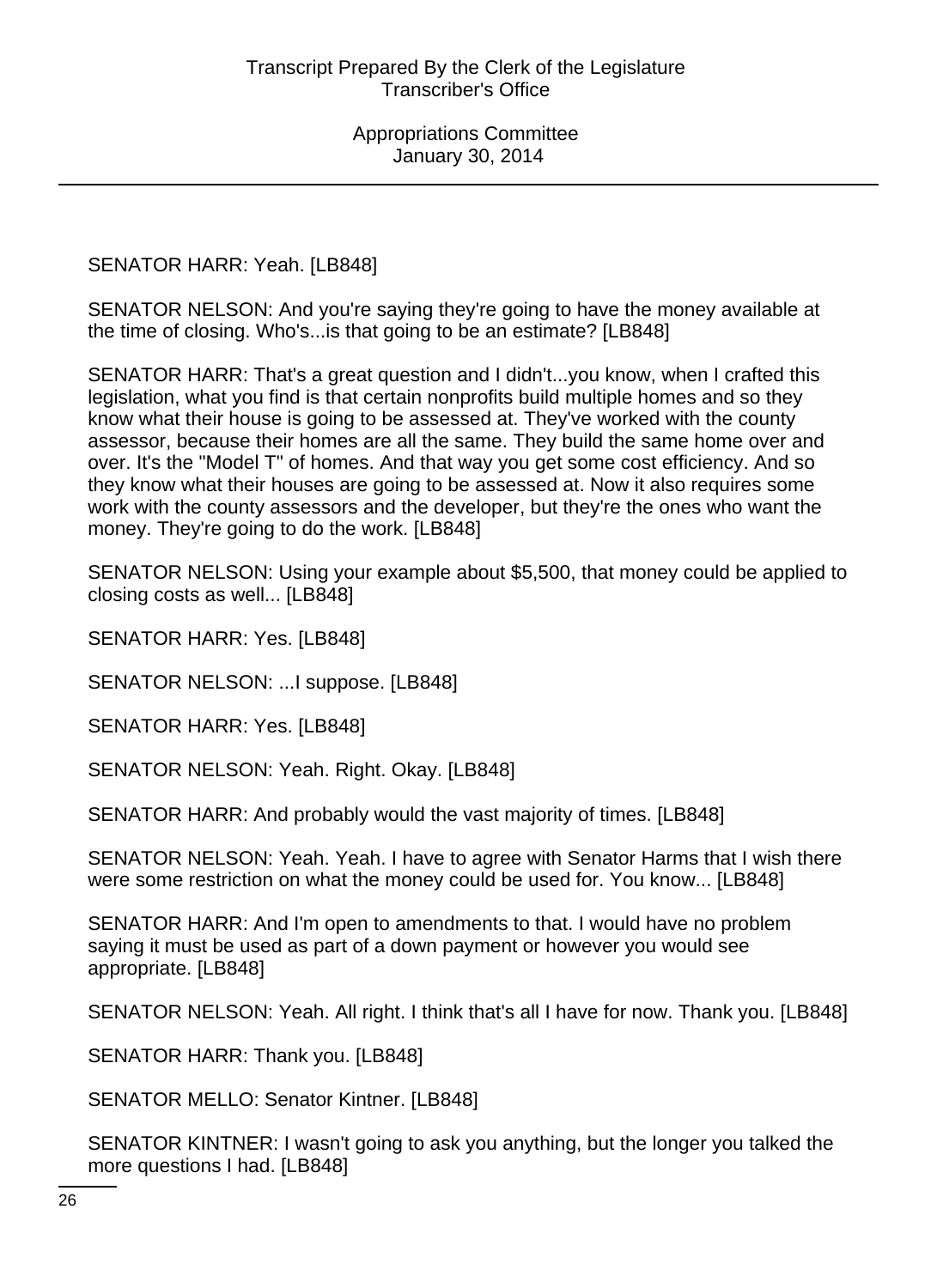SENATOR HARR: Ah! [LB848]

SENATOR KINTNER: You said you believe in an ownership society. I believe in an opportunity society. I'm not sure they're exclusive of each other but... [LB848]

SENATOR HARR: I don't think they are. [LB848]

SENATOR KINTNER: You talked about creditworthy, so creditworthy people could get a home. Why would a creditworthy person not be able to get a home today? [LB848]

SENATOR HARR: Great question. So if I work for minimum wage now full-time or if I, you know, you have the expense of two children, one child, three children, whatever it is, you have the expense of health insurance, you have the expense of just living, so they may not be, in and of themselves, creditworthy, because homes are expensive. But working together, we can make a difference. That's what this does. It says you're creditworthy, you don't have a problem individually, it's not as though you have huge individual debt, but you don't have a large enough income on its own to be able to afford the home. [LB848]

SENATOR KINTNER: Well, isn't that the definition of someone who's not creditworthy? [LB848]

SENATOR HARR: Oh, no, no, no, no, no. Creditworthy, it usually goes back to more someone who doesn't pay their debts, is what I would argue, is someone who accumulates large credit card debts and spends beyond their means. There are a lot of people out there that live within their means but just need that extra help to bump them up to the middle class so that they can go from paying rent to paying a mortgage and creating equity. And in creating equity, they create credit, and that makes them creditworthy. These are wonderful people. You're going to hear people come up after me. The people who live in these homes are prescreened. These are not vagrants. [LB848]

SENATOR KINTNER: Why would a bank look at these people and say, no, I don't think you're creditworthy? [LB848]

SENATOR HARR: Why would they? [LB848]

SENATOR KINTNER: Yeah. Why? Aren't they in the business to make money? Don't they want to make money off their loans? [LB848]

SENATOR HARR: Don't we all want to make money? That's why we work for \$12,000 a year. [LB848]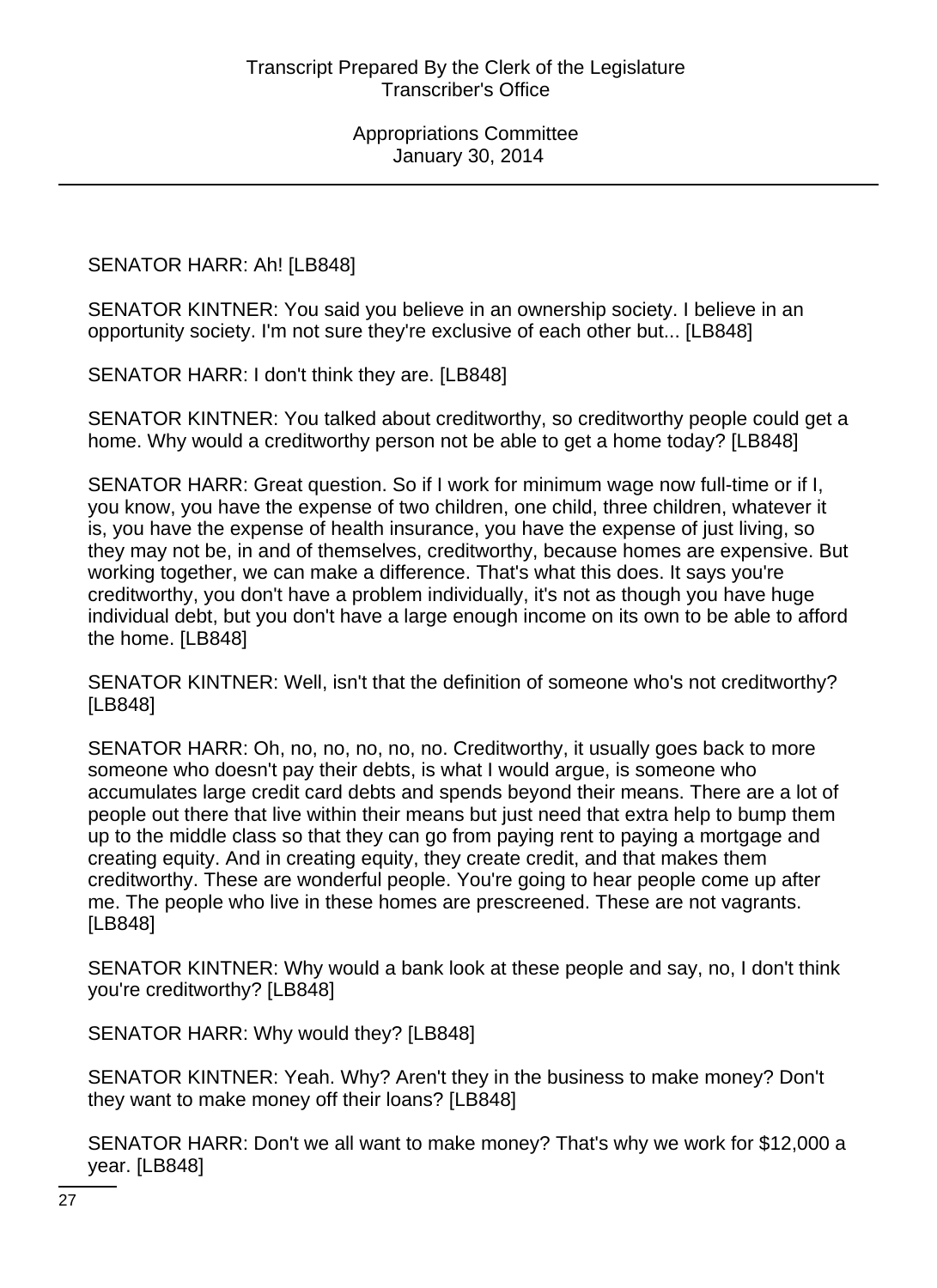SENATOR KINTNER: Yeah. So why would the bank loan them money? [LB848]

SENATOR HARR: Because they do think they're creditworthy. Because between, as I go back to, the a third, a third, a third, you get a third up-front, and that's the nonprofit providing it, and you are creditworthy once you're a part of this program. And we want to encourage that, and that's where you become creditworthy. [LB848]

SENATOR KINTNER: It just seems... [LB848]

SENATOR HARR: And they will make money. These people do pay them off. You're going to hear about Gesu and they have not had a house foreclosed upon. [LB848]

SENATOR KINTNER: It seems to me we're just six years out from a huge housing crisis where we were getting people into homes that they really weren't qualified to have under the name of everyone has got to own a home, and we had a real problem with that. So, you know, we're not that far outside that, and now we're working extra hard, you know, to help people get homes they wouldn't normally be able to get into. And it seems to me--this isn't the exact same program--but it seems to me we're doing something similar to what we did that caused the problem. [LB848]

SENATOR HARR: It's different,... [LB848]

SENATOR KINTNER: Okay. [LB848]

SENATOR HARR: ...and let me explain why, because before we were lending money that people...to homes people couldn't afford and we were lending 150 percent of value, and so people were under water. This is different. This is saying we want to incentivize low-income housing. And so what we're going to do is say look at what a person can afford and we're going to give them a little boost. We're going to help them pay for part of the equity in a house so that that is affordable within their current budget. So if they live within their budget, they can afford the house. Before it was, well, we hope you make money coming up. You know, it was interest only for the first five years. It was, hey, we're hoping you're going to make money down the road or we assume you're going to flip it. That's not what this is about. This is just the opposite. We want you to live in that home. We're going to make sure it's affordable. And if you sell it before those ten years, we want our money back. So that's what we're looking to do. It's living within your means but making it affordable so it is within their means. [LB848]

SENATOR KINTNER: All right. I'm leery but I want to hear a few (inaudible), see what they have to say. [LB848]

SENATOR HARR: Thank you. [LB848]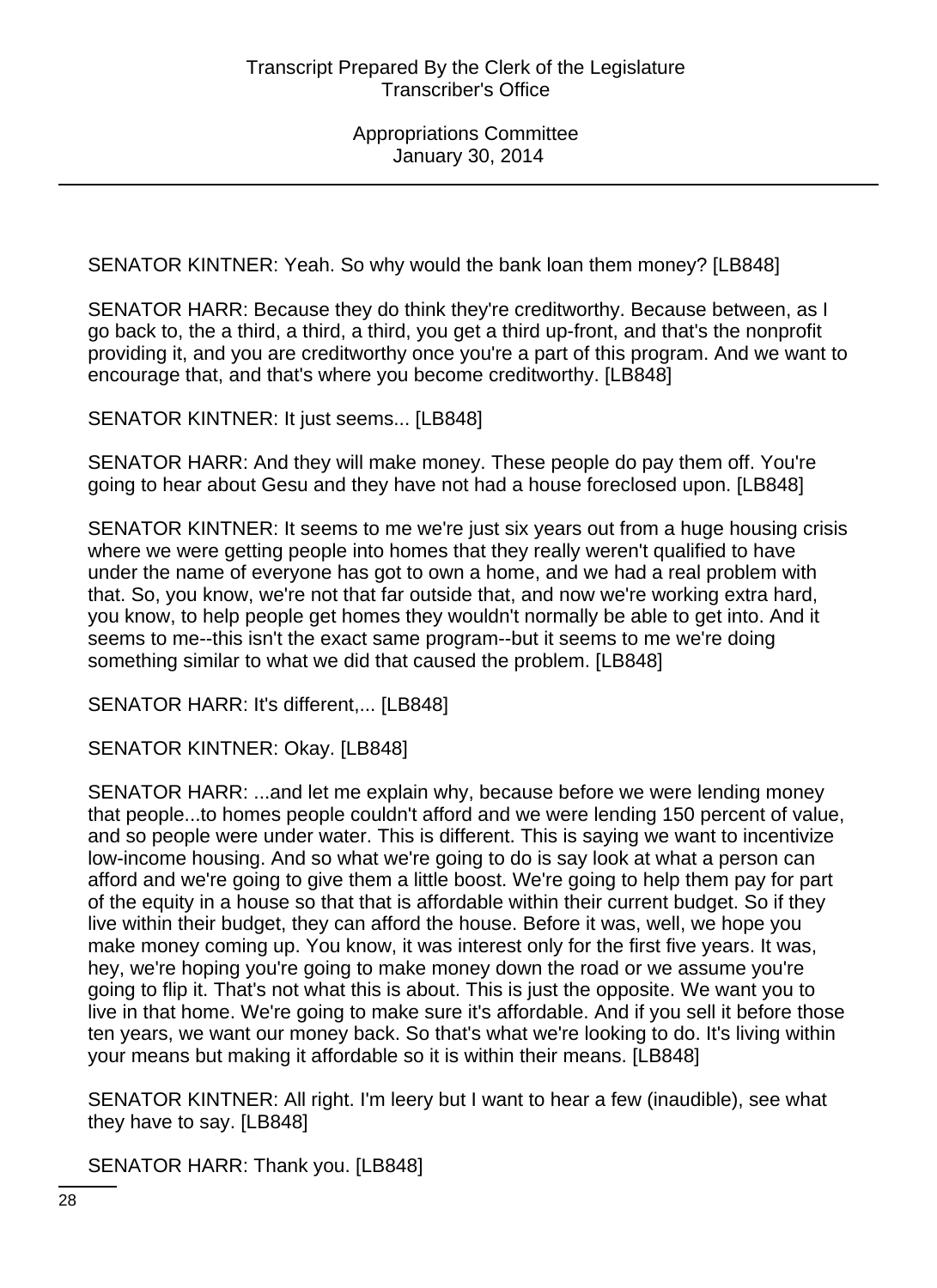SENATOR KINTNER: All right. Thanks. [LB848]

SENATOR MELLO: Senator Conrad. [LB848]

SENATOR CONRAD: Thank you, Senator Harr. I know it's been a busy day for you and you came in a little bit rushed and so we'll give you some allowance to get your bearings. But assuming that we cleaned up, by amendment, some of the accountability concerns that Senator Nelson and Senator Harms have brought forward, you said that essentially the distribution to individuals should be utilized for down payment assistance and closing costs. Is that right? [LB848]

SENATOR HARR: That was their recommendation. I'm open to the amendment. [LB848]

SENATOR CONRAD: Okay. Because that is already provided for in the Affordable Housing Trust Fund statutory framework. In fact, it's (10) on page 4 of your bill and clearly defined in the statutes. So I guess (A) how do you envision the split of the subaccount that you're creating between an individual and a homebuilder? [LB848]

SENATOR HARR: Well, as it's written in the statute, it's two thirds and a third. But it could, you know, it could be used for down payment so that you owe less on the future, you know, you have more equity in the home to begin with. If that's what the committee would like to see, I'm amicable to that. [LB848]

SENATOR CONRAD: But Affordable Housing Trust Fund dollars can already be utilized for those purposes, so why do we need your bill at all? [LB848]

SENATOR HARR: What's that? Well,... [LB848]

SENATOR CONRAD: Affordable Housing Trust Fund dollars can already be utilized for those purposes, so why do we need your bill? [LB848]

SENATOR HARR: Well, I guess then the issue is...well, first of all, if you want to make it all go to the developer, that's fine. It makes the house more affordable. And the answer is, you know, we have in the past, as a body, looked at other funds such as this and we create specific formulas or programs to ensure that the money is spent and to make it spent in a way we would like. That's what this does. I think it provides a formula so that if a person goes out and buys...decides...a nonprofit decides they want to go out and build a home, they know when they go to closing there will be money there. And so that's...it's a program within a fund. We do that all the time. [LB848]

SENATOR CONRAD: But on the other side of the new language that you propose it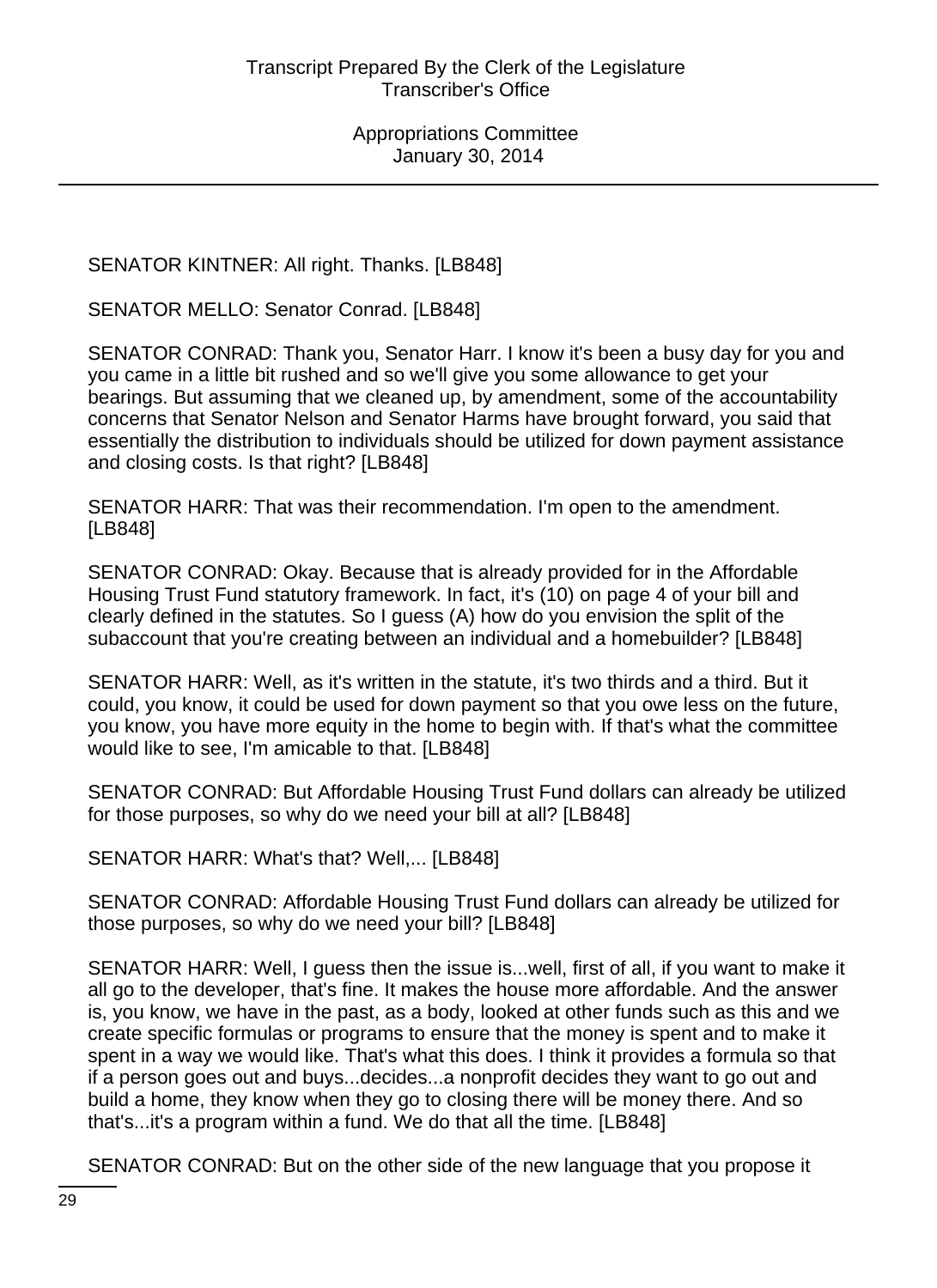would...really, it would be a set-aside then for homebuilders and qualified individuals for a certain component of Affordable Housing Trust Fund dollars. But what I'm struggling with is both qualified individuals and homebuilders are already beneficiaries of the Affordable Housing Trust Fund, so I don't understand why you would create a subaccount to benefit those too. [LB848]

SENATOR HARR: Well, as I said earlier, there is a large surplus in the fund. My fear, and my fear is that it will be used for something not related to affordable housing. [LB848]

SENATOR CONRAD: Like buying a car? [LB848]

SENATOR HARR: What's that? Well, no, because that makes the house affordable, because you couldn't afford the house unless you got a second job. And maybe, if you want to strike that out of there, I'm very amicable to that. But what I'm trying to do is what we have is we have a fund that's accumulating money at a very rapid rate, and partially because of the hard work you've done on this. But we want to make sure this money is allocated and right now the money isn't flowing out. So what we want to do is find a program or incentive to let that money flow out so those individuals know what they can do to get the money. I don't want to spend it...you're right, they already qualify for it, but the money isn't flowing out so we're not doing what we need to do. So the idea is we want to create a program to incentivize them so the money does flow out quicker, so we spend down some of this money. [LB848]

SENATOR CONRAD: Sure. And, Senator Harr, I know that you were in another...two other committee hearings this afternoon so you weren't here for Senator Mello's bill, but I'm hoping that maybe in crafting this legislation you had a chance to visit with the Department of Economic Development or fiscal analysts on this topic. Because we frequently see senators who look at this pot of money and think that there's money there to be had, but as we heard just a little bit ago in this hearing room this afternoon, even though there's a high balance, there's only \$700,000 of unobligated funds. [LB848]

SENATOR HARR: Well, yes and no. What that is, is there's a budget right now or there's an amount in there of \$15 million and then there is allocated already \$13-some million, right? But that isn't...that's assuming there's only \$700,000 in there if we never took another dime in. As you know, we're already going to get another \$1.25 million with the money you helped find, and we're going to have more money coming in because of the document stamp. In addition, I believe the amount coming in is going to increase because property values in Omaha, at least in my district, are starting to take off and there's starting to be a lot more real estate transactions. December was one of the best years for residential real estate development in Douglas County history. And so we're going to see more transactions and we're going to see more dollar amounts. And so I think there will be more money flowing into it. [LB848]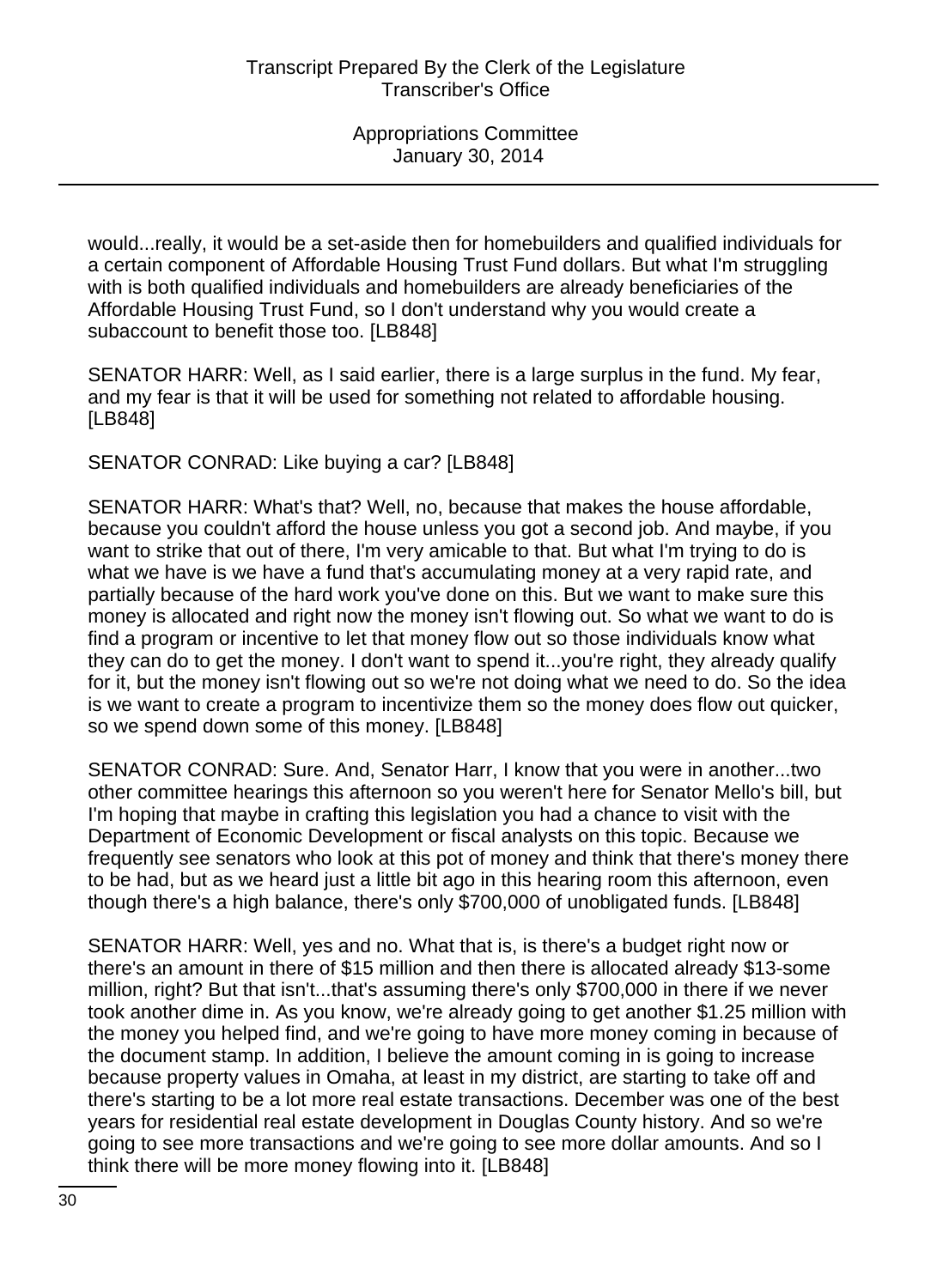SENATOR CONRAD: Okay. What I'm really struggling with, with your legislation, is what's broken in the current system? Because from what I understand, in visiting with homebuilders, realtors, community groups, those who benefit from affordable housing, is the system is working very well. [LB848]

SENATOR HARR: Yeah. Well, what I would say is not what's broken; it's what we can do better. And so the answer is, how do we look at who the end user is, and that's an individual who wants a home. I don't like to look at that's how we've always done things. I always like to be a little creative and have some creative confidence to say how can we do things better. And so that's what this is doing. We're saying, hey, there is a demand for affordable housing across the state; how do we make it simpler so those who are building affordable housing can build more homes? That's what this legislation does. [LB848]

SENATOR CONRAD: Now I'll give you a chance to respond, but how I read the legislation is it provides a set-aside or a sweetheart deal or however you want to classify it, "jumpfrogging" private, for-profit homebuilders in front of other public publicity activities, like providing shelter to homeless children. [LB848]

SENATOR HARR: Yeah. [LB848]

SENATOR CONRAD: And I think that's wrong. [LB848]

SENATOR HARR: Okay. Well, I think you, if you look at the bill itself, that may appear that way. But I think you have to look at it in conjunction with the other statutes that are out there. The only eligible partners, and maybe I need to clean up the language a little bit, but the only eligible partners for the Affordable Housing Trust Fund are nonprofits, other government agencies. So a for-profit would have to work with a nonprofit agency in order to do that, number one. Number two, my goal is to get people in homes. That's what I want to do. And if it means someone makes a little money, which I'm not saying it does, I don't have a problem with that. But the goal, number one goal, is to get people into housing. This bill, we have money in the fund and we need to find a way to do it in a better manner or we can do it in a better manner, and that's what I'm trying to do. Set-aside? I mean, again, that's going to be your word, not mine. I don't know if I'd agree with that characterization. I think "subaccount" is probably a better word because we're saying we want to incentivize homeownership. [LB848]

SENATOR CONRAD: But under your legislation, we're creating a new level of bureaucracy that's going to require additional staff and additional expenditures, which then also reduces the amount of affordable housing dollars that can be pushed out into worthy projects and recipients. Chance to respond? [LB848]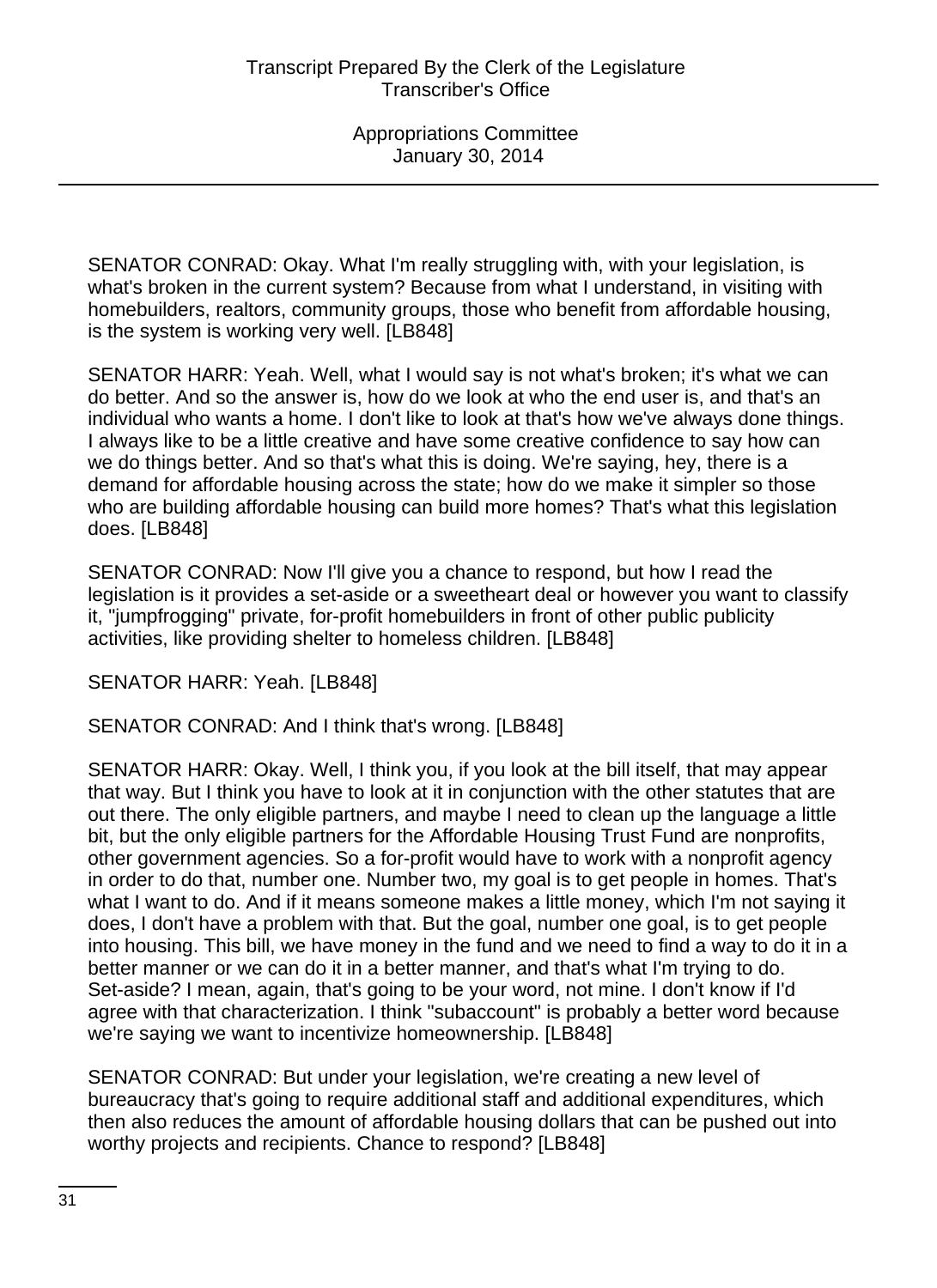SENATOR HARR: You know, yeah. Thank you. Senator Mello and I had a...one of our earlier hearings today was on fiscal notes and, you know, the issue is this is a subaccount. There are already people who give this money out, as you so justly and appropriately noted earlier. So I'm not sure, I would think this would actually save money because now you have a set program as opposed to reading through grants, trying to figure out what's worthy and what isn't. And then you still have to assess these dollars and you still have to make sure they're being spent appropriately. So I don't know if I necessarily agree with the fiscal note on this. And I've had a nice conversation with...and I can't remember, I think it's Commissioner Lang when it's Labor and Director Lang when it's Department of Economic Development, so I think in this case it would be Madam Director. But you know, it's a difference of opinion. But I'm not sure how allocating money that's already allocated would create extra work. [LB848]

SENATOR CONRAD: Thanks. [LB848]

SENATOR MELLO: Senator Harms. [LB848]

SENATOR HARMS: I'm fine. [LB848]

SENATOR MELLO: Senator Harr, I wanted to make sure that you saw the handout I think that your aide gave you. [LB848]

SENATOR HARR: It was handed to me while I was in here, yeah. [LB848]

SENATOR MELLO: This was a handout that was given to the committee today during a previous bill. And you're correct in the sense that it has...the Affordable Housing Trust Fund has \$15.8, give or take, million in it, but it also has \$14.9 million of those dollars are currently set aside, given essentially for existing grants. So there's not really a balance, so to speak, or a surplus outside of that \$700,000 amount. I think the point you made in reference to a question Senator Conrad asked, the fund brings in about \$8 million a year, and that fund ultimately gives out \$8 million a year. The fund has already brought in \$4 million, according to the Fiscal Office. They're anticipating another \$4 million, and they have a current grant application process now to appropriate or award \$3.6 million in grants in their current grant cycle. So it's generally kind of been the committee's understanding that the money that comes in, the money that...the money comes in and it goes out. But just wanted to make sure more just for clarification purposes on this sheet here. [LB848]

SENATOR HARR: Yeah. And I noticed there was a...yeah, well, okay. [LB848]

SENATOR MELLO: And then one other thing I think as more just a point of clarification between your dialogue with Senator Conrad, the existing Affordable Housing Trust Fund, for-profit entities can also qualify. It lists it under Section 5 of the statute that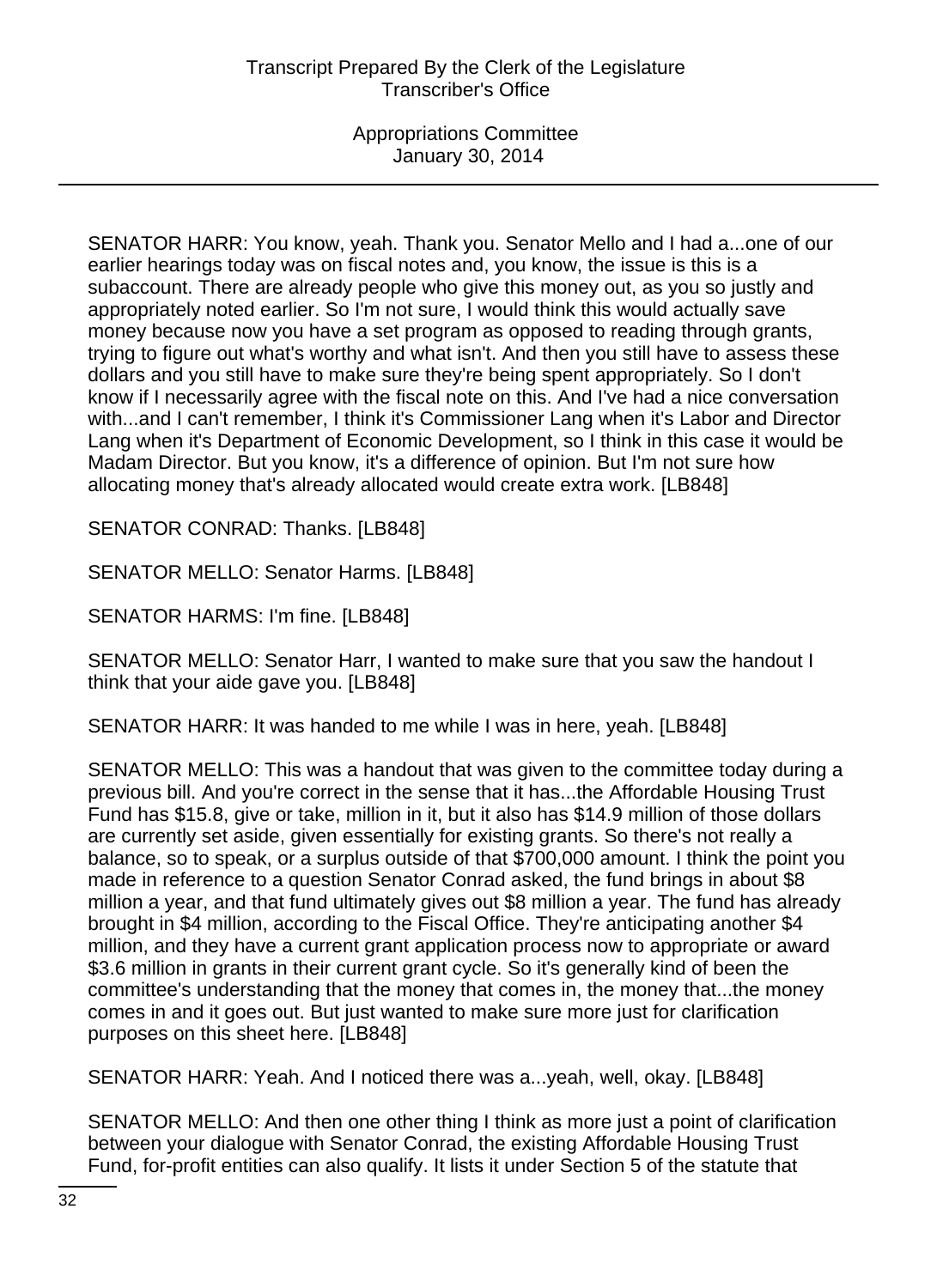"for-profit entities working in conjunction with one of the other eligible organizations." [LB848]

SENATOR HARR: And that's what I said. [LB848]

SENATOR MELLO: So, okay, I just wanted to make sure. It's not just nonprofit entities that qualify for the Affordable Housing Trust Fund. It's... [LB848]

SENATOR HARR: In partnership, I believe that's what I said. If I didn't, I apologize. [LB848]

SENATOR MELLO: So it's municipalities, local housing authorities, a variety of entities that qualify, but. Any other questions from the committee? Seeing none, thank you, Senator Harr. [LB848]

SENATOR HARR: Thank you. [LB848]

SENATOR MELLO: First we'll take proponents of LB848. Good afternoon. [LB848]

MIKE WILMOT: (Exhibit 8) Good afternoon. Thank you for being here still. My name is Brother Mike Wilmot, M-i-k-e W-i-l-m-o-t. I am the president of Gesu Housing. We're a nonprofit/profit developer in north Omaha. We started in 2002. We have built 25 homes. There's pictures of them in that brochure. We have had no foreclosures. Everything that young Mr. Hoppe said to you people, I second that. So I'm not going to go through any of that stuff. I told you about our no foreclosures. It's pretty simple. It's a third, a third, a third. The buyer supplies a third, the grant...the government, the city, whichever you want to call it, they supply grants. And then we as a nonprofit, we have to raise the third. That's what we do. So...and we talk to all sorts of people, big outfits and little outfits. We send out mailers. People send us \$10 in a check, you know, stuff like that and sometimes, you know, stuff like that. And that's how...that's my main job right now, mine and my partner here, Dale Barr. He puts all these numbers and stuff together like that. I don't understand all that stuff. But so I'm definitely supporting Burke Harr in what he wants to do. That's about it. Any questions? [LB848]

SENATOR MELLO: Thank you for your testimony, Mr. Wilmot or Brother Wilmot. Questions from the committee? Senator Harms. [LB848]

SENATOR HARMS: First of all, thank you very much for coming and testifying, and appreciate the work that you do. What's the square footage in these homes? [LB848]

MIKE WILMOT: About 1,280. It's a single...a one-story building with a basement, full basement. The mothers love our basements and our kitchens for...especially if they have little kids. [LB848]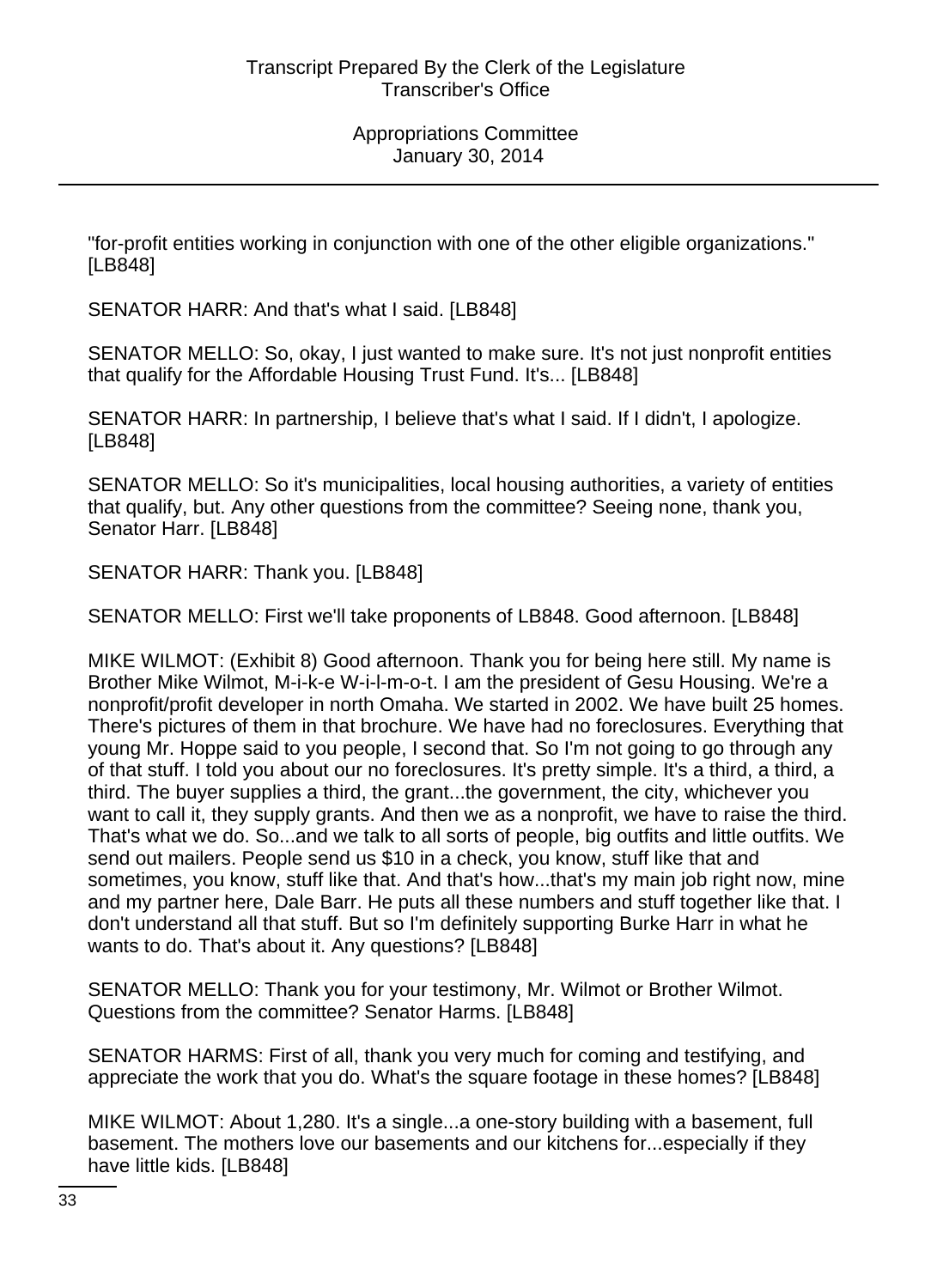SENATOR HARMS: What's the cost per square foot? [LB848]

MIKE WILMOT: I don't know. Off the top of my head, I don't know. [LB848]

SENATOR HARMS: Okay. What do the houses generally run financially, costwise? [LB848]

MIKE WILMOT: About \$180,000. [LB848]

SENATOR HARMS: Okay. Thank you. Oh, one other question. When you build these homes, you make these homes as energy-free or as green as possible? I guess that's the term, I don't know. [LB848]

MIKE WILMOT: What free? [LB848]

SENATOR HARMS: As energy-free as possible? [LB848]

MIKE WILMOT: Yes. Yes. [LB848]

SENATOR HARMS: How do you do that? What's actually goes into the home to make this as energy-free? [LB848]

MIKE WILMOT: Well, we...there's all sorts of regs that are in now that we have to follow, and we have a two-by-six wall rather than a two-by-four wall, and that gives us much better insulation. Our basements are concrete and they're insulated, and then the roof and everything like that. So our buildings are very energy... [LB848]

SENATOR HARMS: Do the homes have air conditioning too? [LB848]

MIKE WILMOT: Yes. [LB848]

SENATOR HARMS: Okay. [LB848]

MIKE WILMOT: Heating and air conditioning. [LB848]

SENATOR HARMS: All right. Thank you. Thank you, Mr. Chairman. [LB848]

SENATOR MELLO: Senator Conrad. [LB848]

SENATOR CONRAD: Thank you very much for coming in. Appreciate your testimony. It seems to me, from your materials and your testimony, that your organization is already doing very good work with the assistance of the Affordable Housing Trust Fund. Is that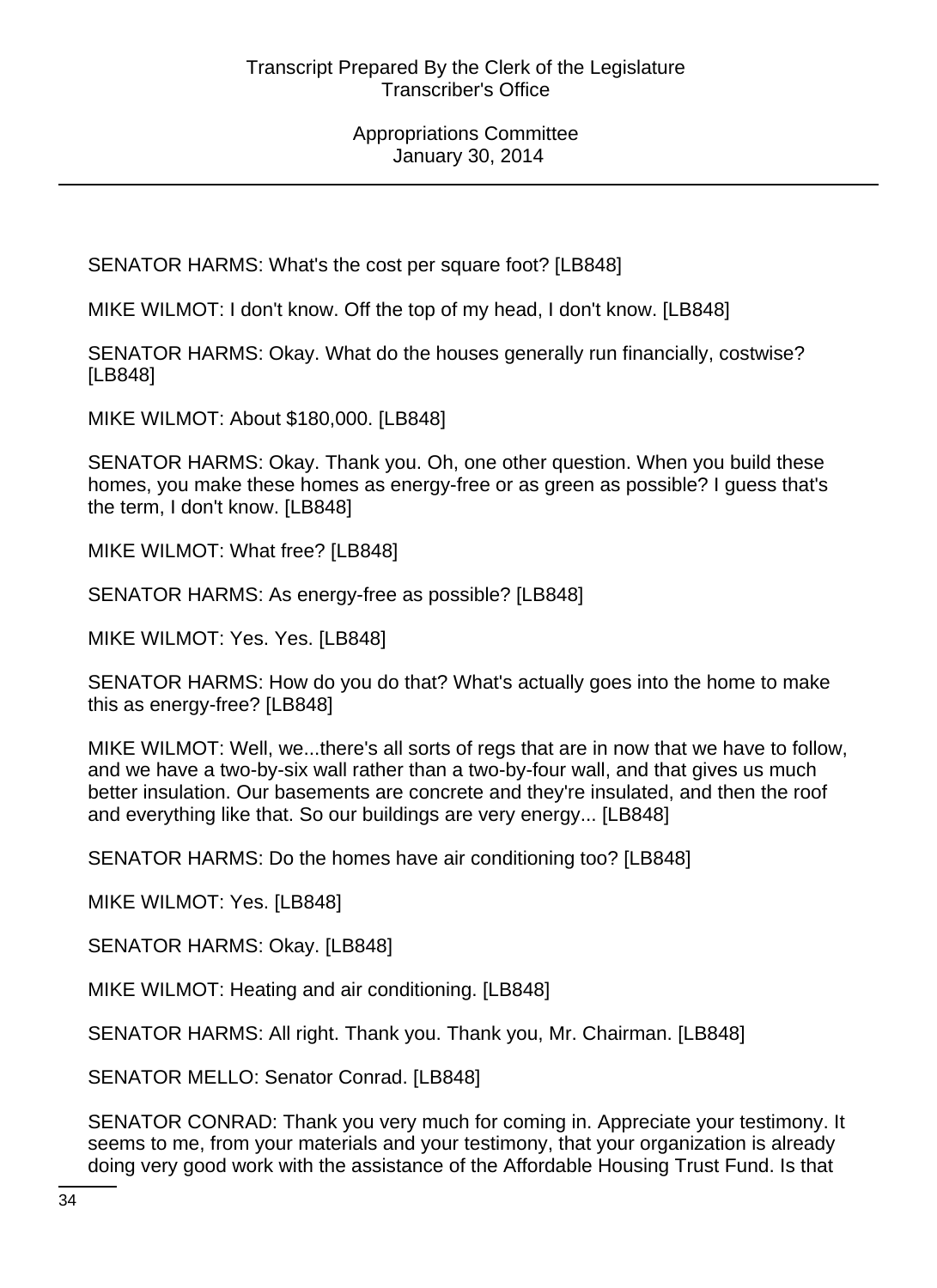a fair assessment? [LB848]

MIKE WILMOT: Yeah. Yeah. [LB848]

SENATOR CONRAD: Okay. And of course we're always eager to make improvements when we have the opportunity, but...and if your a business manager or somebody else would like to answer that's okay, too, I'll put it out there. How would this bill help you do more good, specifically because we're not infusing any additional resources into the fund? Rather, we're actually taking some away. So how would it help you do more good? [LB848]

MIKE WILMOT: Well, we right now, we are building six houses a year and we're on a two-year cycle, so we build six and then another six. And we're never going to get where we're building 100 houses a year. We're relatively small. But we want to keep building those six houses a year. [LB848]

SENATOR CONRAD: I agree. And my concern though is by putting more money into bureaucracy and taking more money away from the grant process through the scheme envisioned in this legislation, it actually lessens the ability of homebuilders, the nonprofits like you, to continue to do good work rather than improve those opportunities. Do you see what I'm saying? Okay, maybe not. I'll just throw it out there for some other testifiers too. But I do commend you for your good work in this regard and for being here today. [LB848]

MIKE WILMOT: Okay. Thank you. [LB848]

SENATOR HARMS: Do we have any other questions? Thank you very much for testifying. We appreciate that. Any other proponents? Are there any...oh, here. [LB848]

FRED HOPPE: My name is Fred Hoppe, F-r-e-d H-o-p-p-e. I'm a homebuilder from Lincoln, Nebraska, a member of the Home Builders Association of Lincoln. I'm also a lawyer. I develop low-income housing. I'm here on behalf of the Metro Omaha and Lincoln Home Builders Associations in support of this bill. We're in support of this bill because it provides, number one, funds that more are targeted to builders and allowable for for-profit builders, and it essentially provides funds to buy down homeownership for persons of very low income. And if you look at the bill, the numbers are it's targeted to low-income areas, poverty census tracts, plus contiguous census tracts, and persons 50 percent median income and below. I'm going to give you three initials, QRM--qualified residential mortgage. If you want to get financing and you don't want to pay out the nose on the mortgage as far as interest rates, you got to have enough skin in the game to get a qualified residential mortgage. When you do that, that takes some cash at the end of the road because a qualified residential mortgage isn't 100 percent mortgage. You have to be able to buy it down to some degree. One of the nice things about this bill is for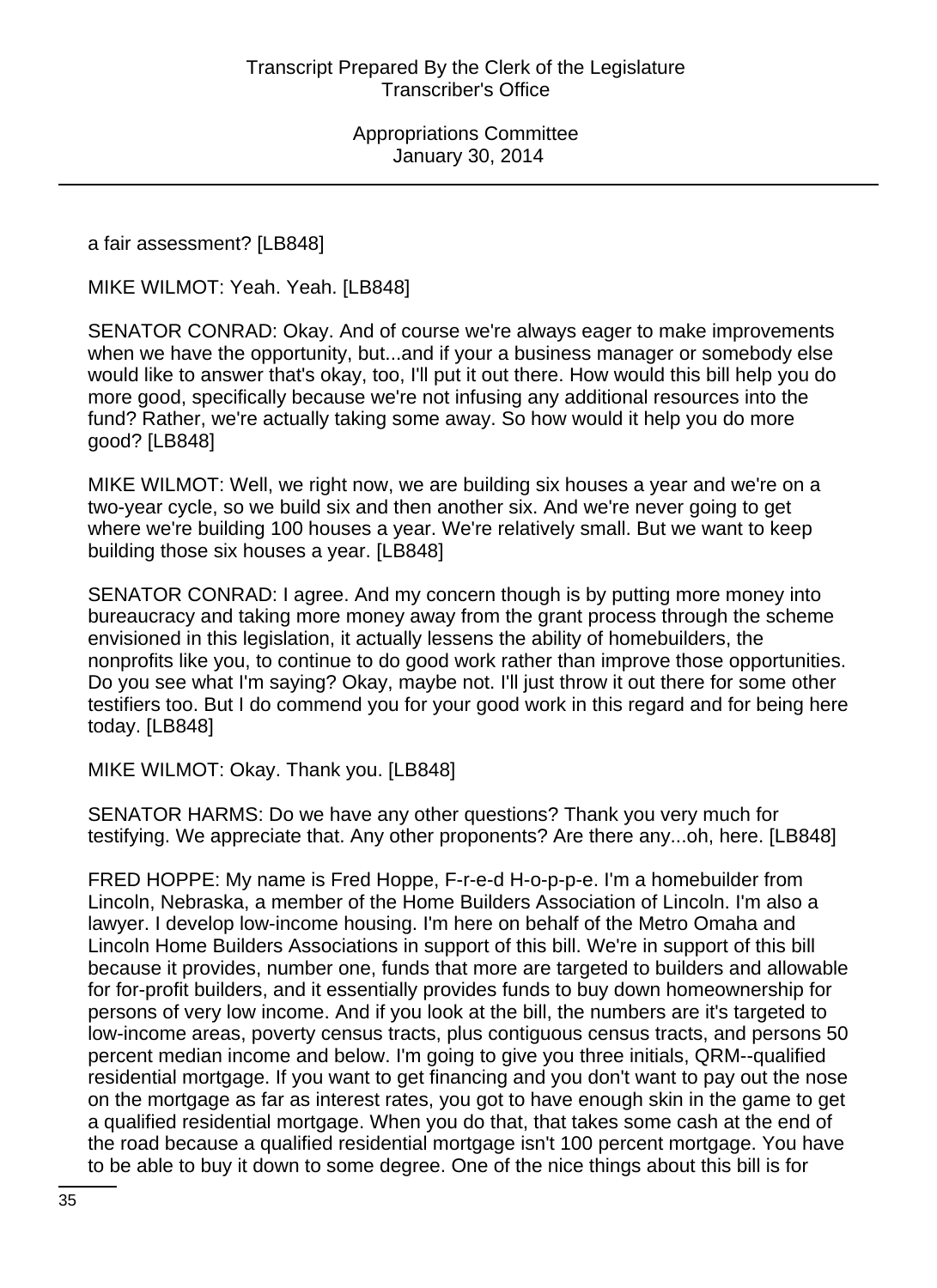Appropriations Committee January 30, 2014

persons that are 50 percent median income and below it provides a fund of cash to do that. I look at the money, and I've run the numbers on a Hoppe Home, which normally I don't build them to sell to individual low-income people. I put my homes normally into low-income tax credit projects and I'll build like 10 or 12 at a time and put together a rental project for a while. But if you're doing it for sale, and that's the benefit of homebuilders, we want to build for sale. If you're doing that and you work the numbers, and I build a house that's about a 1,200 square-foot footprint and with an upstairs and a downstairs, four-bedroom...we laugh because I build the house a lot of times and I'll bet you the majority of the times you see the same house, you can't recognize it because we flip plans and all kinds of stuff. But in any case, when we do that, I ran the numbers pretty close on my home and I build it right now for a hard cost of about 125,000 bucks. If we had this bill in place, that would provide my profit and overhead, that's the two thirds that my share would be, and the other one third would allow that homeowner to buy down and get a qualified residential mortgage. So if you look at it in those terms, and not trying to answer, Senator Conrad, your allocation question, those questions, but if you just look at how this bill applies out in the specific single-family construct, it's got a lot of benefit to a person that's 50 percent median income and below. So we're in favor of the bill, the Home Builders are. That's kind of how I see the bill applying and how it would. And if they would entertain friendly amendments, probably keeping an amendment in place so that all of those funds go to that home, either buying down the home one way or the other, it would probably be appropriate. I will want to speak to...I didn't catch whether it was Senator Nelson or Senator Harms, your question of what happens to the one third. The National Association of Home Builders has data that tells you what people end up buying, spending in the neighborhood at Sears, at Home Depot, at buying furniture when people buy a new house. I mean there are a lot of things to spend money on when you end up buying a brand new house. Most people end up improving, spending an additional 10 percent of their financing on the home and putting it together thereafter. So that was kind of directed to one of your questions. I'll take questions. We're in support of the bill. [LB848]

SENATOR MELLO: Thank you, Mr. Hoppe. Are there questions from the committee? Senator Nelson. [LB848]

SENATOR NELSON: Thank you, Chairman Mello. Thanks again for coming in on this. Most of your construction is here in the Lincoln area? [LB848]

FRED HOPPE: I build predominantly in Lincoln and Grand Island. [LB848]

SENATOR NELSON: In Grand Island. Not in Omaha necessarily. [LB848]

FRED HOPPE: I don't build in Omaha. [LB848]

SENATOR NELSON: I have no way of knowing how comparable real estate taxes are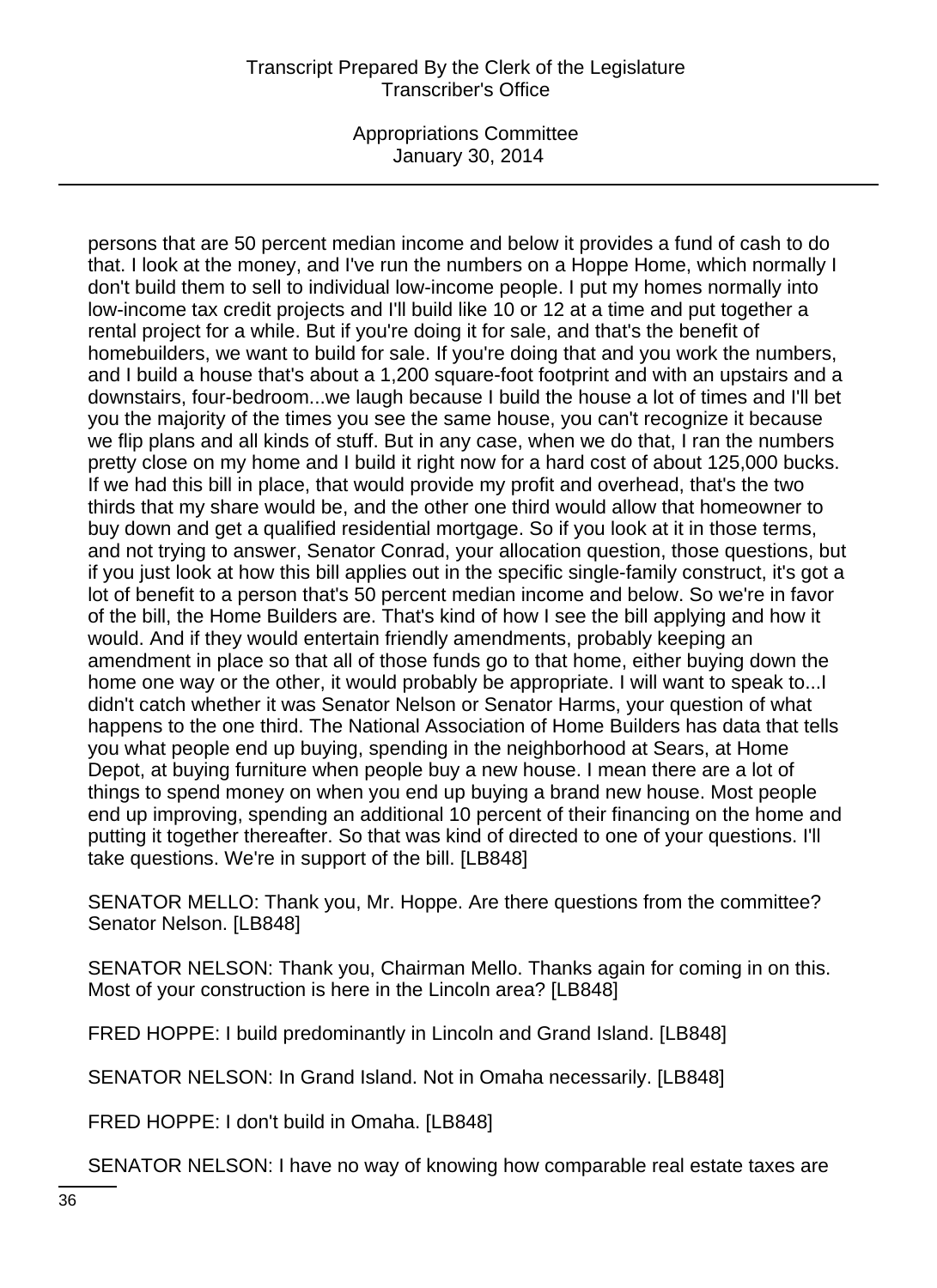in Omaha and Lincoln, but on a \$125,000 house, once the assessed new value is established, what would you say on an average the tax is? [LB848]

FRED HOPPE: Two percent. [LB848]

SENATOR NELSON: Two percent. [LB848]

FRED HOPPE: That's the number I'd figure. I worked it on...I think I'd have a...if I build my home, I'd build it right about 125,000 bucks, \$115,000 to \$125,000 hard cost, and that would provide...2,500 bucks is 2 percent, times 8, would be 20,000 bucks. So you'd be looking right at... [LB848]

SENATOR NELSON: And so that two thirds of that amount... [LB848]

FRED HOPPE: ...13 and 8. [LB848]

SENATOR NELSON: ...is the profit that you make...would make, if I understood you correctly. [LB848]

FRED HOPPE: Yeah. Uh-huh, roughly. [LB848]

SENATOR NELSON: Okay. And that's worth your time and your while. [LB848]

FRED HOPPE: Well, you know, when you replicate them... [LB848]

SENATOR NELSON: I mean I don't know what... [LB848]

FRED HOPPE: ...it's okay. [LB848]

SENATOR NELSON: And, yeah, I mean but that's interesting. I mean that's your only source of profit margin,... [LB848]

FRED HOPPE: I mean that's what you get when you do it. [LB848]

SENATOR NELSON: ...I mean from what I hear you saying. [LB848]

FRED HOPPE: Right. [LB848]

SENATOR NELSON: Yeah. Okay. Do you see any problem in... [LB848]

FRED HOPPE: It's about 10 percent incidentally. That's right at about 10 percent. [LB848]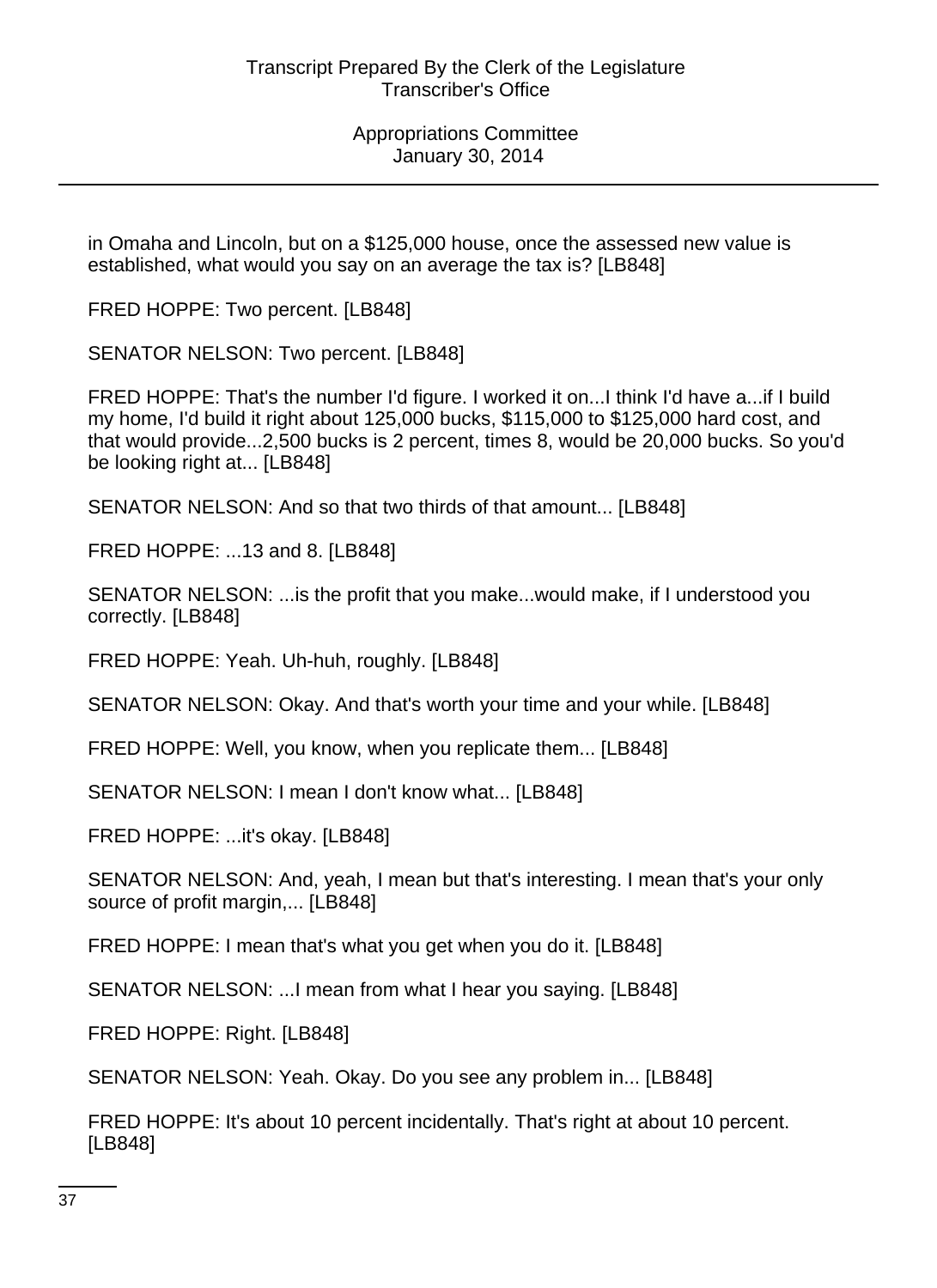SENATOR NELSON: Yeah, I understand. Yeah. Do you see any problem, and I asked the question of Senator Harr, of establishing that...what did we come up with, \$20,000, that... [LB848]

FRED HOPPE: Uh-huh. [LB848]

SENATOR NELSON: ...that amount there the way the bill is written, you know? How do you work with the county assessor to be sure that that's an accurate figure? [LB848]

FRED HOPPE: Well, in my case I build a lot. I build the same house pretty frequently. [LB848]

SENATOR NELSON: Okay. [LB848]

FRED HOPPE: So, you know, I have comps on the street that are going to be, I mean, right on what I build. So... [LB848]

SENATOR NELSON: Well, that money is going to come up... [LB848]

FRED HOPPE: ...procedurally, I will admit, the bill is...doesn't set probably a process to determine what that second number would be. I analyze it like a tax increment financing. I mean that's essentially how we arrive at the number. The difference is this is front-loaded so you'd probably be talking at it with your banker. [LB848]

SENATOR NELSON: But from...the money is going to come out of Affordable Housing Trust for that \$20,000, isn't it? [LB848]

FRED HOPPE: That would be correct. Uh-huh. [LB848]

SENATOR NELSON: So I'm just wondering, are they going to require kind of a firm figure from you before you get started, I mean so that you know and they know what's going to go for that? [LB848]

FRED HOPPE: I would assume that would be part of an application process. [LB848]

SENATOR NELSON: All right. Thank you. [LB848]

SENATOR MELLO: Any other questions from the committee? Seeing none, thank you, Mr. Hoppe. [LB848]

FRED HOPPE: You bet. Thank you. [LB848]

SENATOR MELLO: Next proponent. [LB848]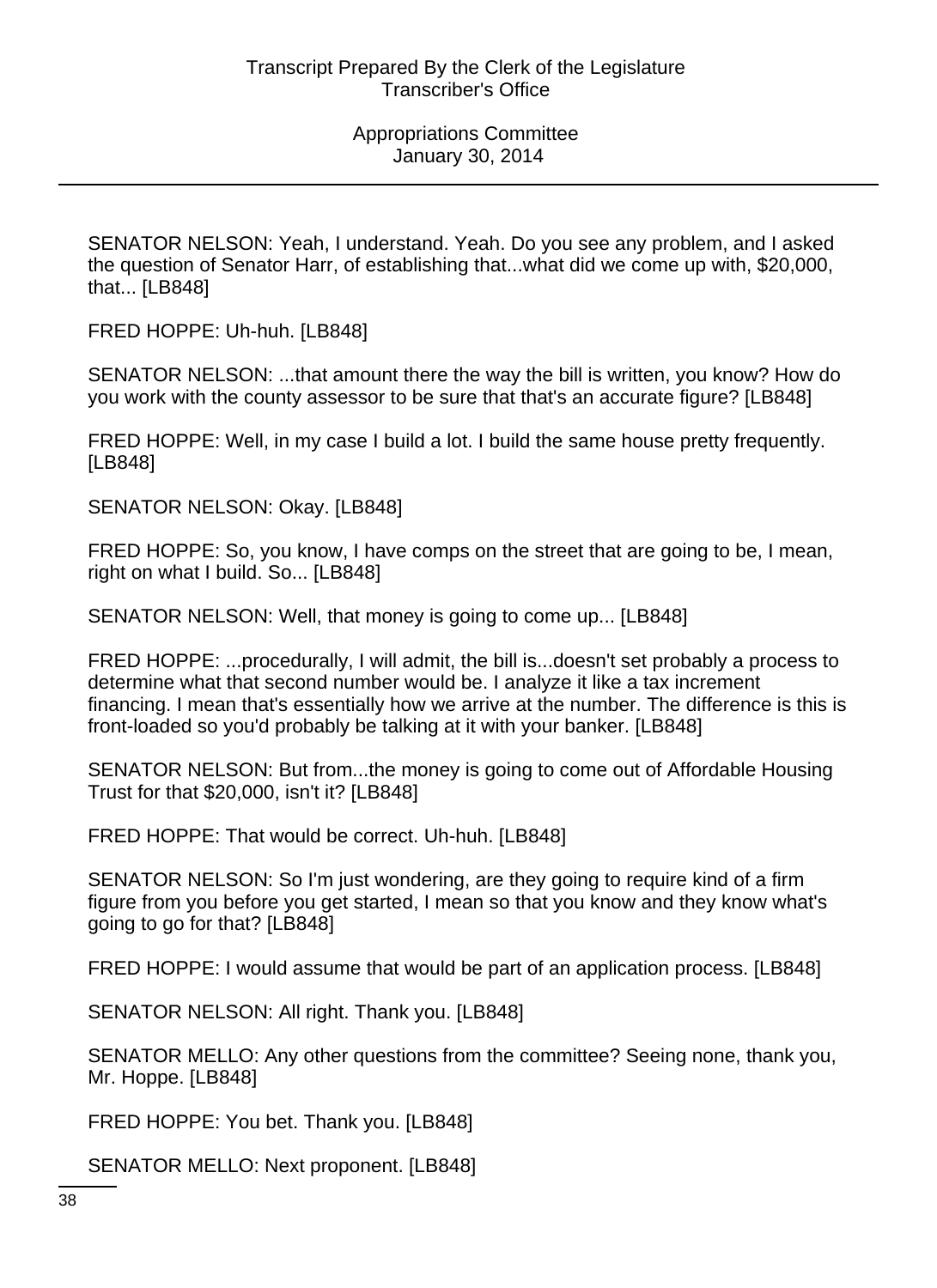KORBY GILBERTSON: Good afternoon, Chairman Mello, members of the committee. For the record, my name is Korby Gilbertson, it's spelled K-o-r-b-y G-i-l-b-e-r-t-s-o-n, appearing today as registered lobbyist on behalf of the Nebraska Realtors Association in support of LB848. A side note, I don't think it takes tea leaves to read what's going on in here, so I just wanted to talk about the idea of something that you talked about in your hearing on your bill earlier. A number of years ago there was a concern that there was quite a bit of money sitting in the fund and it's not unusual for people to look at it as somewhere to go steal money from. And so the realtors, in our conversations for a number of years, have discussed the fact that it would be good to find projects or things that make it very evident that money is going through on projects and is not just sitting there, because that's the perception, is that there's nearly \$16 million just sitting there all the time. And so when we looked at this piece of legislation, of course the realtors in Nebraska and nationally support homeownership. That's their main purpose, is trying to help people own homes because it makes a huge difference in people's lives in a number of ways. So this was one thing that they...this bill was one way they looked at increasing home ownership and providing an additional use for the Affordable Housing Trust Fund dollars to be used especially in high poverty areas where they might not be getting used adequately right now. So with that, I'd be happy to answer any questions. [LB848]

SENATOR MELLO: Thank you for your testimony, Korby. Are there any questions from the committee? Seeing none, thank you. [LB848]

KORBY GILBERTSON: Okay. Thank you. [LB848]

SENATOR MELLO: Other proponents of LB848? [LB848]

LAUREL MARSH: Good afternoon. My name is Laurel Marsh, spelled L-a-u-r-e-l M-a-r-s-h, and I appear here today in support of LB848 for Community Action of Nebraska. For 50 years the Community Action Agencies have worked to foster cultures and skills which support low-income families in their attainment of economic stability. Nebraska has nine Community Action Agencies. They are private, nonprofit organizations and they're dedicated to helping low-income people attain economic stability, and collectively they do serve all 93 counties. So very briefly, seven of our nine Community Action Agencies have built low-income housing or worked with various programs to...and other community organizations to actually be the builder; two have not. Homeownership, as stated before, is a proven way to develop assets and family wealth. And in short, we support the concepts that are contained within LB848 and urge you to give it serious consideration. [LB848]

SENATOR MELLO: Thank you for your testimony, Ms. Marsh. Are there any questions from the committee? Seeing none, thank you. [LB848]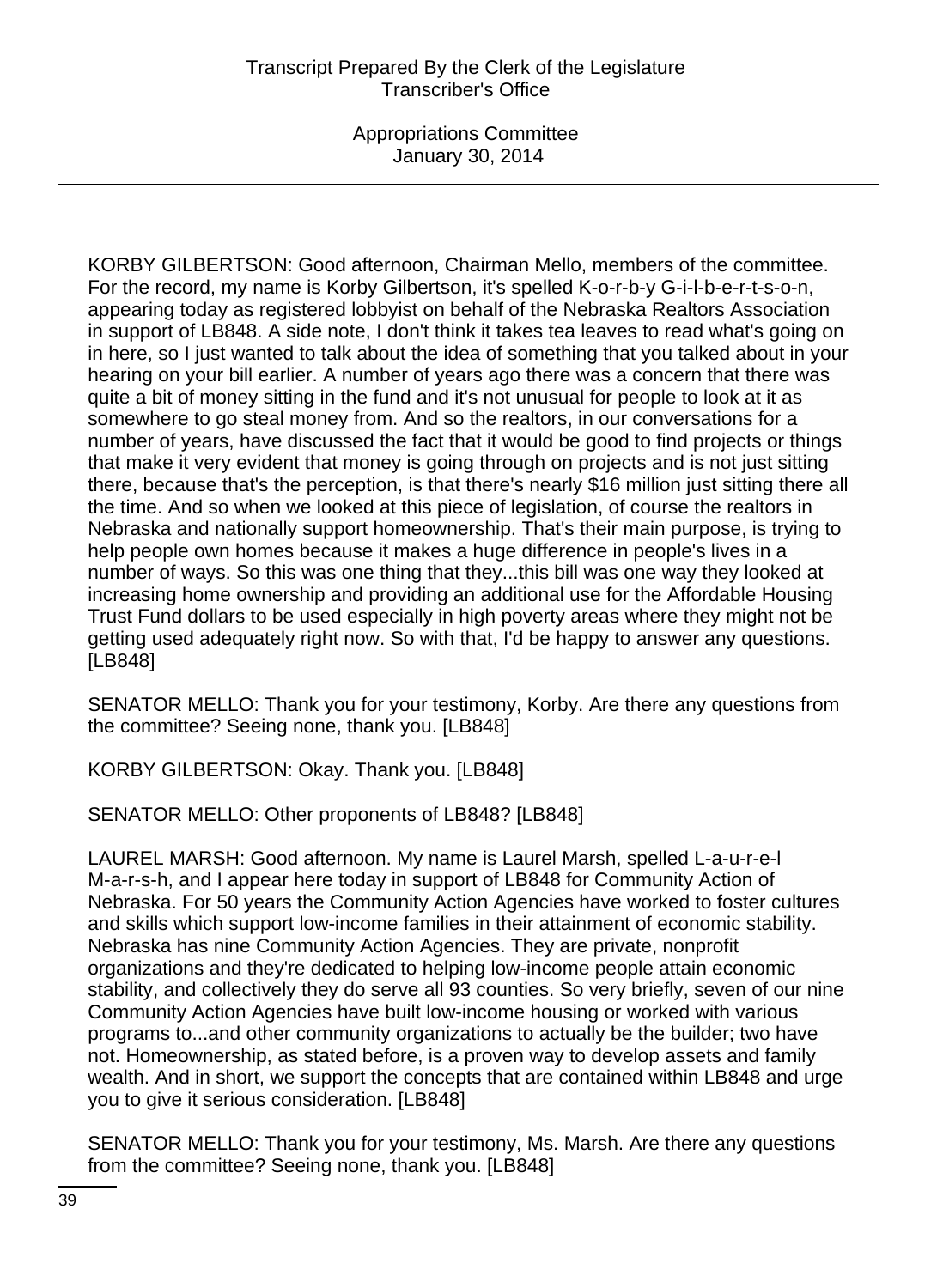LAUREL MARSH: Thank you. [LB848]

SENATOR MELLO: Are there any further proponents of LB848? Seeing none, are there any opponents to LB848? [LB848]

DON WESELY: Hi. My name is Don Wesely. I'm not representing anybody but myself. I'll fill out a sheet. Yeah. I was a sponsor of the Affordable Housing Trust Fund and we spent several years bringing a very broad coalition of builders and agencies like Community Action Agencies to make that legislation happen. And I'm just suggesting this may be a good idea but I don't think it's ready for action. And I think an interim study on it where you get everybody together talking about it, you might find the money to make it work. But I hesitate at changing the direction of the fund. It's been carefully managed over the years, until a few years ago when it seems like they kind of let it drop and that was unfortunate. But it's served all these years because it was well-thought through with a very strong base of support. And I suggest this might be something you can look at but not this session. [LB848]

SENATOR MELLO: Thank you for your testimony, Mr. Wesely. Are there any questions from the committee? Senator Conrad. [LB848]

SENATOR CONRAD: Thank you, Don, for coming in. I knew that you had your... [LB848]

DON WESELY: Yeah. [LB848]

SENATOR CONRAD: ...hand in the origins of this important program. And not to belabor the point because you noted an interim study might be the better way to go and Senator Harr has also already made a concession in this regard. But it's striking to me that the possibility exists under this legislation to take funds meant for affordable housing and allow them to be utilized for something else. Is that striking to you? [LB848]

DON WESLEY: Well, it's a different direction. And I hate to be the old codger that says, well, we've always done it this way, we shouldn't change, but what we have works and I wouldn't change it quickly. [LB848]

SENATOR CONRAD: Yeah. Well, and I can tell you when I fought very hard to ensure that Nebraska's share of the mortgage settlement dollars went for this purpose it was for low-income housing assistance. It was not for other purposes. So that's striking to me. [LB848]

DON WESLEY: Yeah. The committee has raised excellent questions. I think you've done well by looking at it carefully. [LB848]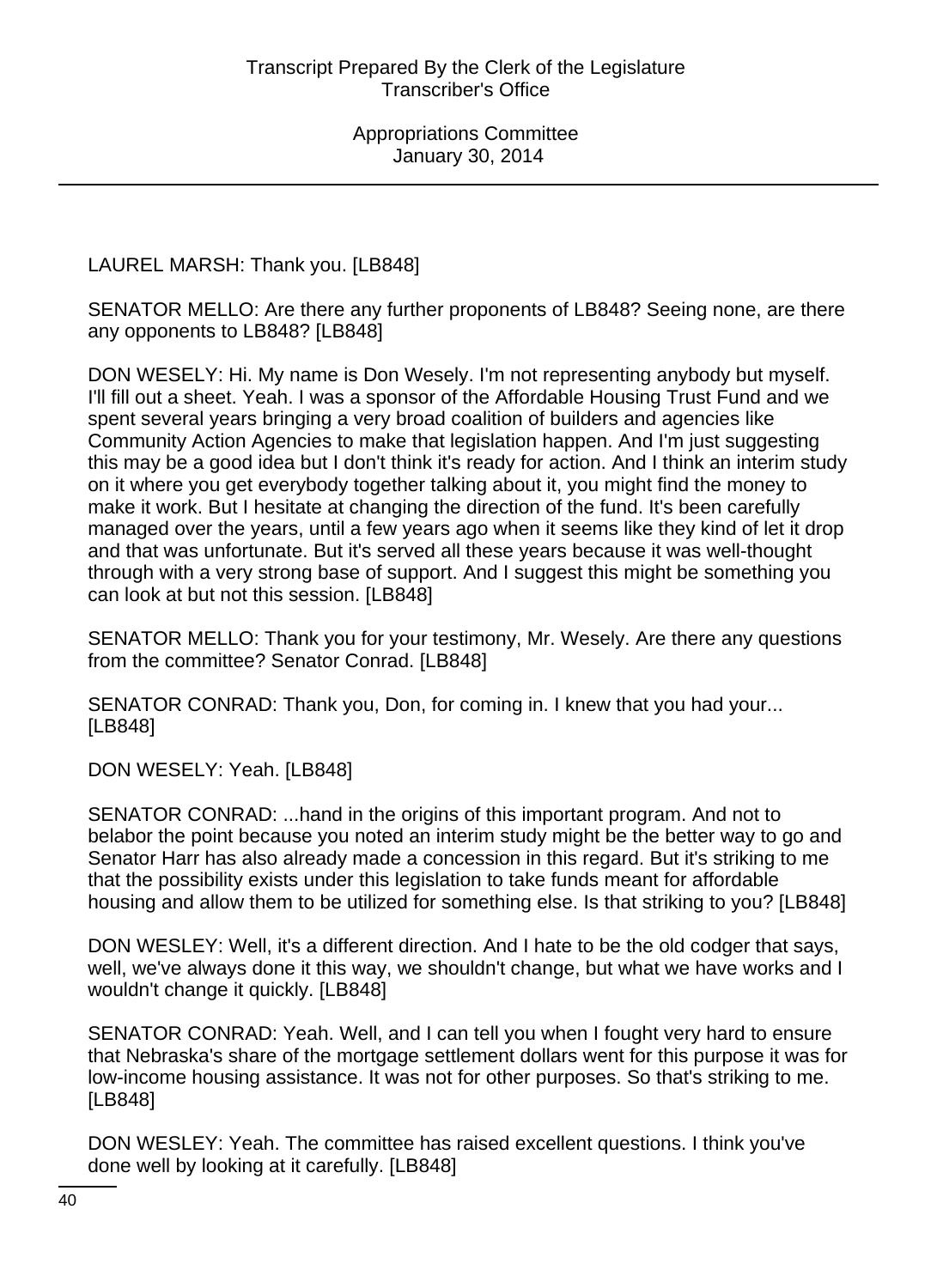SENATOR MELLO: Any other questions from the committee? Senator Nelson. [LB848]

SENATOR NELSON: Just a quick question. You've been present for all three bills? [LB848]

DON WESLEY: Uh-huh. [LB848]

SENATOR NELSON: Apparently you didn't have any opposition to Senator Mello's bill about reallocating from 25 to 30 percent. [LB848]

DON WESLEY: Yeah, I think that makes sense, yeah. [LB848]

SENATOR NELSON: Okay. [LB848]

DON WESELY: There were some problems that came up after the legislation passed that need to be addressed, so. [LB848]

SENATOR NELSON: Thank you. [LB848]

DON WESELY: Yeah. [LB848]

SENATOR MELLO: Any other questions from the committee? Seeing none, thank you, Don. [LB848]

DON WESELY: Thanks. [LB848]

SENATOR MELLO: Are there any other opponents to LB848? Seeing none, are there anyone...is there anyone in the neutral capacity? [LB848]

DANIELLE HILL: Do I have to fill out another one? [LB848]

SENATOR MELLO: Please. [LB848]

DANIELLE HILL: Okay. I promise I will. Danielle Hill, D-a-n-i-e-l-l-e H-i-l-l, Nebraska Housing Developers Association, and I'm just testifying neutral. I wasn't going to say a word, but it's hard for me not to do that when we're talking affordable housing. (A) I'm not sure that this bill is the solution to the real problem, because if the real problem is that Omaha nonprofits perhaps don't have enough resources to develop housing and put enough gap financing in it to make it affordable for somebody that's at a lower income, Gesu Housing is a member organization of our association and they try to build a house and keep the mortgage payment at \$650 a month because that is 30 percent of a low income. Great houses. They started out with concrete houses. You want to talk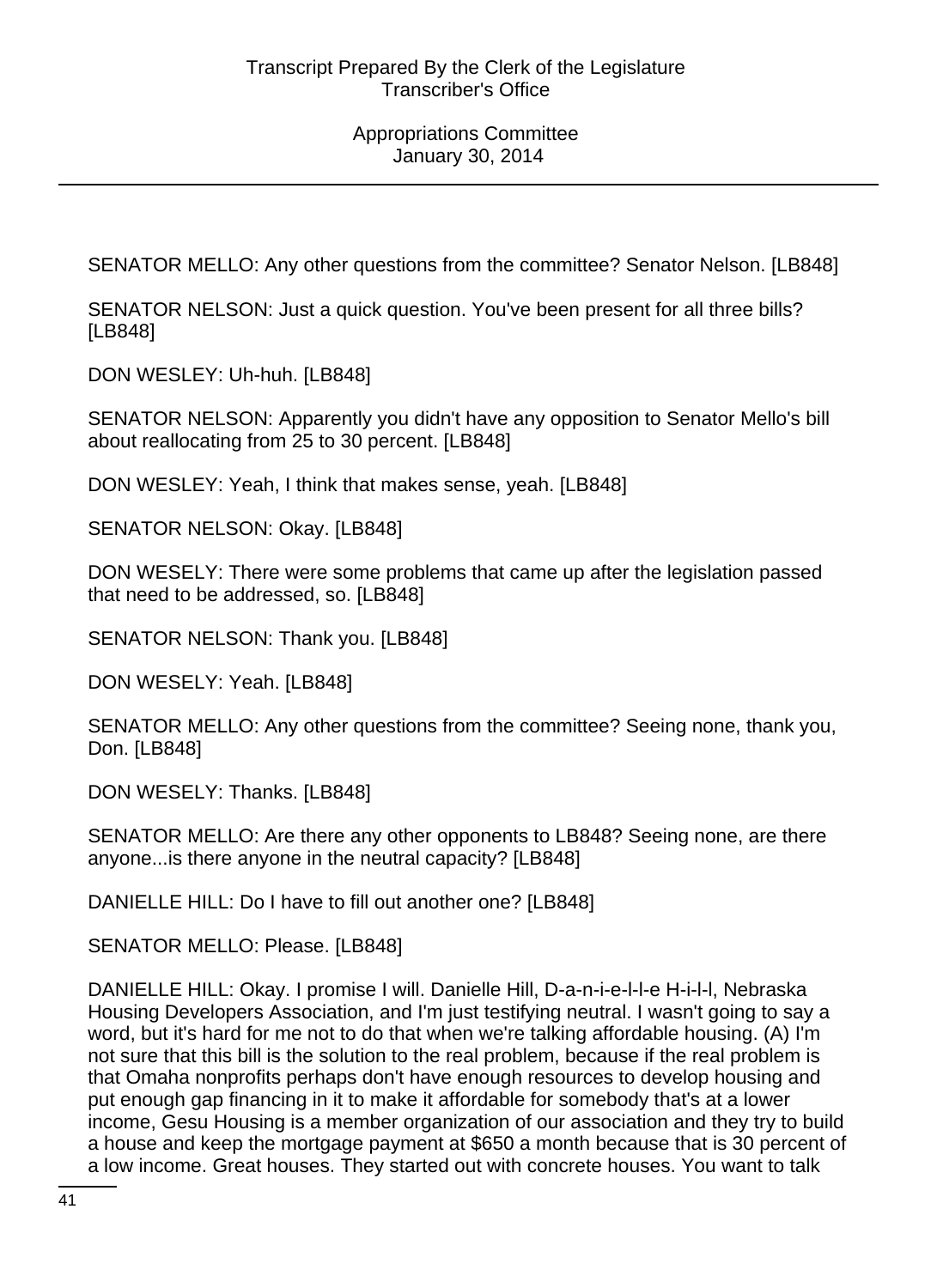Appropriations Committee January 30, 2014

about energy efficient. They became too expensive, so they went to stick built. They're one of the victims that would be fixed by your bill, LB678, yeah, I think. Right now they couldn't apply for more money if they wanted to because they're not eligible to apply directly for trust funds. They have to fit into the city of Omaha's consolidated plan. I'm guessing the problem is they get limited in the amount of resources they get to develop six houses, and I think, if Brother might have understood the question, if he had more money he could have the capacity to build more houses in these neighborhoods that need to be revitalized. You want to increase homeownership. Statewide homeownership before the bubble burst, homeowner...we advocated for a better balance between homeownership and rental, because everything was glory, homeownership, the American dream, and then boom. And now, well, we're not investing in that so much; we need rental housing. Rental housing is the biggest need, period, if you're talking about very low-income people. So you can already finance up-front. You don't have to wait till the closing. The nonprofit has that government grant up-front to either acquire the land, build the home, you know, and they could keep that money in there to make it affordable to the person that is low income, because you're a person first. So there's maybe another solution. Maybe the study is a good thing. Homeownership is a good thing. The other misnomer is homeownership definitely attributes to the stability of a family. All those statistics that Senator Harr...I believe them. But it is a misnomer that owning a home can be an asset because it could take ten years for the equity in houses in north Omaha, Benson, Dundee, what have you, to grow. So you can't do it just for that reason, but there's probably a solution to this and Senator Mello's bill is one of them. [LB848]

SENATOR MELLO: Thank you for your testimony, Danielle. Are there any questions from the committee? Seeing none, thank you. Any other neutral testimony? Seeing none, Senator Harr, would you like to close? [LB848]

SENATOR HARR: (Exhibit 9) Yes, thank you. I'm passing around a letter from Habitat for Humanity that supports this bill. I want to start by saying I did arrive late and I didn't get a chance to look around the room. And I did not realize my high school dean of discipline was here. (Laugh) And the fact that he's here and I was late is even more embarrassing. So I don't want him to think I'm a fireman that shows up late. Thank you to all those who came and testified, both positive, negative and against. I think I want to probably address the negative first. You do sound like the old curmudgeon when you come in and you say there's a problem but you don't identify what the problem is. You got to tell me what your problem with the bill is in your testimony. And, you know, Mayor, Senator Wesely is also a lobbyist and he knows that he should probably talk to someone beforehand and tell them what your problem is. And I don't want the committee to think we talked about it beforehand and I know what I think his problems are. I have no idea what he thinks the problems are with this bill. He came in and testified there's a problem and he said we need to do an interim study. Well, I don't know what an interim study would fix. What I would say is we need more money for